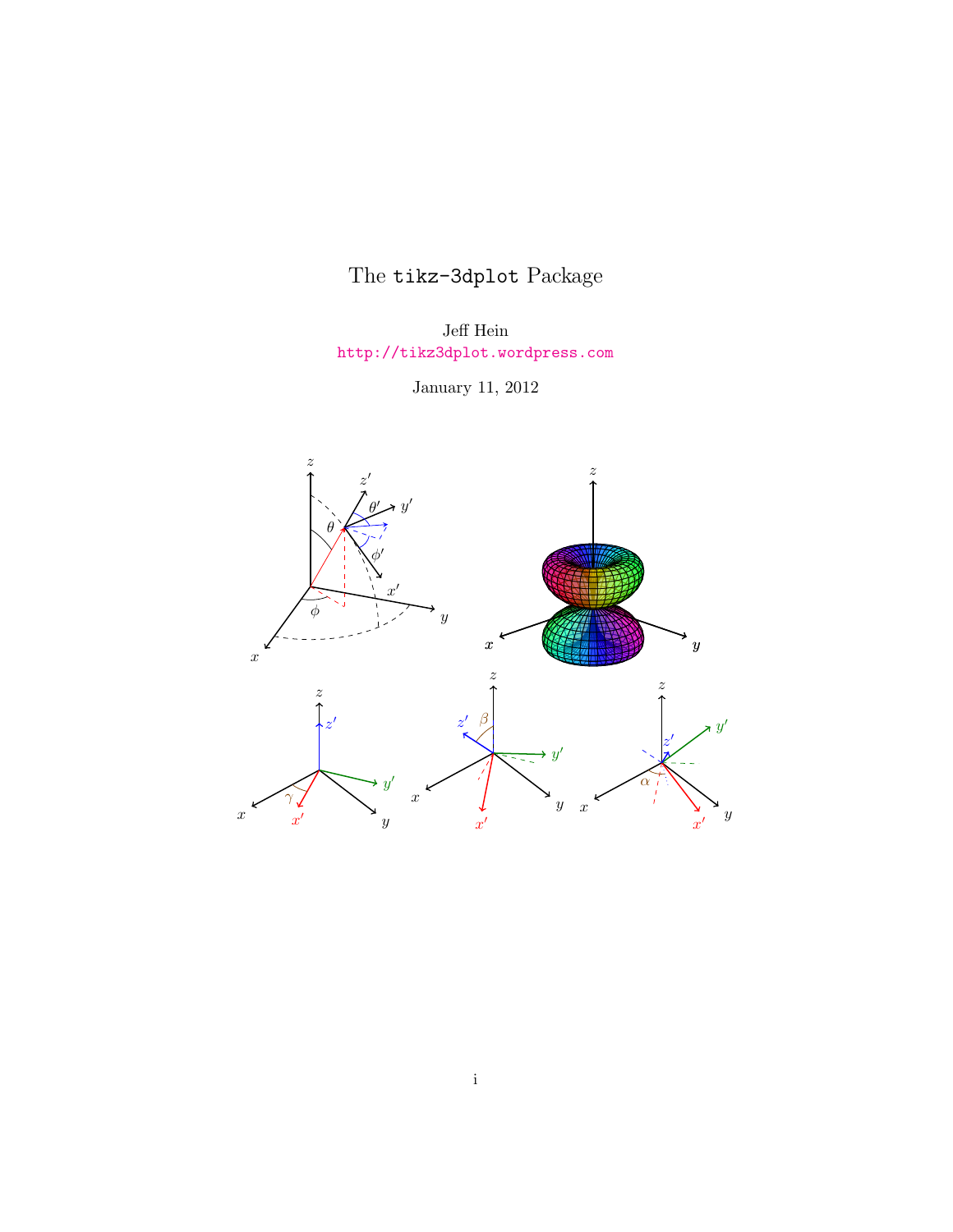Document Version History

- 2009-11-09 Initial release
- 2009-11-21 Added spherical polar parametric surface plotting functionality with the \tdplotsphericalsurfaceplot command.
- 2009-12-04 Touched up on a few drawing issues in \tdplotsphericalsurfaceplot, and added the \tdplotshowargcolorguide command.
- 2010-01-17 Changed package name from 3dplot to tikz-3dplot, and updated document accordingly.
- 2010-01-20 Added the following commands: \tdplotgetpolarcoords, \tdplotcrossprod, \tdplotcalctransformrotmain, \tdplotcalctransformmainrot, \tdplottransformrotmain, \tdplottransformmainrot, and \tdplotdrawpolytopearc.
- 2010-01-24 Added the ability to hue 3d polar plots based on radius using the \tdplotr macro.
- 2010-03-16 Added the \tdplotcalctransformmainscreen and \tdplottransformmainscreen commands.
- 2010-04-13 Performed minor bug fixes with \tdplotsphericalsurfaceplot, and did some slight code cleanup.
- 2010-07-30 Fixed a bug with using arrowheads in the \tdplotdrawarc command. Additional arrowheads will no longer be rendered beside the arc label node.
- 2011-02-28 Fixed a bug with displaying x and y axes in the \tdplotsphericalsurfaceplot command.
- 2011-06-27 Fixed a problem that was causing missing parts when using the \tdplotsetpolarplotrange command, and fixed minor typos in the documentation.
- 2012-01-11 Fixed an problem with \tdplotdrawpolytopearc, where arcs were not drawing properly due to incorrect assessment of comparison statements. Problem arose due to comparing "1.0" versus "1" in \ifthenelse statements, so probably a version change issue.

#### Copyright 2010-2012 Jeff Hein

Permission is granted to distribute and/or modify both the documentation and the code under the conditions of the LaTeX Project Public License, either version 1.3 of this license or (at your option) any later version. The latest version of this license is in http://www.latex-project.org/lppl.txt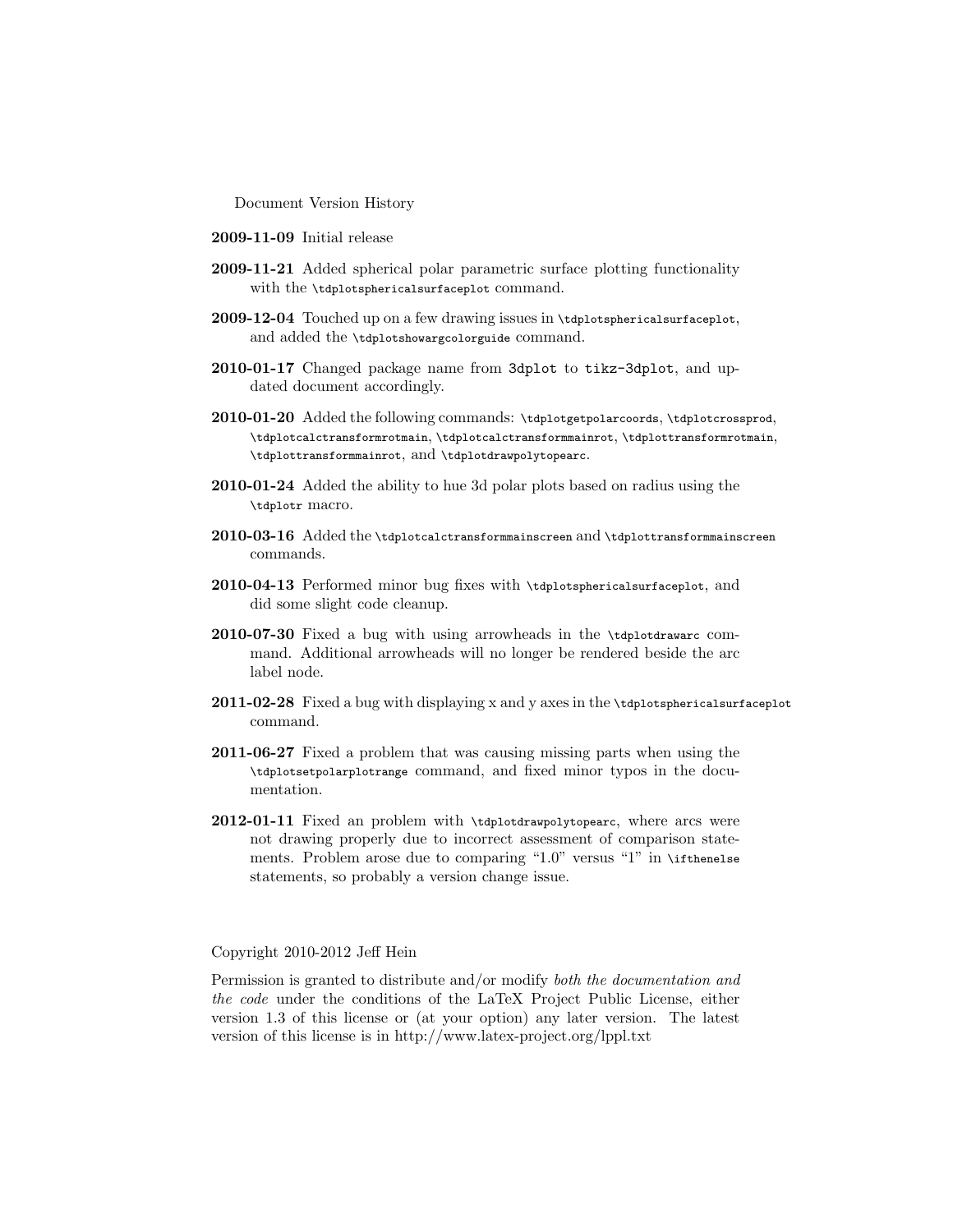# **Contents**

<span id="page-2-0"></span>

|                   | <b>Contents</b><br>$\mathbf{i}$     |                                                                               |                              |  |  |  |
|-------------------|-------------------------------------|-------------------------------------------------------------------------------|------------------------------|--|--|--|
| Introduction<br>1 |                                     |                                                                               |                              |  |  |  |
|                   | 1.1                                 | Overview of the tikz-3dplot Package                                           | $\mathbf{1}$<br>$\mathbf{1}$ |  |  |  |
|                   |                                     | 1.1.1                                                                         | $\mathbf{1}$                 |  |  |  |
|                   |                                     | What tikz-3dplot is not<br>1.1.2                                              | $\overline{2}$               |  |  |  |
|                   |                                     | 1.1.3                                                                         | $\overline{2}$               |  |  |  |
|                   | $1.2\,$                             | Installing the tikz-3dp1ot Package $\ldots \ldots \ldots \ldots \ldots$       | $\overline{4}$               |  |  |  |
|                   |                                     | 1.2.1<br>tikz-3dplot Requirements                                             | $\overline{4}$               |  |  |  |
|                   |                                     | tikz-3dplot Package Options<br>1.2.2                                          | $\overline{4}$               |  |  |  |
|                   | $1.3\,$                             | Using the tikz-3dplot Package                                                 | $\overline{4}$               |  |  |  |
|                   |                                     |                                                                               |                              |  |  |  |
| $\bf{2}$          | Overview of 3d in tikz-3dplot       |                                                                               |                              |  |  |  |
|                   | 2.1                                 |                                                                               | $\overline{5}$               |  |  |  |
|                   | 2.2                                 | The tikz-3dplot Main Coordinate System                                        | $\bf 5$                      |  |  |  |
|                   | 2.3                                 | The tikz-3dplot Rotated Coordinate System                                     | $\overline{7}$               |  |  |  |
|                   | 2.4                                 | Arcs in 3d, and the "Theta Plane" $\ldots \ldots \ldots \ldots \ldots$        | 8                            |  |  |  |
| 3                 | Using the tikz-3dplot Package<br>10 |                                                                               |                              |  |  |  |
|                   | $3.1\,$                             |                                                                               | 10                           |  |  |  |
|                   |                                     | 3.1.1                                                                         | 10                           |  |  |  |
|                   |                                     | tdplot_rotated_coords<br>3.1.2                                                | 10                           |  |  |  |
|                   |                                     | 3.1.3<br>tdplot_screen_coords                                                 | 10                           |  |  |  |
|                   | 3.2                                 | The tikz-3dplot Commands $\dots \dots \dots \dots \dots \dots \dots$          | 11                           |  |  |  |
|                   | 3.3                                 | Coordinate Configuration Commands                                             | 11                           |  |  |  |
|                   |                                     | 3.3.1                                                                         | 11                           |  |  |  |
|                   |                                     | 3.3.2<br>tdplotsetrotatedcoords                                               | 11                           |  |  |  |
|                   |                                     | 3.3.3<br>tdplotsetrotatedcoordsorigin                                         | 12                           |  |  |  |
|                   |                                     | 3.3.4<br>tdplotresetrotatedcoordsorigin                                       | 13                           |  |  |  |
|                   |                                     | 3.3.5<br>${\tt tdplotsethetaplanecoords}\ .\ .\ .\ .\ .\ .\ .\ .\ .\ .\ .\ .$ | 13                           |  |  |  |
|                   |                                     | 3.3.6<br>tdplotsetrotatedthetaplanecoords                                     | 14                           |  |  |  |
|                   |                                     | 3.3.7<br>tdplotcalctransformmainrot                                           | 16                           |  |  |  |
|                   |                                     | 3.3.8<br>tdplotcalctransformrotmain                                           | 16                           |  |  |  |
|                   |                                     | 3.3.9<br>tdplotcalctransformmainscreen                                        | 16                           |  |  |  |
|                   | 3.4                                 |                                                                               | 17                           |  |  |  |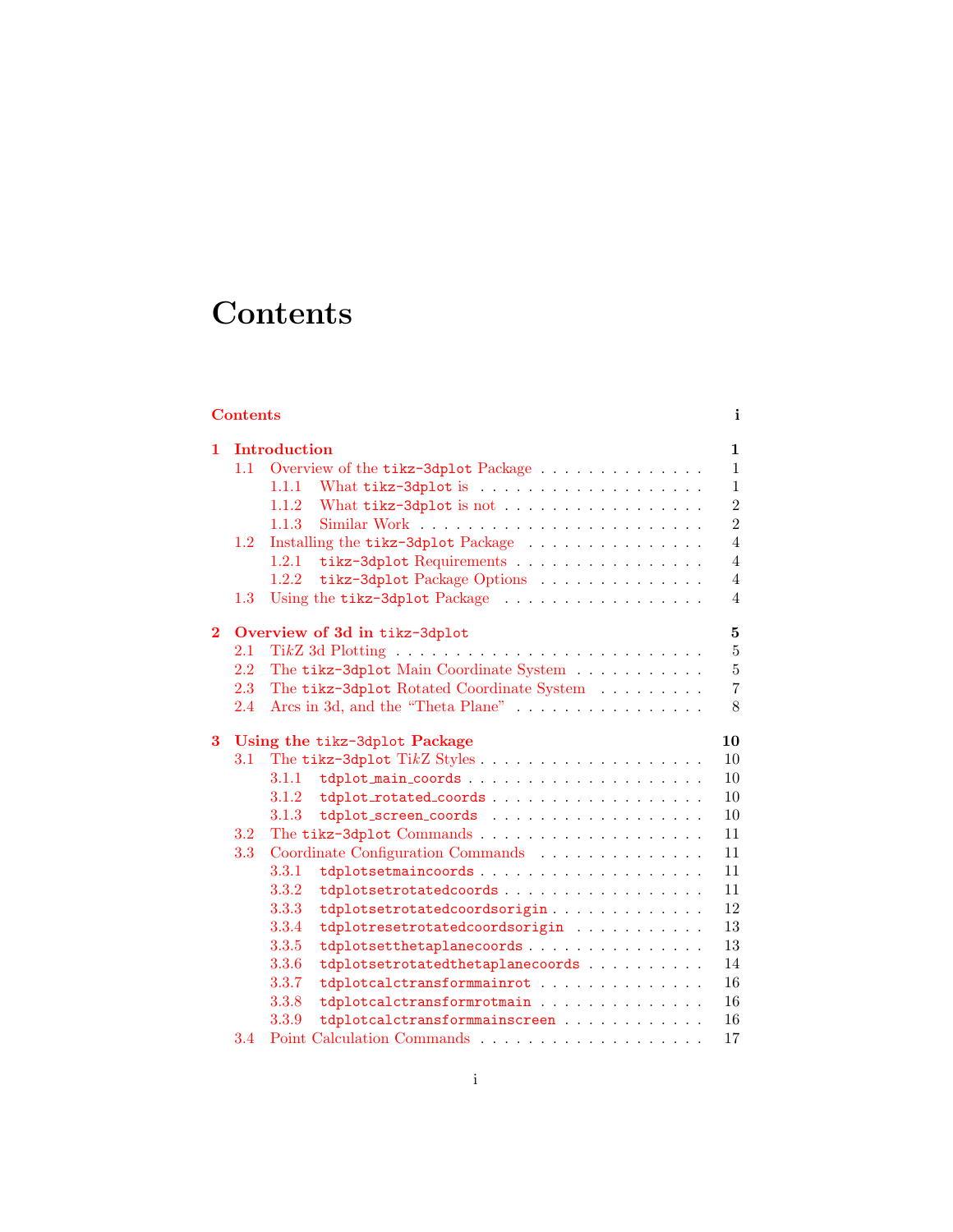|    |                     | 3.4.1 |                                                                       | 17 |  |
|----|---------------------|-------|-----------------------------------------------------------------------|----|--|
|    |                     | 3.4.2 | tdplottransformmainrot                                                | 18 |  |
|    |                     | 3.4.3 | tdplottransformrotmain                                                | 19 |  |
|    |                     | 3.4.4 | ${\tt tdplottransformma} \verb"inscreen"$                             | 21 |  |
|    |                     | 3.4.5 | tdplotgetpolarcoords                                                  | 22 |  |
|    |                     | 3.4.6 |                                                                       | 23 |  |
|    |                     | 3.4.7 |                                                                       | 25 |  |
|    | 3.5                 |       |                                                                       | 26 |  |
|    |                     | 3.5.1 | tdplotdrawarc                                                         | 26 |  |
|    |                     | 3.5.2 | tdplotdrawpolytopearc                                                 | 28 |  |
|    | 3.6 <sup>°</sup>    |       | The tdplotsphericalsurfaceplot Command                                | 30 |  |
|    |                     | 3.6.1 | How tdplotsphericalsurfaceplot Works                                  | 30 |  |
|    |                     | 3.6.2 | Using tdplotsphericalsurfaceplot                                      | 30 |  |
|    |                     | 3.6.3 | The $\texttt{tdplotsetpolarplotrange}\ \textsc{Command}\ \dots \dots$ | 32 |  |
|    |                     | 3.6.4 | The tdplotresetpolarplotrange Command                                 | 33 |  |
|    |                     | 3.6.5 | The tdplotshowargcolorguide Command                                   | 33 |  |
|    | 3.7                 |       |                                                                       | 34 |  |
|    |                     | 3.7.1 |                                                                       | 34 |  |
|    |                     | 3.7.2 |                                                                       | 35 |  |
|    |                     | 3.7.3 |                                                                       | 35 |  |
| 4  | <b>Known Issues</b> |       |                                                                       |    |  |
|    | 4.1                 |       | Predefined Points Don't Work in Rotated Frame $\ldots \ldots \ldots$  | 36 |  |
|    | 4.2                 |       |                                                                       | 37 |  |
|    | 4.3                 |       | PGF xyz spherical Coordinate System                                   | 39 |  |
| 5. | <b>TODO</b> list    |       |                                                                       |    |  |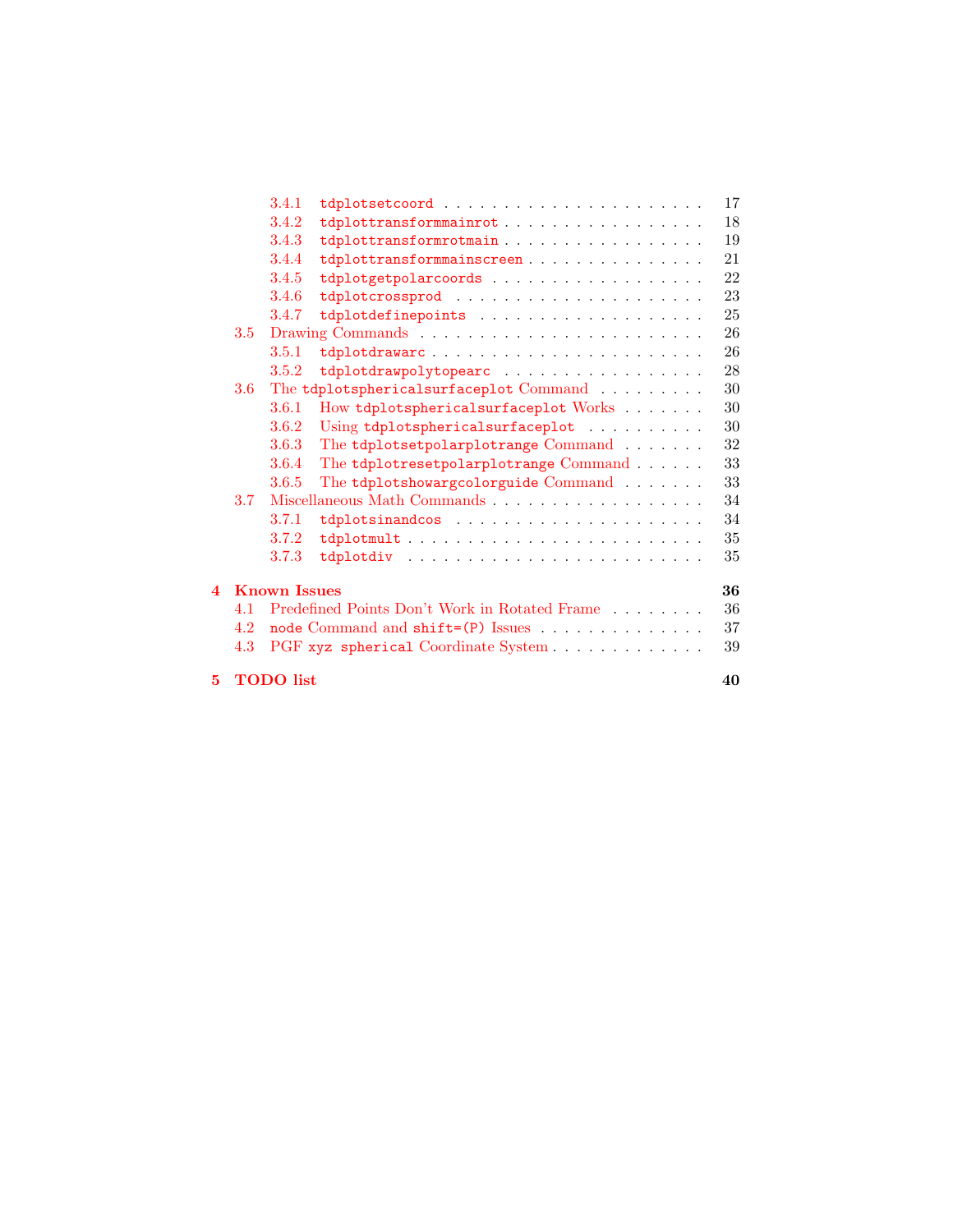### <span id="page-4-0"></span>Chapter 1

## Introduction

#### <span id="page-4-1"></span>1.1 Overview of the tikz-3dplot Package

The tikz-3dplot package offers commands and coordinate transformation styles for TikZ, providing relatively straightforward tools to draw three-dimensional coordinate systems and simple three-dimensional diagrams. The package is currently in its infancy, and is subject to change. Comments or suggestions are encouraged.

This document describes the basics of the tikz-3dplot package and provides information about the various available commands. Examples are given where possible.

#### <span id="page-4-2"></span>1.1.1 What tikz-3dplot is

tikz-3dplot provides commands to easily specify coordinate transformations for TikZ, allowing for relatively easy plotting. I needed to draw accurate 3d vector images for a physics thesis, and this package was developed to meet this need.

Various plotting commands are used to identify coordinate locations using spherical polar or Cartesian coordinates. Coordinate transformation commands allow for the calculation of a coordinate in one frame based on its values in another frame. Some drawing commands have been developed to assist in the rendering of arcs. These commands do the number crunching required to position and render the arcs. These commands are discussed in Section [3.2.](#page-14-0)

In addition, the \tdplotsphericalsurfaceplot was developed to render threedimensional surfaces in spherical polar coordinates, where the radius is expressed in terms of a user-defined function of  $\theta$  and  $\phi$ . With this function, the surface hue can be given explicitly, or expressed as a user-defined function of r,  $\theta$ , and  $\phi$ . This command is discussed in Section [3.6.](#page-33-0)

In tikz-3dplot, a right-handed coordinate system convention is used. In addition, all positive angles constitute a right-hand screw sense of rotation (see Figure [1.1\)](#page-5-2). This means that a positive rotation about a given axis refers to a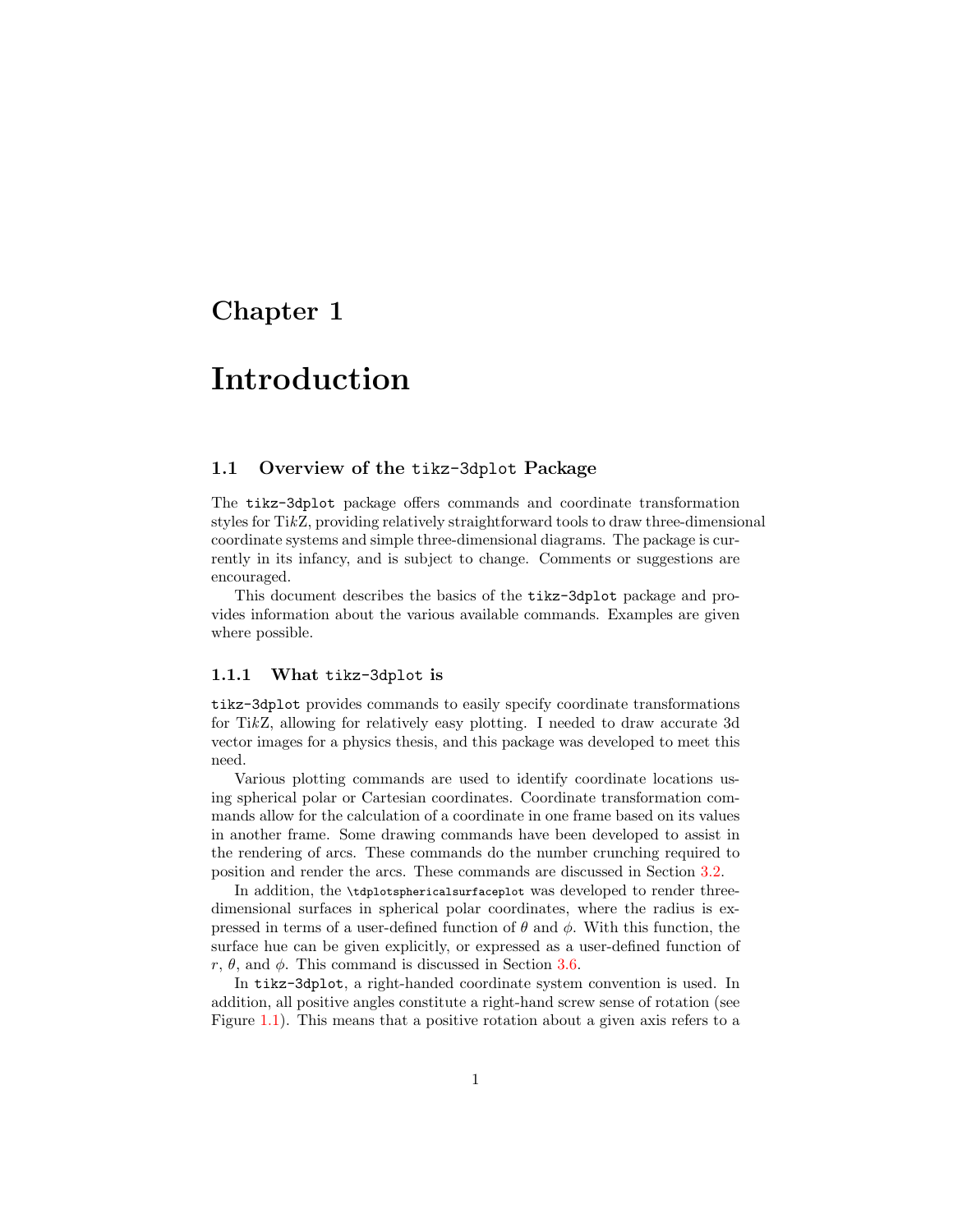

<span id="page-5-2"></span>Figure 1.1: tikz-3dplot coordinate and positive angle convention.

clockwise rotation when viewing along the direction the axis, or counterclockwise when viewing against the direction of the axis.

#### <span id="page-5-0"></span>1.1.2 What tikz-3dplot is not

tikz-3dplot does not, in general, consider polygons, surfaces, or object opacity. The one exception is the \tdplotsphericalsurfaceplot command, specifically designed to render spherical polar surfaces. The \tdplotsphericalsurfaceplot command is discussed in Section [3.6.](#page-33-0)

Tools like Sketch by Gene Ressler are better suited for more rigorous surface rendering. These can be found at [http://www.frontiernet.net/~eugene.](http://www.frontiernet.net/~eugene.ressler/) [ressler/](http://www.frontiernet.net/~eugene.ressler/)

#### <span id="page-5-1"></span>1.1.3 Similar Work

To my knowledge, there is no other package available which allows straightforward rendering of 3d coordinates in TikZ, directly in a L<sup>AT</sup>FX document. Since this project is in its infancy, this may be subject to change based on feedback.

#### Sketch

The Sketch project can provide three-dimensional rendering of axes, points, and lines, but (as far as I understand the program) cannot draw arcs without using a series of line segments. Further, Sketch requires an external program to render the image, while tikz-3dplot can be developed and maintained right in a IAT<sub>EX</sub> document.

#### T<sub>F</sub>Xample.net

There are a variety of TikZ examples listed at [http://www.texample.net/](http://www.texample.net/tikz/examples) [tikz/examples](http://www.texample.net/tikz/examples). Some of these examples gave me inspiration to make this package. Some examples of note include the following:

• 3D cone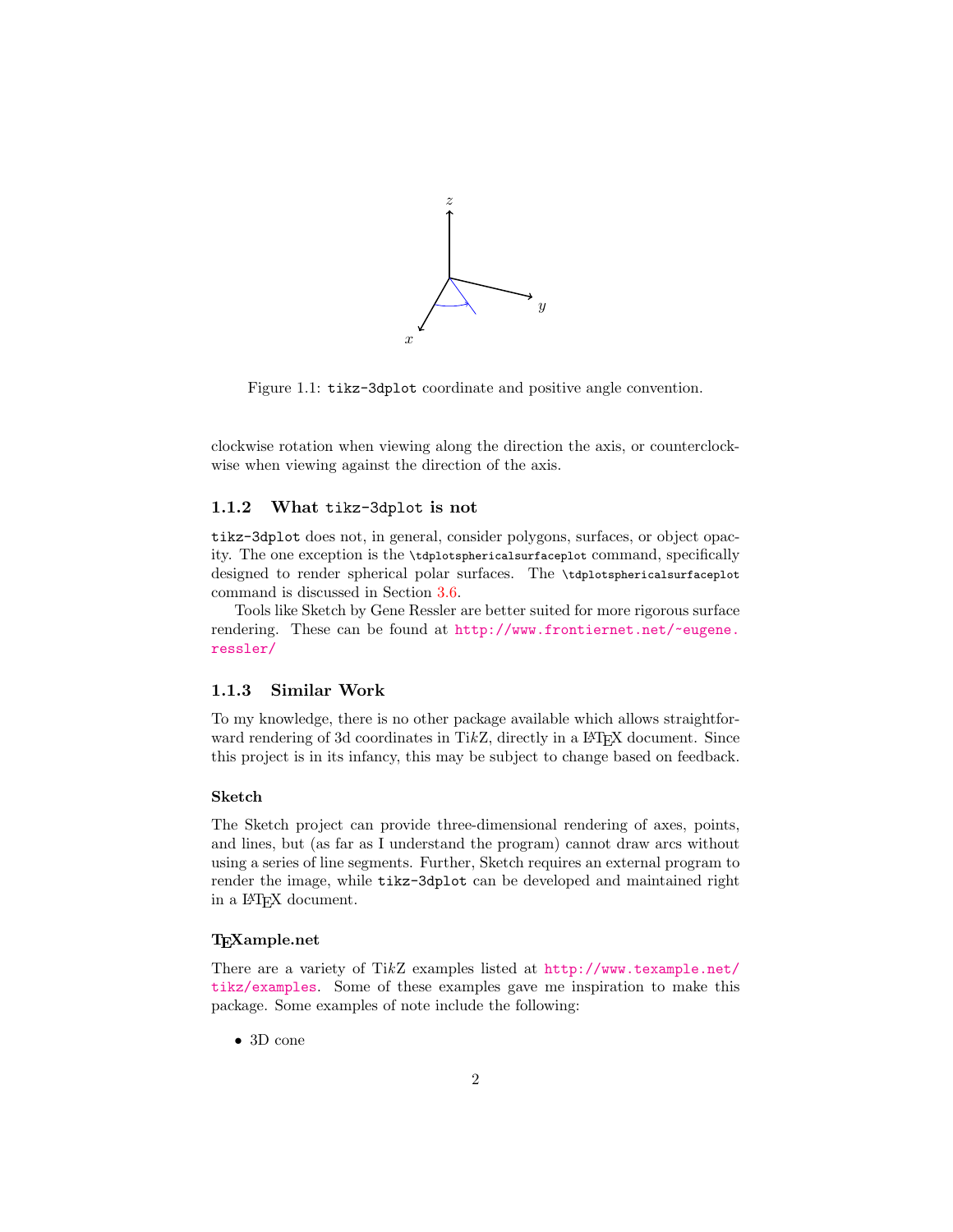Author: Eugene Ressler

url: <http://www.texample.net/tikz/examples/3d-cone/>

Notes: This demonstrates the use of Sketch in TikZ figures.

• Annotated 3D box

Author Alain Matthes

url <http://www.texample.net/tikz/examples/annotated-3d-box/>

Notes This example demonstrates the direct use of coordinate transformations, as well as performing math directly within coordinates.

• Cluster of atoms

Author Agustin E. Bolzan

url <http://www.texample.net/tikz/examples/clusters-of-atoms/>

Notes This uses shifts and slants rather than rotations to render an isometric look.

• Plane partition

Author Jang Soo Kim

url <http://www.texample.net/tikz/examples/plane-partition/>

Notes This example draws solid surfaces with coordinate axes defined by rotations around the TikZ standard coordinate frame.

• Spherical and cartesian grids

Author Marco Miani

url <http://www.texample.net/tikz/examples/spherical-and-cartesian-grids/>

Notes This example renders arcs and lines in three dimensions using explicit calculations. It takes into account the opacity of the spherical example, by showing hidden lines behind the sphere as dashed lines.

• Stereographic and cylindrical map projections

Author Thomas M. Trzeciak

url <http://www.texample.net/tikz/examples/map-projections/>

Notes This example illustrates the use of coordinate transformations to draw planes and arcs for spherical coordinates.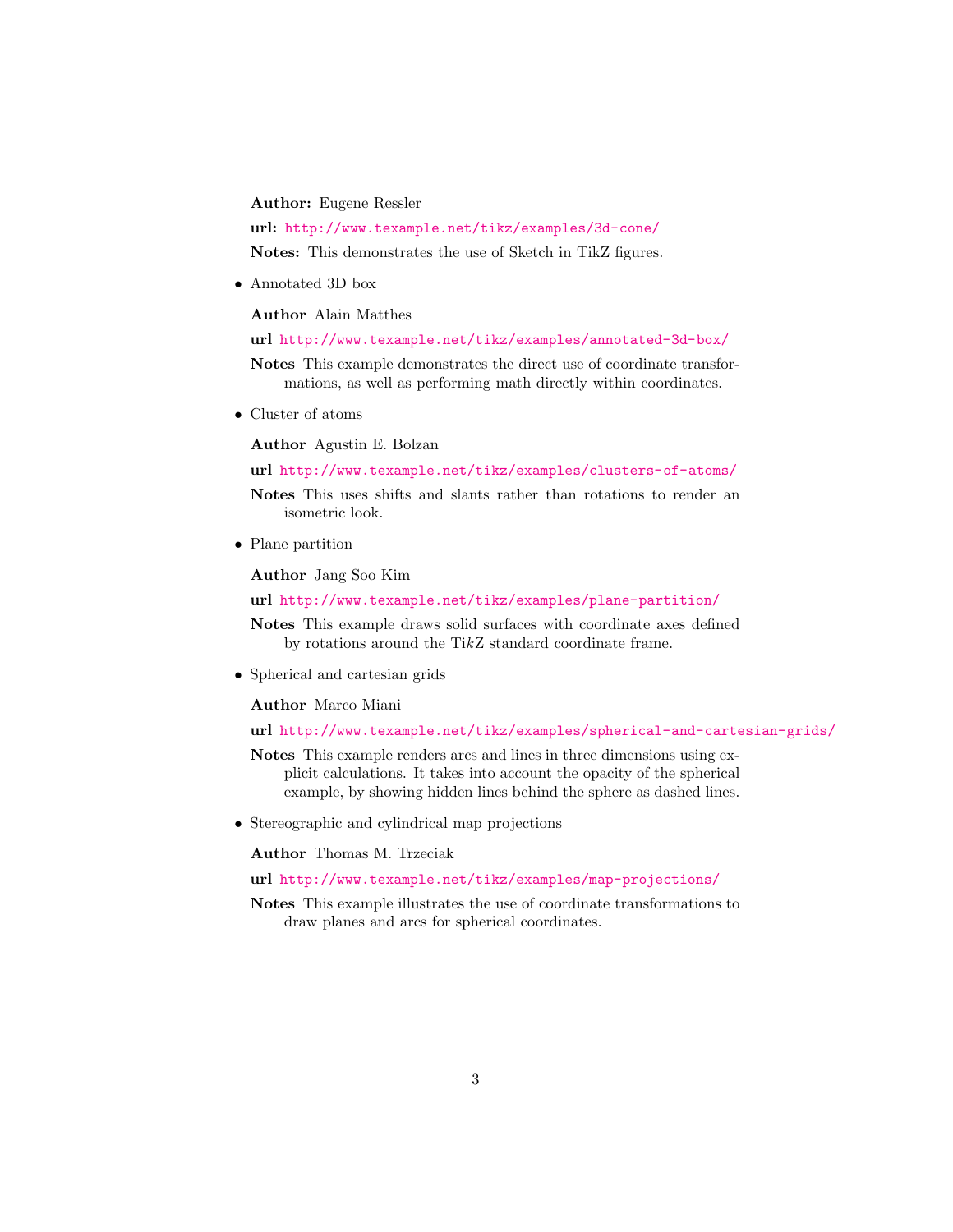#### <span id="page-7-0"></span>1.2 Installing the tikz-3dplot Package

Get a copy of tikz-3dplot from <http://www.ctan.org>. Place the style file in the same directory as your L<sup>A</sup>TEX project. In your preamble, add the following line:

\usepackage{tikz-3dplot}

Make sure this line is written after all other required packages.

#### <span id="page-7-1"></span>1.2.1 tikz-3dplot Requirements

To use this package, the following other packages must be loaded in the preamble first:

- $\bullet$  TikZ
- ifthen (for the tdplotsphericalsurfaceplot command)

#### <span id="page-7-2"></span>1.2.2 tikz-3dplot Package Options

Currently there are no options available for the tikz-3dplot package.

#### <span id="page-7-3"></span>1.3 Using the tikz-3dplot Package

tikz-3dplot provides styles and commands which are useful in a tikzpicture environment. These commands and styles are described in Chapter [3.](#page-13-0)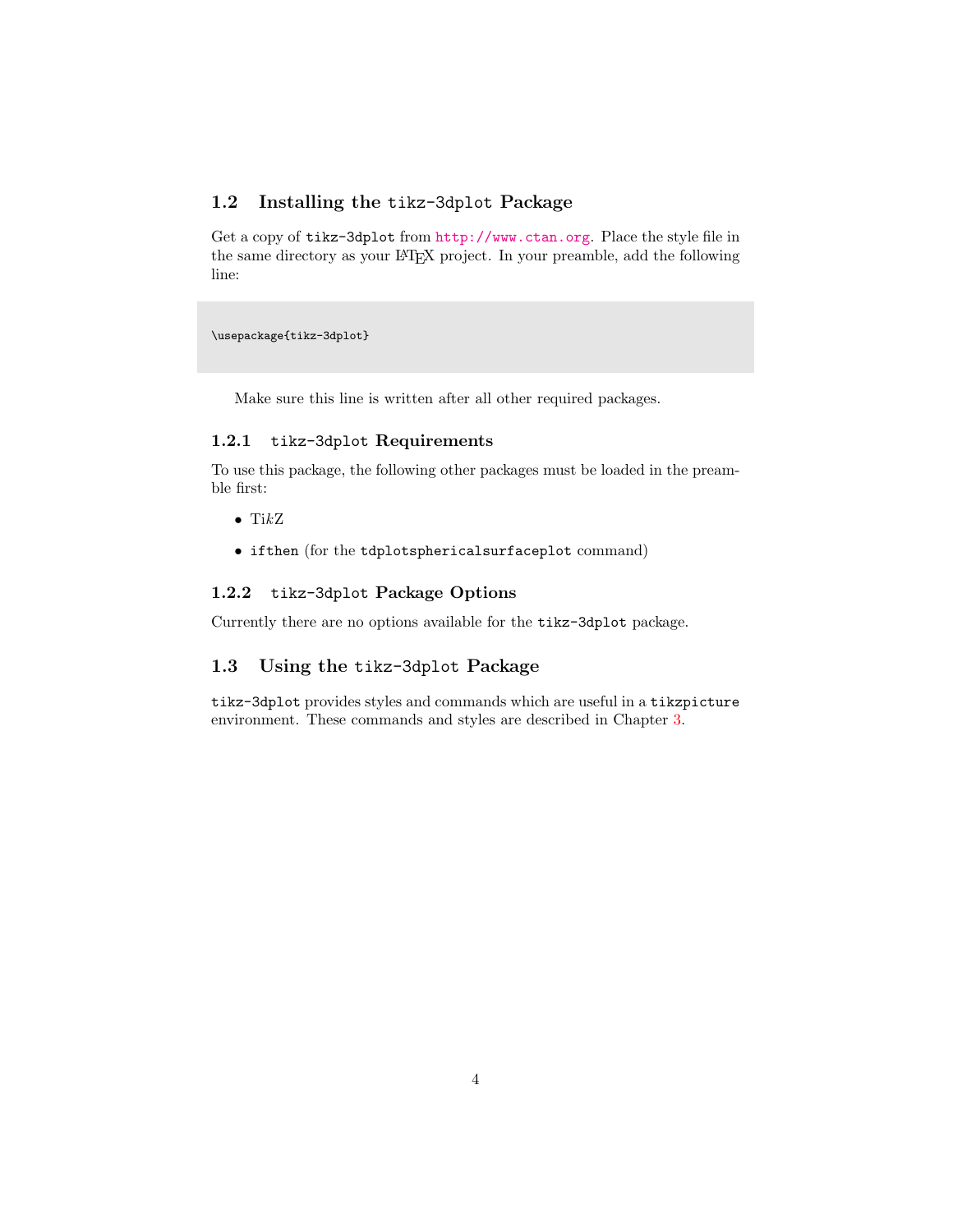### <span id="page-8-0"></span>Chapter 2

## Overview of 3d in tikz-3dplot

#### <span id="page-8-1"></span>2.1 TikZ 3d Plotting

When setting up a tikzpicture or a drawing style, the  $x, y$ , and  $z$  axes can be specified directly in terms of the original coordinate system. The following example shows how a tikzpicture environment can be configured to use customized axes.

```
\begin{tikzpicture}[%
   x={(\raarot cm,\rbarot cm)},%
   y={(\rabrot cm, \rbbrot cm)},%
   z={(\racrot, \rbcrot cm)}]
```
In this example, the terms  $\raarot$  and so on specify how the coordinates are represented in the original TikZ coordinate system, and are calculated by the tikz-3dplot package. Note that units are explicitly required so TikZ understands that these are absolute coordinates, not scales on the existing axis. See the PGF manual Version 2.00, section 21.2 on pages 217-218 for details on TikZ coordinate transformations.

#### <span id="page-8-2"></span>2.2 The tikz-3dplot Main Coordinate System

tikz-3dplot offers two coordinate systems, namely the main coordinate system  $(x, y, z)$ , and the *rotated* coordinate system  $(x', y', z')$ . The latter system is described in Section [2.3.](#page-10-0)

As the name suggests, the main coordinate system provides a user-specified transformation to render 3d points in a tikzpicture environment. The orientation of the main coordinate system is defined by the angles  $\theta_d$  and  $\phi_d$ . In the unrotated  $(\theta_d = \phi_d = 0)$  position, the xy plane of the main coordinate system coincides with the default orientation for a tikzpicture environment, while  $z$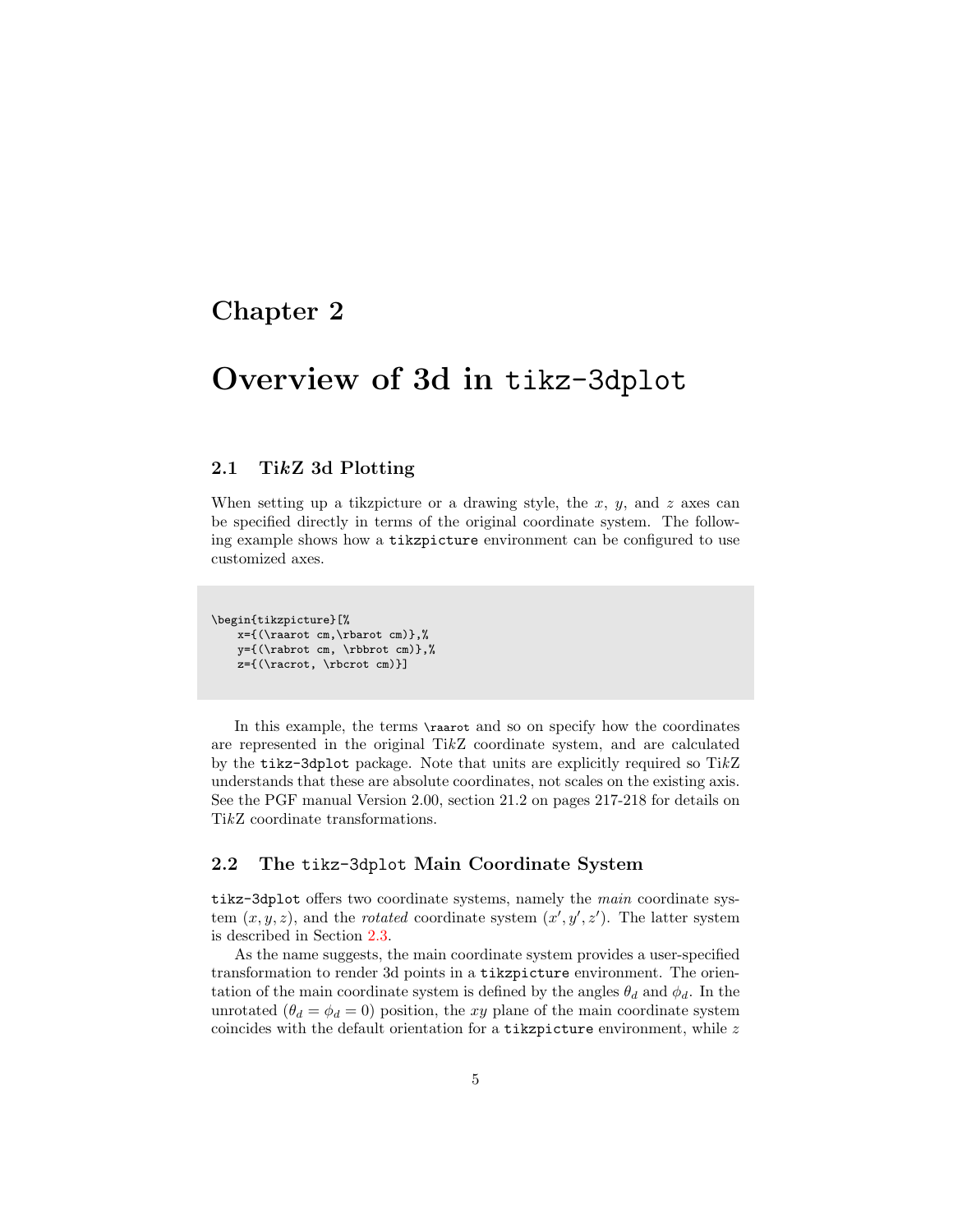points "out of the page". The coordinate system is positioned by the following operations:

- Rotate the coordinate system about the body x axis by the amount  $\theta_d$ , and
- Rotate the coordinate system about the (rotated) body z axis by the amount  $\phi_d$ .

In this rotation sense, the  $z$  axis will always point in the vertical page direction. This transformation is given by the rotation matrix  $R_d(\theta_d, \phi_d)$ , as

$$
R^{d}(\theta_{d}, \phi_{d}) = R^{z'}(\phi_{d})R^{x}(\theta_{d})
$$
  
= 
$$
\begin{pmatrix} \cos \phi_{d} & -\sin \phi_{d} & 0 \\ \sin \phi_{d} & \cos \phi_{d} & 0 \\ 0 & 0 & 1 \end{pmatrix} \begin{pmatrix} 1 & 0 & 0 \\ 0 & \cos \theta_{d} & -\sin \theta_{d} \\ 0 & \sin \theta_{d} & \cos \theta_{d} \end{pmatrix}
$$
  
= 
$$
\begin{pmatrix} \cos \phi_{d} & \sin \phi_{d} & 0 \\ -\cos \theta_{d} \sin \phi_{d} & \cos \theta_{d} \cos \phi_{d} & -\sin \theta_{d} \\ \sin \theta_{d} \sin \phi_{d} & -\sin \theta_{d} \cos \phi_{d} & \cos \theta_{d} \end{pmatrix}
$$
(2.1)

Using this matrix, the TikZ coordinate transformation can be applied as described in Section [2.1](#page-8-1) by the various matrix elements, as

$$
x = (R_{1,1}^d, R_{2,1}^d)
$$
  
\n
$$
y = (R_{1,2}^d, R_{2,2}^d)
$$
  
\n
$$
z = (R_{1,3}^d, R_{2,3}^d)
$$
\n(2.2)

Note that the third row of the rotation matrix is not needed for this transformation, since a screen coordinate is a 2d value. Once the transformed axes have been established, any 3d coordinate specified in TikZ will adhere to the



Figure 2.1: Examples of coordinate systems for various choices of  $\theta_d$  and  $\phi_d$ .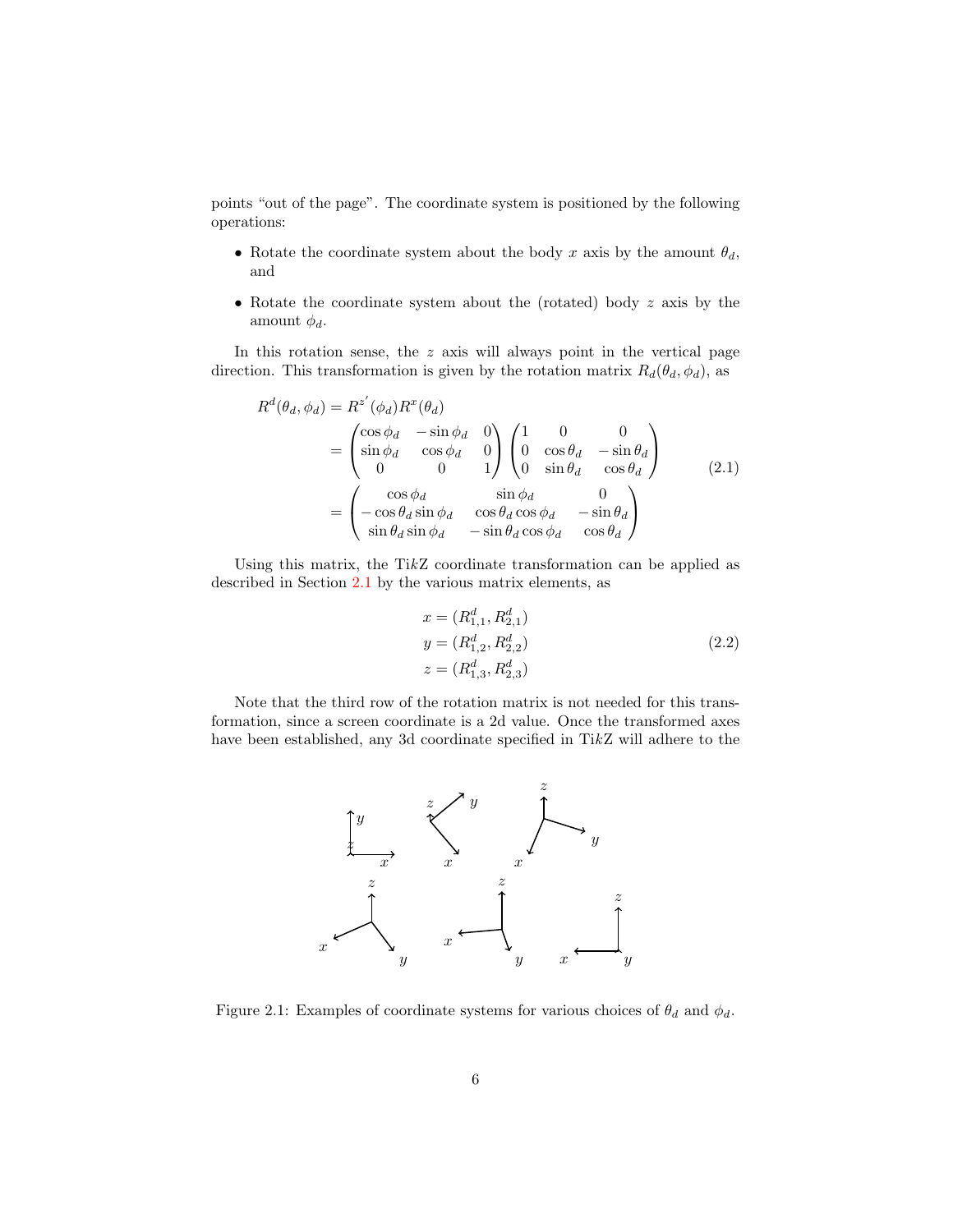transformation, yielding a 3D representation. Lines and nodes can readily be drawn by using these 3d coordinates.

This coordinate transformation is accessible through tikz-3dplot using the command tdplotsetmaincoords, as described in Chapter [3.](#page-13-0)

#### <span id="page-10-0"></span>2.3 The tikz-3dplot Rotated Coordinate System

Along with the main coordinate system, described in Section [2.2,](#page-8-2) tikz-3dplot offers a rotated coordinate system that is defined with respect to the main coordinate system. This system can be rotated to any position using Euler rotations, and can be translated so the origin of the rotated coordinate system sits on an arbitrary point in the main coordinate system.

Three rotations can be performed to give any arbitrary orientation of a rotated coordinate system. By convention, the following rotations are chosen:

- Rotate by angle  $\gamma$  about the world z axis,
- Rotate by angle  $\beta$  about the (unrotated) world y axis, and
- Rotate by angle  $\alpha$  about the (unrotated) world z axis.

These rotations are shown in Figure [2.2.](#page-10-1)



<span id="page-10-1"></span>Figure 2.2: Positioning the rotated coordinate frame  $(x', y', z')$  using Euler angles  $(\alpha, \beta, \gamma)$ .

This rotation matrix  $D(\alpha, \beta, \gamma)$  is given by

$$
D(\alpha, \beta, \gamma) = R^{z}(\alpha)R^{y}(\beta)R^{z}(\gamma)
$$
  
= 
$$
\begin{pmatrix} \cos \alpha & -\sin \alpha & 0 \\ \sin \alpha & \cos \alpha & 0 \\ 0 & 0 & 1 \end{pmatrix} \begin{pmatrix} \cos \beta & 0 & \sin \beta \\ 0 & 1 & 0 \\ -\sin \beta & 0 & \cos \beta \end{pmatrix} \begin{pmatrix} \cos \gamma & -\sin \gamma & 0 \\ \sin \gamma & \cos \gamma & 0 \\ 0 & 0 & 1 \end{pmatrix}
$$
  
= 
$$
\begin{pmatrix} \cos \alpha \cos \beta \cos \gamma - \sin \alpha \sin \gamma & -\cos \alpha \cos \beta \sin \gamma - \sin \alpha \cos \gamma & \cos \alpha \sin \beta \\ \sin \alpha \cos \beta \cos \gamma + \cos \alpha \sin \gamma & -\sin \alpha \cos \beta \sin \gamma + \cos \alpha \cos \gamma & \sin \alpha \sin \beta \\ -\sin \beta \cos \gamma & \sin \beta \sin \gamma & \cos \beta \end{pmatrix}
$$
(2.3)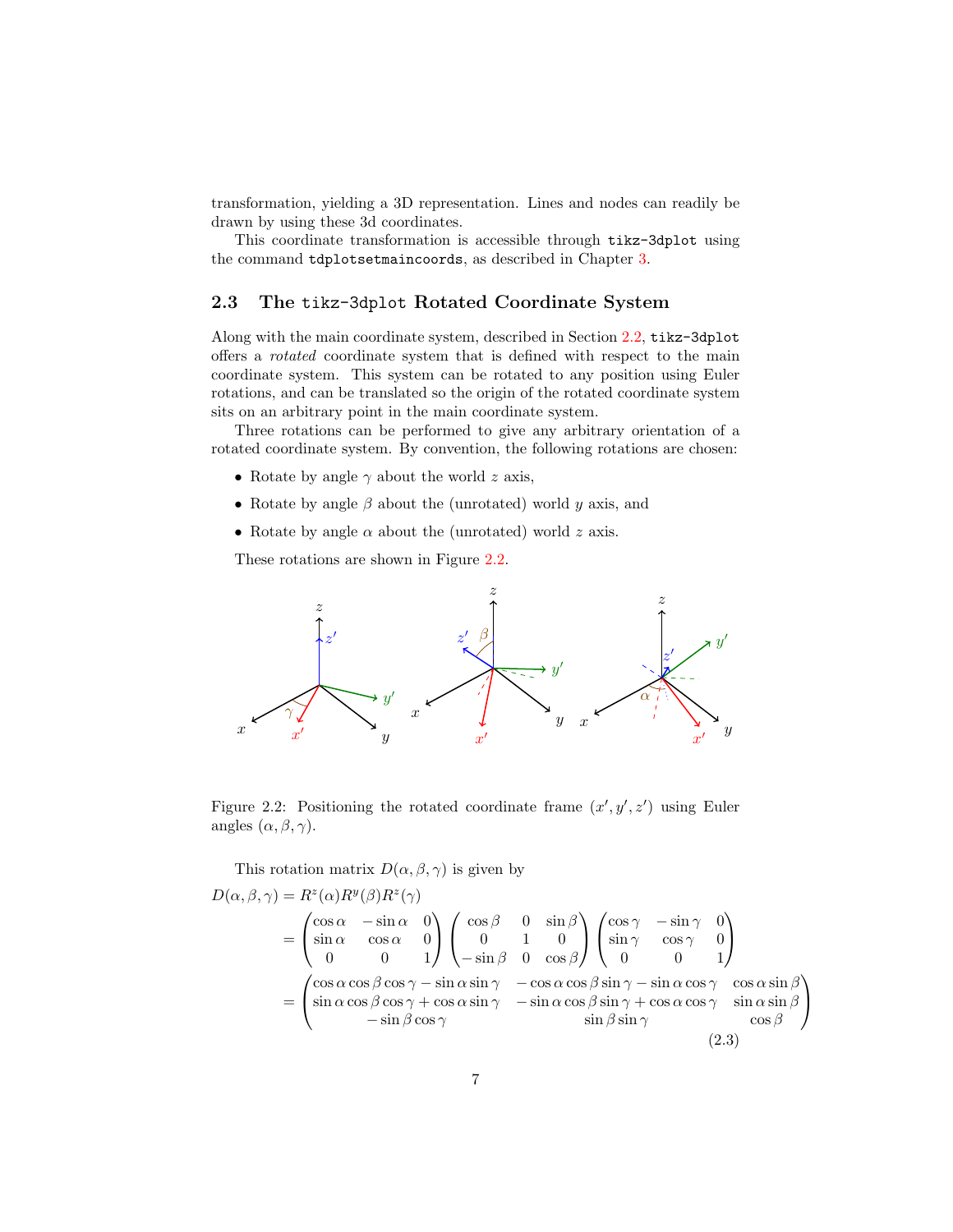To define the rotated coordinate frame, this rotation matrix is applied after rotation matrix  $R^d(\theta_d, \phi_d)$  used to define the main coordinate frame. The full transformation for the rotated coordinate frame is then given by

$$
R'^{d}(\theta_d, \phi_d, \alpha, \beta, \gamma) = D(\alpha, \beta, \gamma) R^{d}(\theta_d, \phi_d)
$$
\n(2.4)

Using this matrix, the TikZ coordinate transformation can be applied as described in Section [2.1](#page-8-1) by the various matrix elements, as

$$
x' = (R_{1,1}^{d}, R_{2,1}^{d})
$$
  
\n
$$
y' = (R_{1,2}^{d}, R_{2,2}^{d})
$$
  
\n
$$
z' = (R_{1,3}^{d}, R_{2,3}^{d})
$$
\n(2.5)

This coordinate transformation is accessible through tikz-3dplot using the command tdplotsetrotatedcoords, as described in Chapter [3.](#page-13-0)



Figure 2.3: The rotated coordinate frame  $(x', y', z')$  displayed within the main coordinate frame  $(x, y, z)$ . Both are completely specified by user-defined angles:  $(\theta_d, \phi_d)$  for the main coordinate frame, and  $(\alpha, \beta, \gamma)$  for the rotated coordinate frame.

#### <span id="page-11-0"></span>2.4 Arcs in 3d, and the "Theta Plane"

Arcs can be drawn in TikZ using commands described in the PGF manual Version 2.00, section 2.10 on pages 25-26. However, the arc commands accept 2d coordinates, and thus can only be drawn in the xy plane.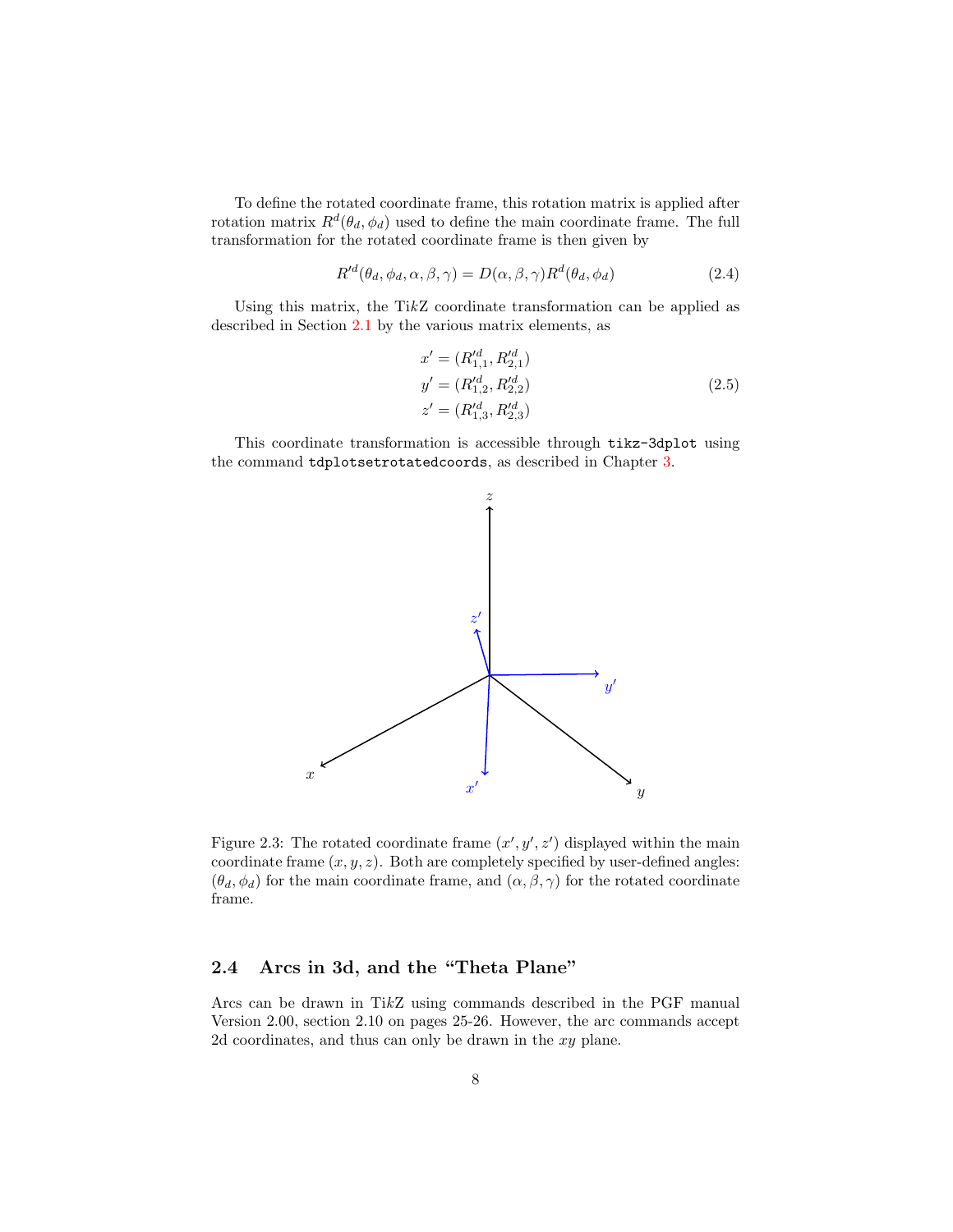To draw an arc in any position other than within the  $xy$  plane of the main coordinate frame, the rotated coordinate frame must be used, where the  $x'y'$ plane lies in the desired orientation within the main coordinate frame. Such an arc is needed, for example, when illustrating the polar angle  $\theta$  of some vector. This  $\theta$  arc exists in a plane which contains the z axis, and is rotated about the z axis by the angle  $\phi$  from the xz plane. For lack of a better name, this plane is referred to as the "theta plane" within a given coordinate system.



Figure 2.4: Drawing arcs outside the xy plane by using a rotated coordinate frame in the "theta plane" of the main coordinate frame.

As described in Chapter [3,](#page-13-0) tikz-3dplot offers the commands tdplotsetthetaplanecoords and tdplotsetrotatedthetaplanecoords to easily configure the rotated coordinate frame to lie within the desired theta plane.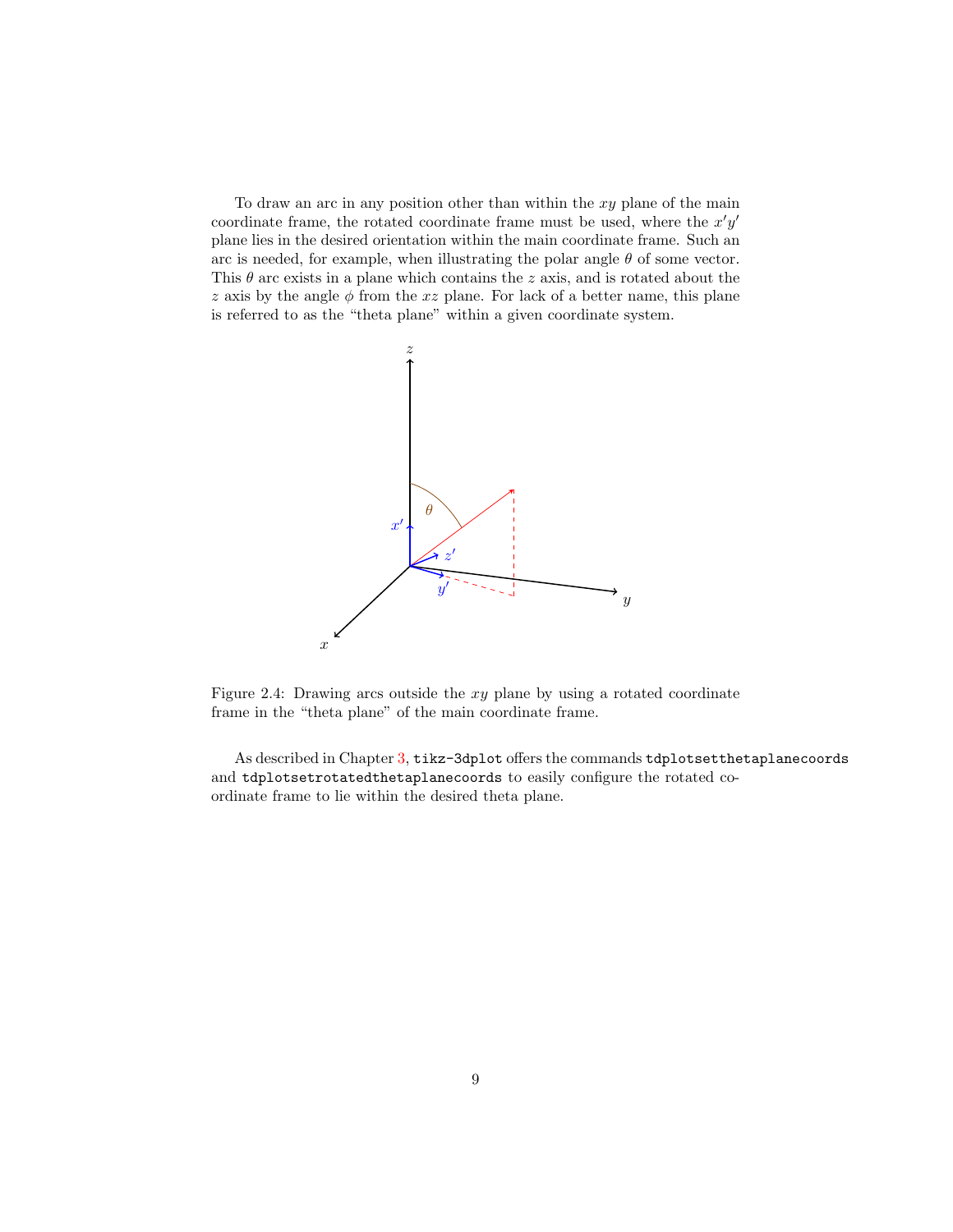### <span id="page-13-0"></span>Chapter 3

## Using the tikz-3dplot Package

The tikz-3dplot package was developed to handle the number crunching described in Chapter [2,](#page-8-0) and provide a relatively simple and straightforward frontend for users.

The main and rotated coordinate frames are configured by using commands described in Section [3.2.](#page-14-0) These commands generate  $TikZ$  styles which can be used either in defining the tikzpicture environment, or directly in any TikZ command. The styles are described further in Section [3.1.](#page-13-1)

#### <span id="page-13-1"></span>3.1 The tikz-3dplot TikZ Styles

#### <span id="page-13-2"></span>3.1.1 tdplot main coords

The tdplot\_main\_coords style stores the coordinate transformation required to generate the main coordinate system. This style can either be used when the tikzpicture environment is started, or when an individual TikZ plotting command is used.

#### <span id="page-13-3"></span>3.1.2 tdplot\_rotated\_coords

The tdplot\_rotated\_coords style stores the coordinate transformation (translation and rotation) required to generate the rotated coordinate system within the main coordinate system. This style can either be used when the tikzpicture environment is started, or when an individual TikZ plotting command is used.

#### <span id="page-13-4"></span>3.1.3 tdplot screen coords

The tdplot\_screen\_coords style provides the standard, unrotated TikZ coordinate frame. This is useful to escape out of the user-defined 3d coordinates used at the beginning of the tikzpicture environment, and place something on an absolute scale in the figure. Tables, legends, and captions contained within the same figure as a 3d plot can make use of this style.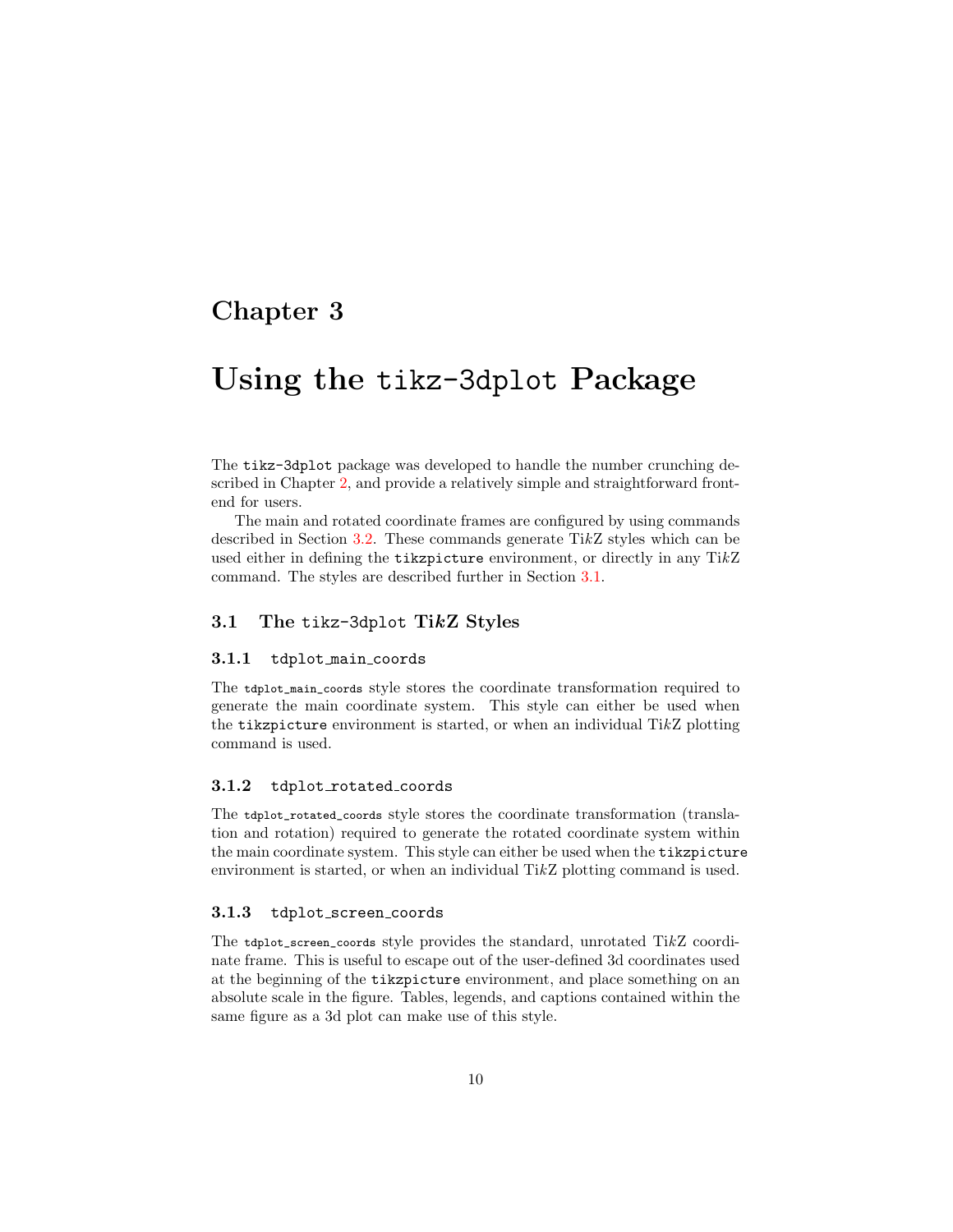#### <span id="page-14-0"></span>3.2 The tikz-3dplot Commands

This section lists the various commands provided by the tikz-3dplot package. Examples are provided where it is useful.

#### <span id="page-14-1"></span>3.3 Coordinate Configuration Commands

#### <span id="page-14-2"></span>3.3.1 tdplotsetmaincoords

Description: Generates the style tdplot\_main\_coords which provides the coordinate transformation for the main coordinate frame, based on a userspecified orientation  $(\theta_d, \phi_d)$ .  $\theta_d$  denotes the rotation around the x axis, while  $\phi_d$  denotes the rotation around the z axis. Note that  $(0,0)$  is the default orientation, where  $x$  points right,  $y$  points up, and  $z$  points "out of the page".

**Syntax:** \tdplotsetmaincoords{  $\theta_d$  }{  $\phi_d$  }

#### Parameters:

- $\theta_d$  The angle (in degrees) through which the coordinate frame is rotated about the x axis.
- $\phi_d$  The angle (in degrees) through which the coordinate frame is rotated about the z axis.

#### Example:

```
\tdplotsetmaincoords{70}{110}
\begin{tikzpicture}[tdplot_main_coords]
    \{\frac{thick, -\}\ (0, 0, 0) -- (1, 0, 0)\ \text{node} \} node[anchor=north east]{$x$};
    \dagger \draw[thick,->] (0,0,0) -- (0,1,0) node[anchor=north west]{$y$};
    \draw[thick,->] (0,0,0) -- (0,0,1) node[anchor=south]{$z$};
\end{tikzpicture}
 \boldsymbol{x}\overline{y}z
```
#### <span id="page-14-3"></span>3.3.2 tdplotsetrotatedcoords

Description: Generates the style tdplot\_rotated\_coords which provides the coordinate transformation for rotated coordinate frame within the current main coordinate frame, based on user-specified Euler angles  $(\alpha, \beta, \gamma)$ . Rotations use the  $z(\alpha)y(\beta)z(\gamma)$  convention of Euler rotations, where the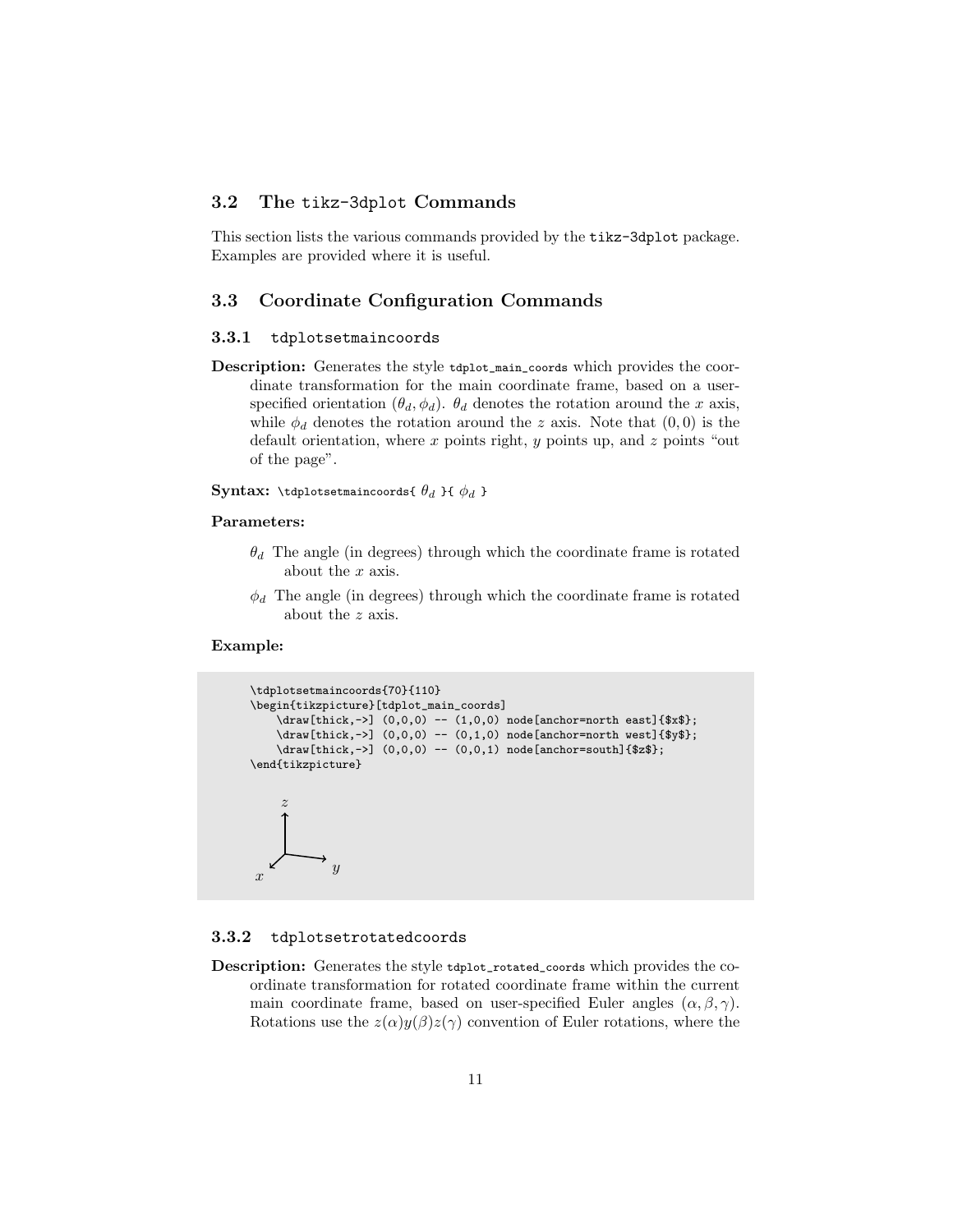system is rotated by  $\gamma$  about the z axis, then  $\beta$  about the (world) y axis, and then  $\alpha$  about the (world) z axis.

#### Syntax: \tdplotsetrotatedcoords{ $\alpha$ }{ $\beta$ }{ $\gamma$ }

#### Parameters:

- $\alpha$  The angle (in degrees) through which the rotated frame is rotated about the world z axis.
- $\beta$  The angle (in degrees) through which the rotated frame is rotated about the world y axis.
- $\gamma$  The angle (in degrees) through which the rotated frame is rotated about the world z axis.

#### Example:

```
\tdplotsetmaincoords{70}{110}
\begin{tikzpicture}[tdplot_main_coords]
    \draw[thick,->] (0,0,0) -- (1,0,0) node[anchor=north east]{$x$};
    \dagger \draw[thick,->] (0,0,0) -- (0,1,0) node[anchor=north west]{$y$};
    \draw[thick,->] (0,0,0) -- (0,0,1) node[anchor=south]{$z$};
    \tdplotsetrotatedcoords{60}{40}{30}
    \draw[thick,color=blue,tdplot_rotated_coords,->] (0,0,0) --
        (.7,0,0) node[anchor=north]{$x'$};
    \draw[thick,color=blue,tdplot_rotated_coords,->] (0,0,0) --
        (0,.7,0) node[anchor=west]{$y'$};
    \draw[thick,color=blue,tdplot_rotated_coords,->] (0,0,0) --
        (0,0,.7) node[anchor=south]{$z'$};
\end{tikzpicture}
     z
         \hat{y}z'\overline{\phantom{a}}
```
#### <span id="page-15-0"></span>3.3.3 tdplotsetrotatedcoordsorigin

 $\overline{y}$ 

 $\boldsymbol{x}$  $\overline{\phantom{a}}$ 

Description: Sets the origin of the rotated coordinate system specified by tdplot\_rotated\_coords using a user-defined point. This point can be either a literal or predefined point.

Syntax: \tdplotsetrotatedcoordsorigin{point}

#### Parameters:

 $\boldsymbol{x}$ 

point A point predefined using the Ti $kZ$  \coordinate command.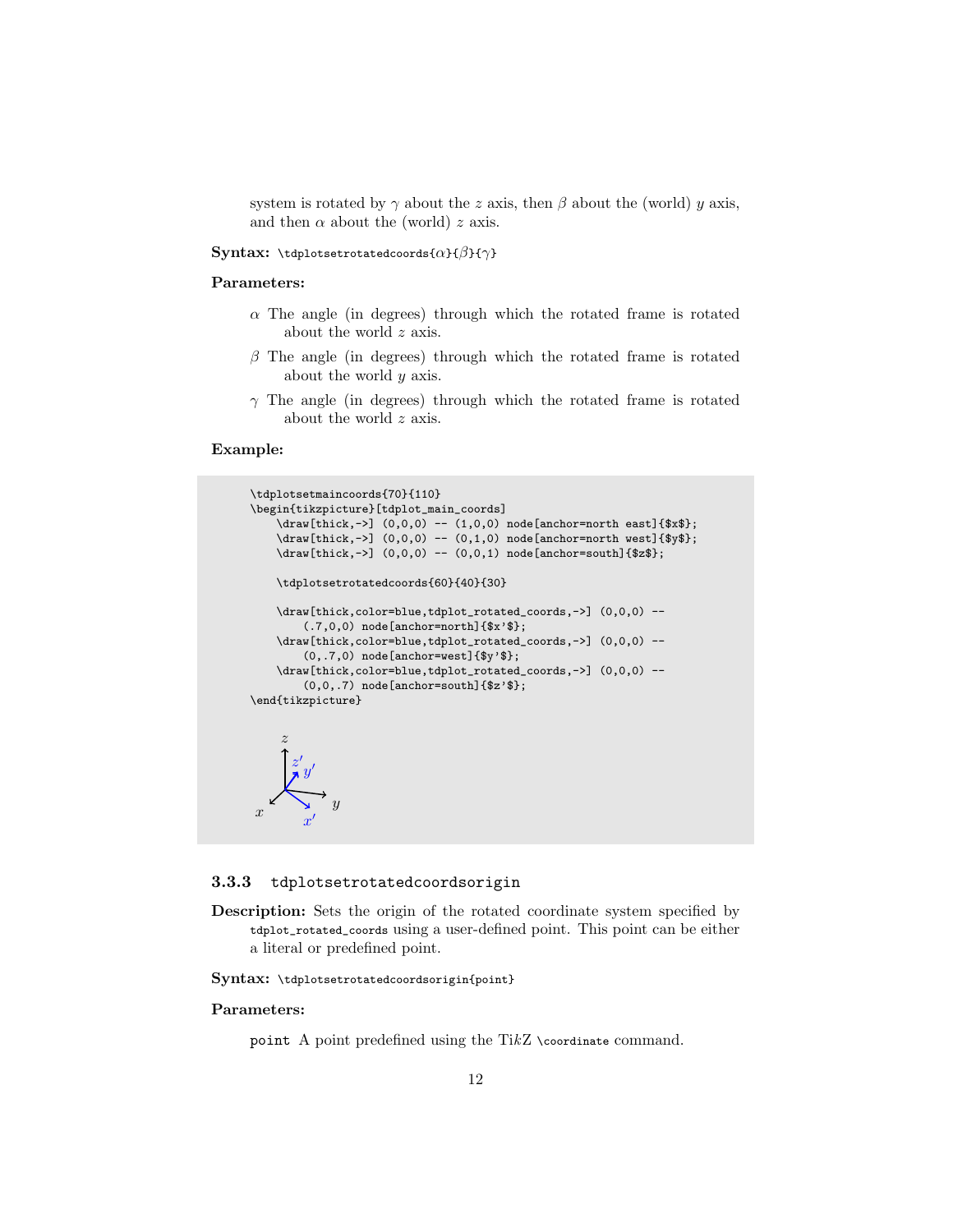Example:

```
\tdplotsetmaincoords{70}{110}
\begin{tikzpicture}[tdplot_main_coords]
    \draw[thick,->] (0,0,0) -- (1,0,0) node[anchor=north east]{$x$};
    \dagger \draw[thick,->] (0,0,0) -- (0,1,0) node[anchor=north west]{$y$};
    \draw[thick,->] (0,0,0) -- (0,0,1) node[anchor=south]{$z$};
    \tdplotsetrotatedcoords{60}{40}{30}
    \coordinate (Shift) at (0.5,0.5,0.5);
    \tdplotsetrotatedcoordsorigin{(Shift)}
    \draw[thick,color=blue,tdplot_rotated_coords,->] (0,0,0) --
         (.7,0,0) node[anchor=north]{$x'$};
    \draw[thick,color=blue,tdplot_rotated_coords,->] (0,0,0) --
         (0,.7,0) node[anchor=west]{$y'$};
    \draw[thick,color=blue,tdplot_rotated_coords,->] (0,0,0) --
         (0,0,.7) node[anchor=south]{$z'$};
\end{tikzpicture}
 \boldsymbol{x}\overline{y}z
           \boldsymbol{x}\overline{\phantom{a}}\hat{y}z'\overline{a}
```
#### <span id="page-16-0"></span>3.3.4 tdplotresetrotatedcoordsorigin

Description: Resets the origin of the rotated coordinate system back to the origin of the main coordinate system.

Syntax: \tdplotresetrotatedcoordsorigin

Parameters: None

#### <span id="page-16-1"></span>3.3.5 tdplotsetthetaplanecoords

**Description:** Generates a rotated coordinate system such that the  $x'y'$  plane is coplanar to a plane containing the polar angle  $\theta$  projecting from the main coordinate system  $z$  axis. This coordinate system is particularly useful for drawing within this "theta plane", as  $TikZ$  draws arcs in the  $xy$ plane. As with tdplotsetrotatedcoords, this coordinate system is accessible through the tdplot\_rotated\_coords style. Note that any rotated coordinate frame offset previously set by tdplotsetrotatedcoordsorigin is automatically reset when this command is used.

Syntax: \tdplotsetthetaplanecoords{ $\phi$ }

#### Parameters: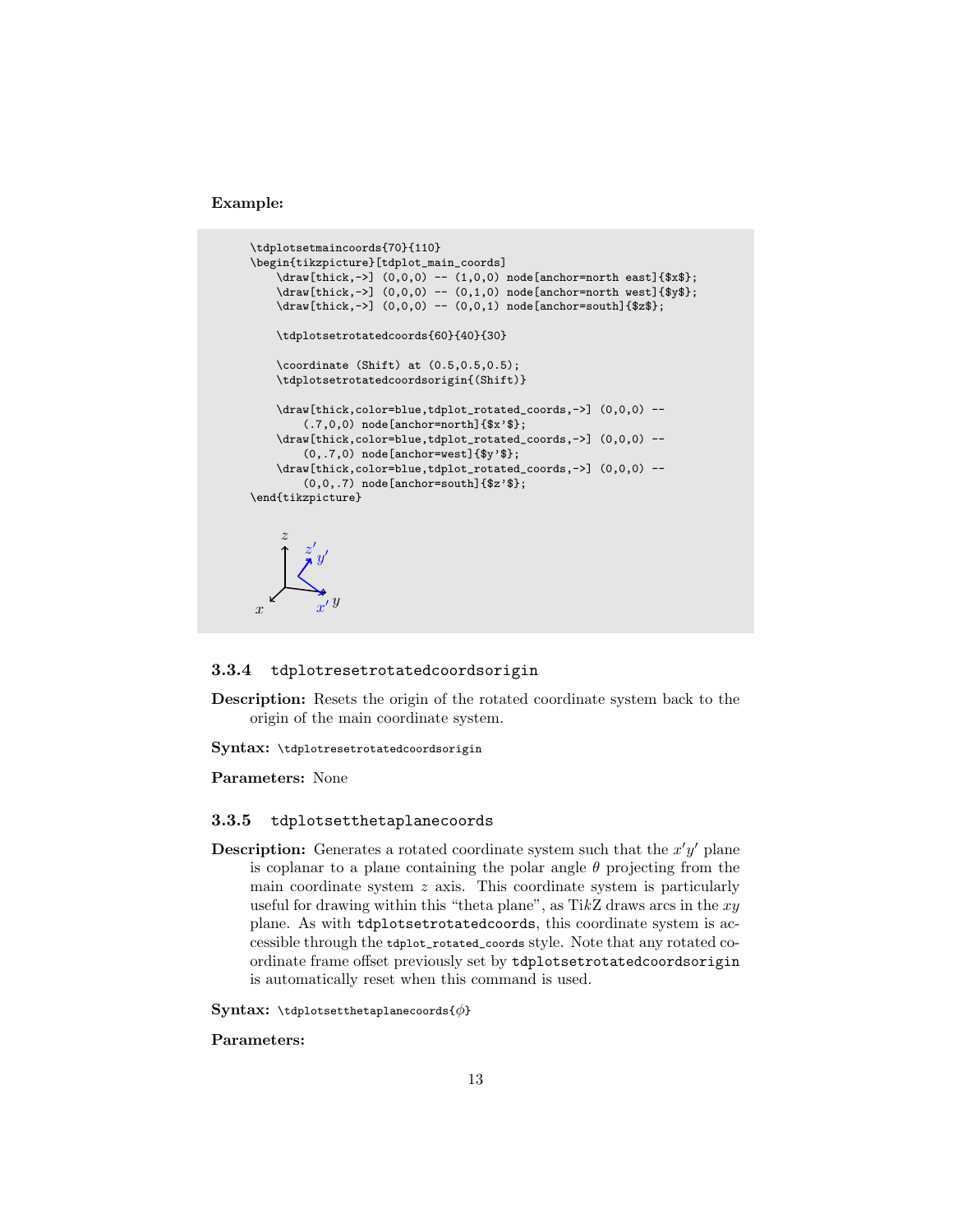$\phi$  The angle (in degrees) through which the "theta plane" makes with the xz plane of the main coordinate system.

#### Example:

```
\tdplotsetmaincoords{70}{110}
\begin{tikzpicture}[scale=3,tdplot_main_coords]
    \draw[thick,->] (0,0,0) -- (1,0,0) node[anchor=north east]{$x$};
    \draw[thick,->] (0,0,0) -- (0,1,0) node[anchor=north west]{$y$};
    \d{draw[thick,-]} (0,0,0) -- (0,0,1) node[anchor=south]{\tdplotsetcoord{P}{.8}{50}{70}
    %draw a vector from origin to point (P)
    \draw[-stealth,color=red] (O) -- (P);
    %draw projection on xy plane, and a connecting line
    \draw[dashed, color=red] (O) -- (Pxy);
    \draw[dashed, color=red] (P) -- (Pxy);
    \tdplotsetthetaplanecoords{70}
    \draw[tdplot_rotated_coords,color=blue,thick,->] (0,0,0)
        -- (.2,0,0) node[anchor=east]{$x'$};
    \draw[tdplot_rotated_coords,color=blue,thick,->] (0,0,0)
         -- (0,.2,0) node[anchor=north]{$y'$};
    \draw[tdplot_rotated_coords,color=blue,thick,->] (0,0,0)
        -- (0,0,.2) node[anchor=west]{$z'$};
\end{tikzpicture}
\hat{x}\hat{y}z
        \boldsymbol{x}\overline{\phantom{a}}\hat{y}\overline{\phantom{a}}z
                \overline{\phantom{a}}
```
#### <span id="page-17-0"></span>3.3.6 tdplotsetrotatedthetaplanecoords

Description: Just like tdplotsetthetaplanecoords, except this works for the rotated coordinate system. Generates a rotated coordinate system such that the  $x'-y'$  plane is coplanar to a plane containing the polar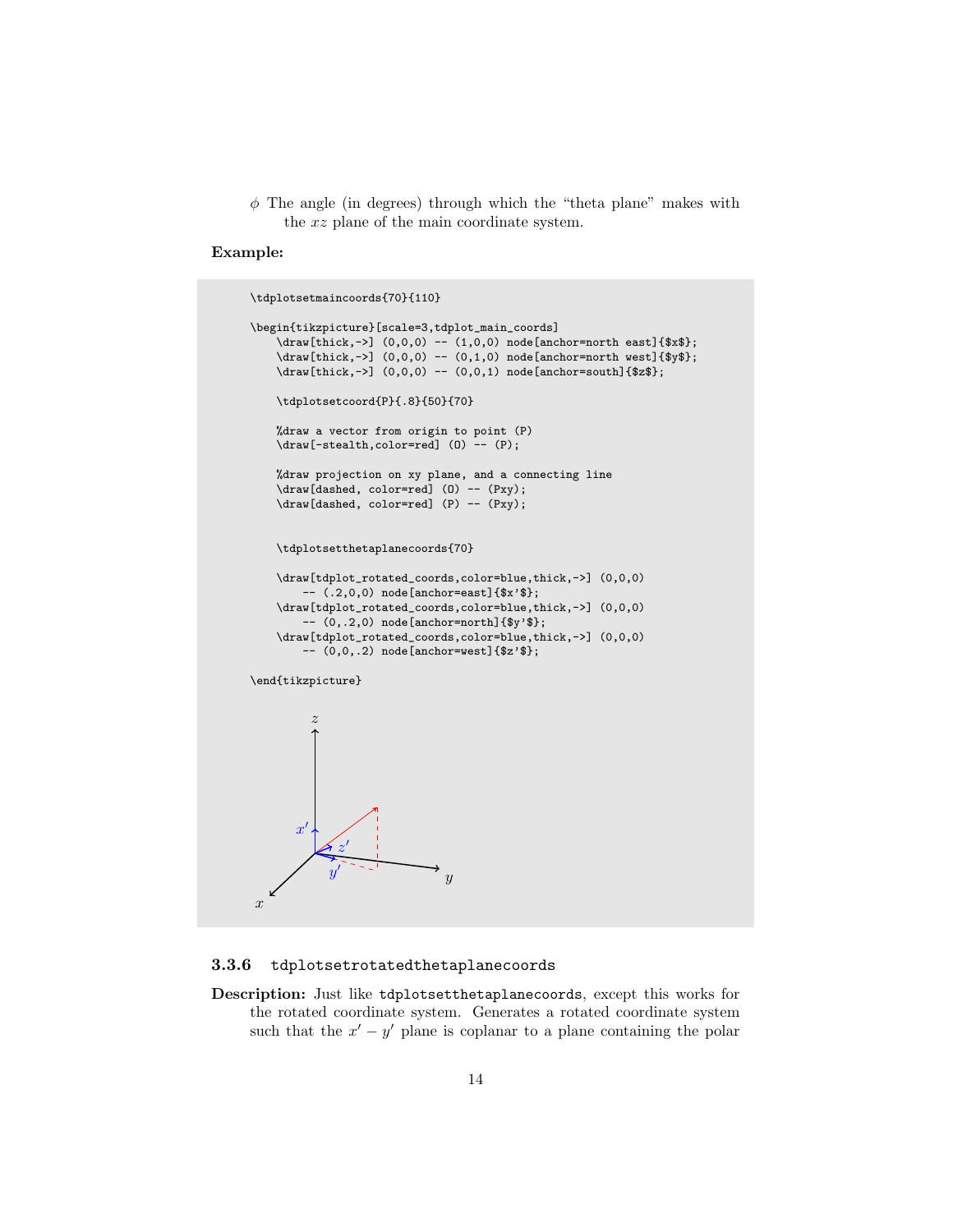angle  $\theta'$  projecting from the current rotated coordinate system  $z'$  axis. Note that the current rotated coordinate system is overwritten by this theta plane coordinate system after the command is completed.

#### $\mathbf{Sym}\mathbf{tax: } \mathsf{t}$ dplotsetrotatedthetaplanecoords $\{\phi'\}$

#### Parameters:

 $\phi'$  The angle (in degrees) through which the "theta plane" makes with the  $x' - z'$  plane of the current rotated coordinate system.

```
\tdplotsetmaincoords{60}{110}
\begin{tikzpicture}[scale=3,tdplot_main_coords]
    \draw[thick,->] (0,0,0) -- (1,0,0) node[anchor=north east]{$x$};
    \dagger \draw[thick,->] (0,0,0) -- (0,1,0) node[anchor=north west]{$y$};
    \label{thm:conv} $$\draw[thick,->] (0,0,0) -- (0,0,1) node[anchor=south]^{2*};\coordinate (Shift) at (2,2,2);
    \tdplotsetrotatedcoords{-20}{10}{0}
    \tdplotsetrotatedcoordsorigin{(Shift)}
    \draw[thick,color=blue,tdplot_rotated_coords,->] (0,0,0)
        -- (1,0,0) node[anchor=south east]{$x'$};
    \draw[thick,color=blue,tdplot_rotated_coords,->] (0,0,0)
        -- (0,1,0) node[anchor=west]{$y'$};
    \draw[thick,color=blue,tdplot_rotated_coords,->] (0,0,0)
        -- (0,0,1) node[anchor=south]{$z'$};
    \tdplotsetrotatedthetaplanecoords{30}
    \draw[thick,color=blue,tdplot_rotated_coords,->] (0,0,0)
        -- (.5,0,0) node[anchor=south east]{$x''$};
    \draw[thick,color=blue,tdplot_rotated_coords,->] (0,0,0)
        -- (0,.5,0) node[anchor=west]{$y''$};
    \draw[thick,color=blue,tdplot_rotated_coords,->] (0,0,0)
        -- (0,0,.5) node[anchor=south]{$z''$};
\end{tikzpicture}
```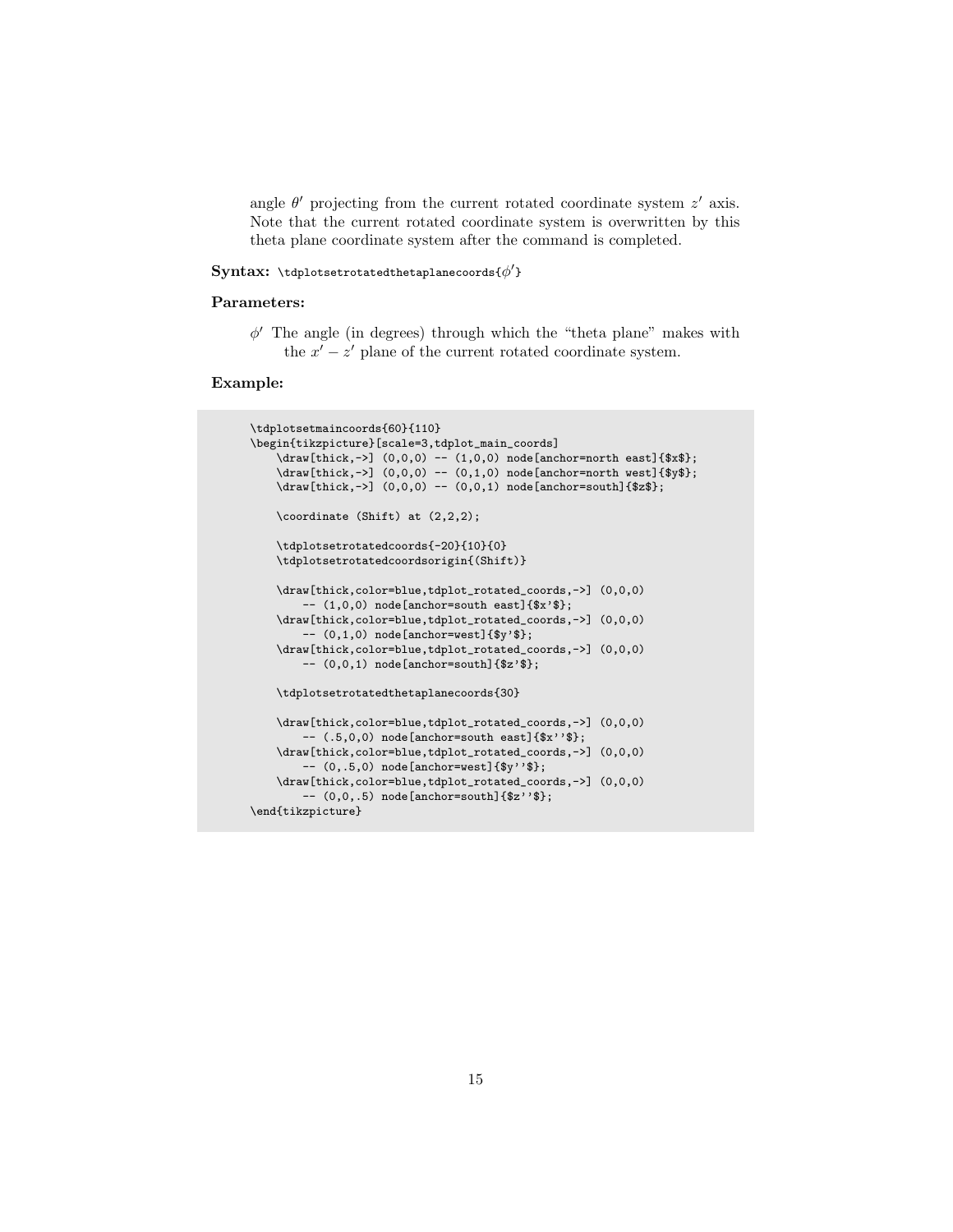

#### <span id="page-19-0"></span>3.3.7 tdplotcalctransformmainrot

Description: Calculates the rotation matrix used to transform a coordinate from the main coordinate frame to the rotated coordinate frame. The matrix elements are stored in the macros \raaeul through \rcceul. This transformation is accessed using \tdplottransformmainrot.

#### <span id="page-19-1"></span>3.3.8 tdplotcalctransformrotmain

Description: Calculates the rotation matrix used to define the rotated coordinate frame, as well as transform a coordinate from the rotated coordinate frame to the main coordinate frame. The matrix elements are stored in the macros \raaeul through \rcceul. This transformation is used in the \tdplotsetrotatedcoords command, and is accessed using \tdplottransformrotmain.

#### <span id="page-19-2"></span>3.3.9 tdplotcalctransformmainscreen

Description: Calculates the rotation matrix used to define the main coordinate frame, as well as transform a coordinate from the main coordinate frame to the screen coordinate frame. The matrix elements are stored in the macros \raarot through \rccrot. This transformation is used in the \tdplotsetmaincoords command, and is accessed using \tdplottransformmainscreen.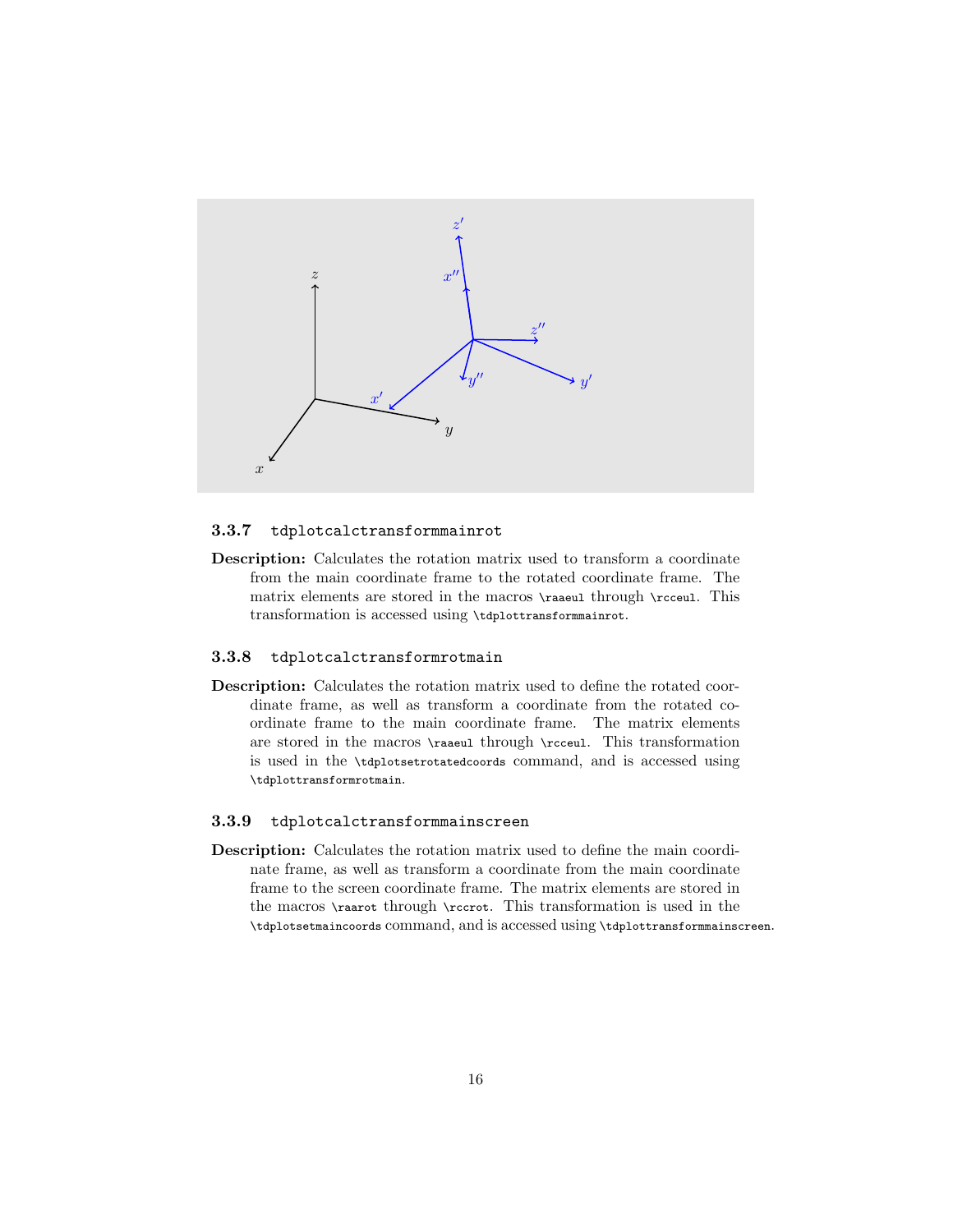#### <span id="page-20-0"></span>3.4 Point Calculation Commands

#### <span id="page-20-1"></span>3.4.1 tdplotsetcoord

Description: Generates a TikZ coordinate of specified name, along with coordinates for the  $x-$ ,  $y-$ ,  $z-$ ,  $xy-$ ,  $xz-$ , and  $yz-$  projections of the coordinate, based on user-specified spherical coordinates. Note that this coordinate only works in the main coordinate system. All points in the rotated coordinate system must be specified as literal points.

Syntax: \tdplotsetcoord{point}{ $r$ }{ $\theta$ }{ $\phi$ }

#### Parameters:

- point The name of the TikZ coordinate to be assigned. Note that the () parentheses must be excluded.
- $r\,$  Point radius.
- $\theta$  Point polar angle.
- $\phi$  Point azimuthal angle.

```
\tdplotsetmaincoords{60}{130}
\begin{tikzpicture}[scale=2,tdplot_main_coords]
    \text{coordinate} (0) at (0,0,0);
    \tdplotsetcoord{P}{.8}{55}{60}
    \draw[thick,->] (0,0,0) -- (1,0,0) node[anchor=north east]{$x$};
    \draw[thick,->] (0,0,0) -- (0,1,0) node[anchor=north west]{$y$};
    \draw[thick,->] (0,0,0) -- (0,0,1) node[anchor=south]{$z$};
    \draw[-stealth,color=red] (O) -- (P);
    \draw[dashed, color=red] (0) -- (Px);
    \draw[dashed, color=red] (O) -- (Py);
    \draw[dashed, color=red] (O) -- (Pz);
    \draw[dashed, color=red] (Px) -- (Pxy);
    \draw[dashed, color=red] (Py) -- (Pxy);
    \draw[dashed, color=red] (Px) -- (Pxz);
    \draw[dashed, color=red] (Pz) -- (Pxz);
    \draw[dashed, color=red] (Py) -- (Pyz);
    \draw[dashed, color=red] (Pz) -- (Pyz);
    \draw[dashed, color=red] (Pxy) -- (P);
    \draw[dashed, color=red] (Pxz) -- (P);
    \draw[dashed, color=red] (Pyz) -- (P);
\end{tikzpicture}
```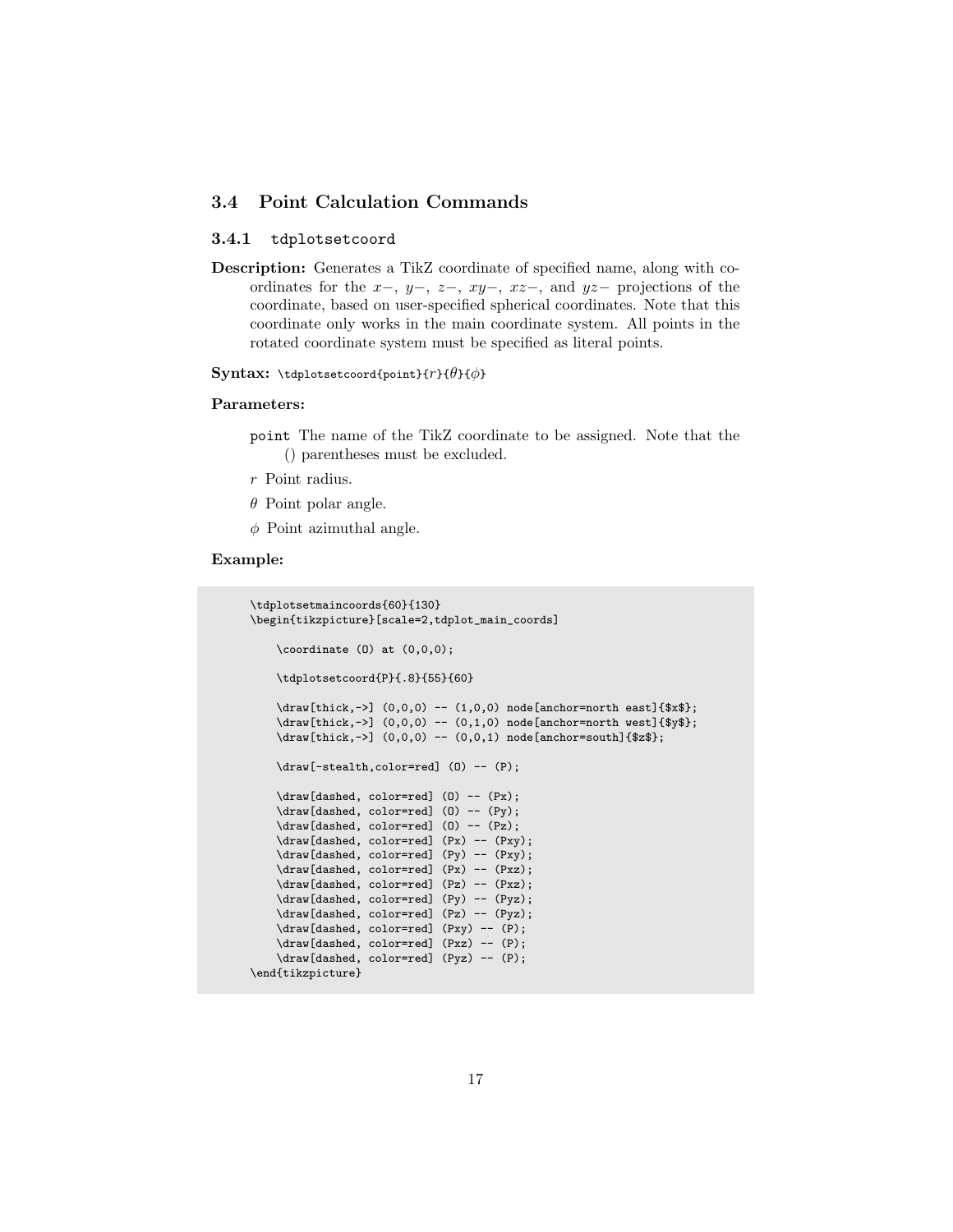

#### <span id="page-21-0"></span>3.4.2 tdplottransformmainrot

Description: Transforms a coordinate from the main coordinate frame to the rotated coordinate frame. This command cannot use a TikZ coordinate, and does not account for a shifted rotated coordinate frame. The results are stored in the \tdplotresx, \tdplotresy, and \tdplotresz macros.

#### Syntax: \tdplottransformmainrot{x}{y}{z}

#### Parameters:

- x The x-component of the coordinate in the main coordinate frame.
- y The y-component of the coordinate in the main coordinate frame.
- z The z-component of the coordinate in the main coordinate frame.
- Output: The following macros are assigned:
	- tdplotresx The transformed coordinate x component in the rotated coordinate frame.
	- tdplotresy The transformed coordinate y component in the rotated coordinate frame.
	- tdplotresz The transformed coordinate z component in the rotated coordinate frame.

```
\tdplotsetmaincoords{50}{140}
\begin{tikzpicture}[scale=2,tdplot_main_coords]
    \d{draw[thick,-]} (0,0,0) -- (1,0,0) node[anchor=north east]{\draw[thick,->] (0,0,0) -- (0,1,0) node[anchor=north west]{$y$};
    \label{thm:conv} $$\draw[thick,->] (0,0,0) -- (0,0,1) node[anchor=south]^{2*};\pgfmathsetmacro{\ax}{2}
    \pgfmathsetmacro{\ay}{2}
    \pgfmathsetmacro{\az}{1}
```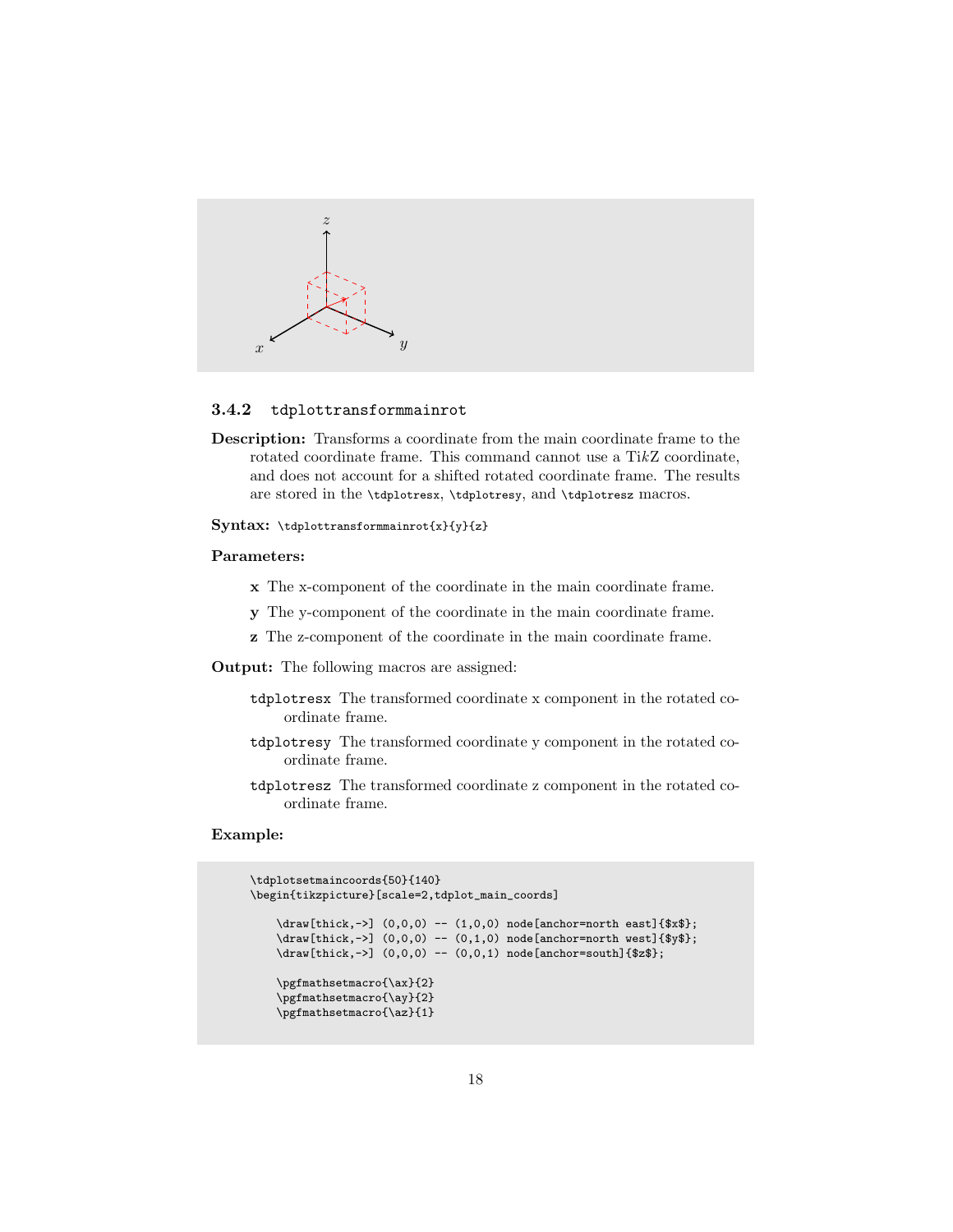```
\tdplotsetrotatedcoords{20}{40}{00}
    \draw[thick,color=red,tdplot_rotated_coords,->] (0,0,0)
         -- (.7,0,0) node[anchor=east]{$x'$};
    \draw[thick,color=green!50!black,tdplot_rotated_coords,->] (0,0,0)
         -- (0,.7,0) node[anchor=west]{$y'$};
    \draw[thick,color=blue,tdplot_rotated_coords,->] (0,0,0)
         -- (0,0,.7) node[anchor=south]{$z'$};
    \tdplottransformmainrot{\ax}{\ay}{\az}
    \draw[tdplot_rotated_coords,->,blue!50] (0,0,0)
         -- (\tdplotresx,\tdplotresy,\tdplotresz);
    \node[tdplot_main_coords,anchor=south]
         at (\ax,\ay,\az){Main coords: (\ax, \ay, \az)};
    \node[tdplot_rotated_coords,anchor=north]
         at (\tdplotresx,\tdplotresy,\tdplotresz)
         {Rotated coords: (\tdplotresx, \tdplotresy, \tdplotresz)};
\end{tikzpicture}
                \hat{x}\boldsymbol{y}z
                       \boldsymbol{x}\overline{\phantom{a}}\overline{u}\overline{\phantom{a}}z
                            \overline{\phantom{a}}Main coords: (2.0, 2.0, 1.0)
```
## Rotated coords: (1.32086, 1.19534, 2.41377)

#### <span id="page-22-0"></span>3.4.3 tdplottransformrotmain

Description: Transforms a coordinate from the rotated coordinate frame to the main coordinate frame. This command cannot use a TikZ coordinate, and does not account for a shifted rotated coordinate frame. The results are stored in the \tdplotresx, \tdplotresy, and \tdplotresz macros.

#### Syntax: \tdplottransformrotmain{x}{y}{z}

#### Parameters:

- x The x-component of the coordinate in the rotated coordinate frame.
- y The y-component of the coordinate in the rotated coordinate frame.
- z The z-component of the coordinate in the rotated coordinate frame.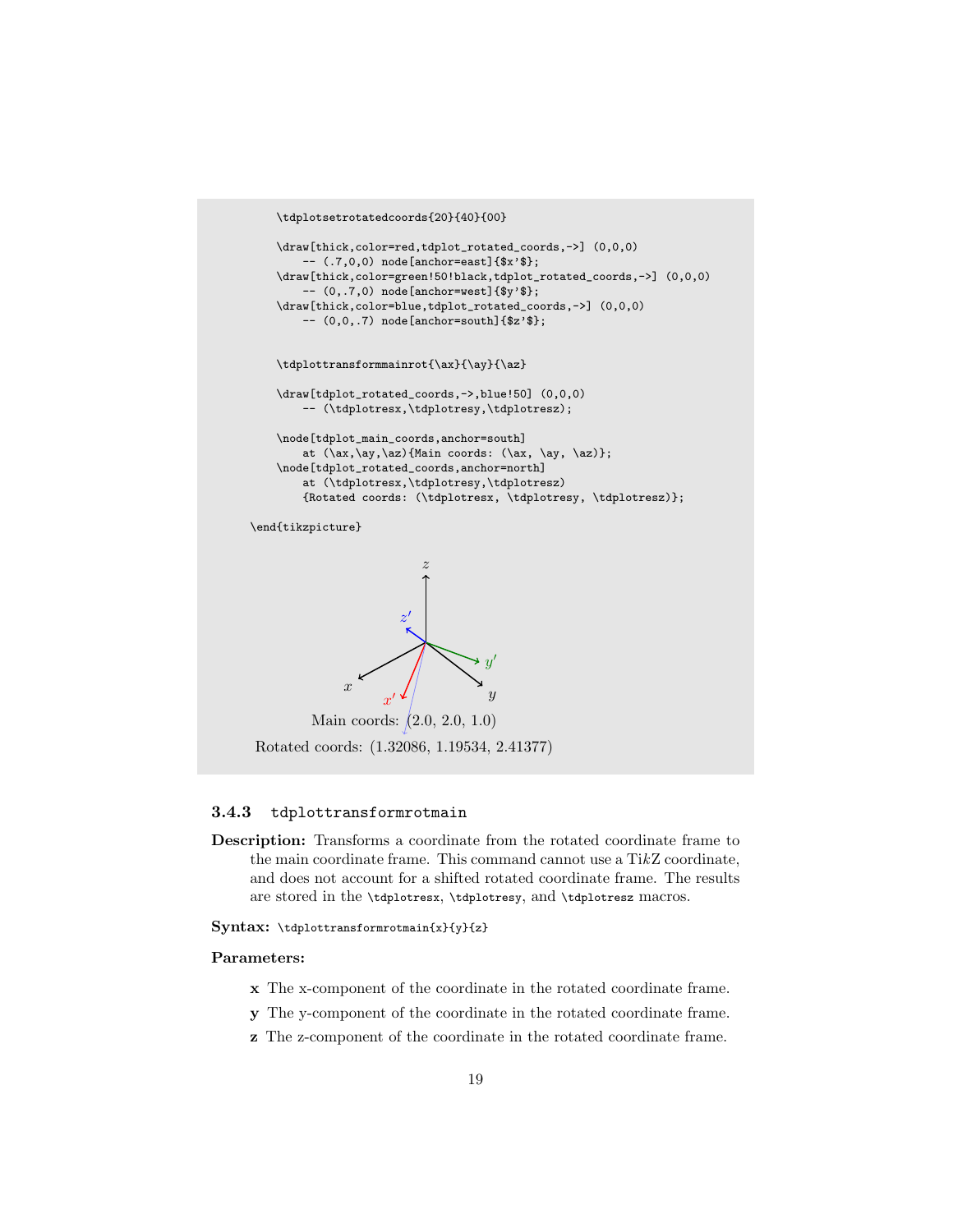Output: The following macros are assigned:

- tdplotresx The transformed coordinate x component in the main coordinate frame.
- tdplotresy The transformed coordinate y component in the main coordinate frame.
- tdplotresz The transformed coordinate z component in the main coordinate frame.

#### Example:

```
\tdplotsetmaincoords{50}{140}
\begin{tikzpicture}[scale=2,tdplot_main_coords]
    \draw[thick,->] (0,0,0) -- (1,0,0) node[anchor=north east]{$x$};
    \draw[thick,->] (0,0,0) -- (0,1,0) node[anchor=north west]{$y$};
    \d{draw[thick,-]} (0,0,0) -- (0,0,1) node[anchor=south]{\pgfmathsetmacro{\ax}{-.75}
    \pgfmathsetmacro{\ay}{2.5}
    \pgfmathsetmacro{\az}{0}
    \tdplotsetrotatedcoords{20}{40}{00}
    \draw[thick,color=red,tdplot_rotated_coords,->] (0,0,0)
        -- (.7,0,0) node[anchor=east]{$x'$};
    \draw[thick,color=green!50!black,tdplot_rotated_coords,->] (0,0,0)
        -- (0,.7,0) node[anchor=west]{$y'$};
    \draw[thick,color=blue,tdplot_rotated_coords,->] (0,0,0)
        -- (0,0,.7) node[anchor=south]{$z'$};
    \tdplottransformrotmain{\ax}{\ay}{\az}
    \draw[tdplot_main_coords,->,blue!50] (0,0,0)
        -- (\tdplotresx,\tdplotresy,\tdplotresz);
    \node[tdplot_rotated_coords,anchor=north]
        at (\ax,\ay,\az){Rotated coords: (\ax, \ay, \az)};
    \node[tdplot_main_coords,anchor=south]
        at (\tdplotresx,\tdplotresy,\tdplotresz)
        {Main coords: (\tdplotresx, \tdplotresy, \tdplotresz)};
```
\end{tikzpicture}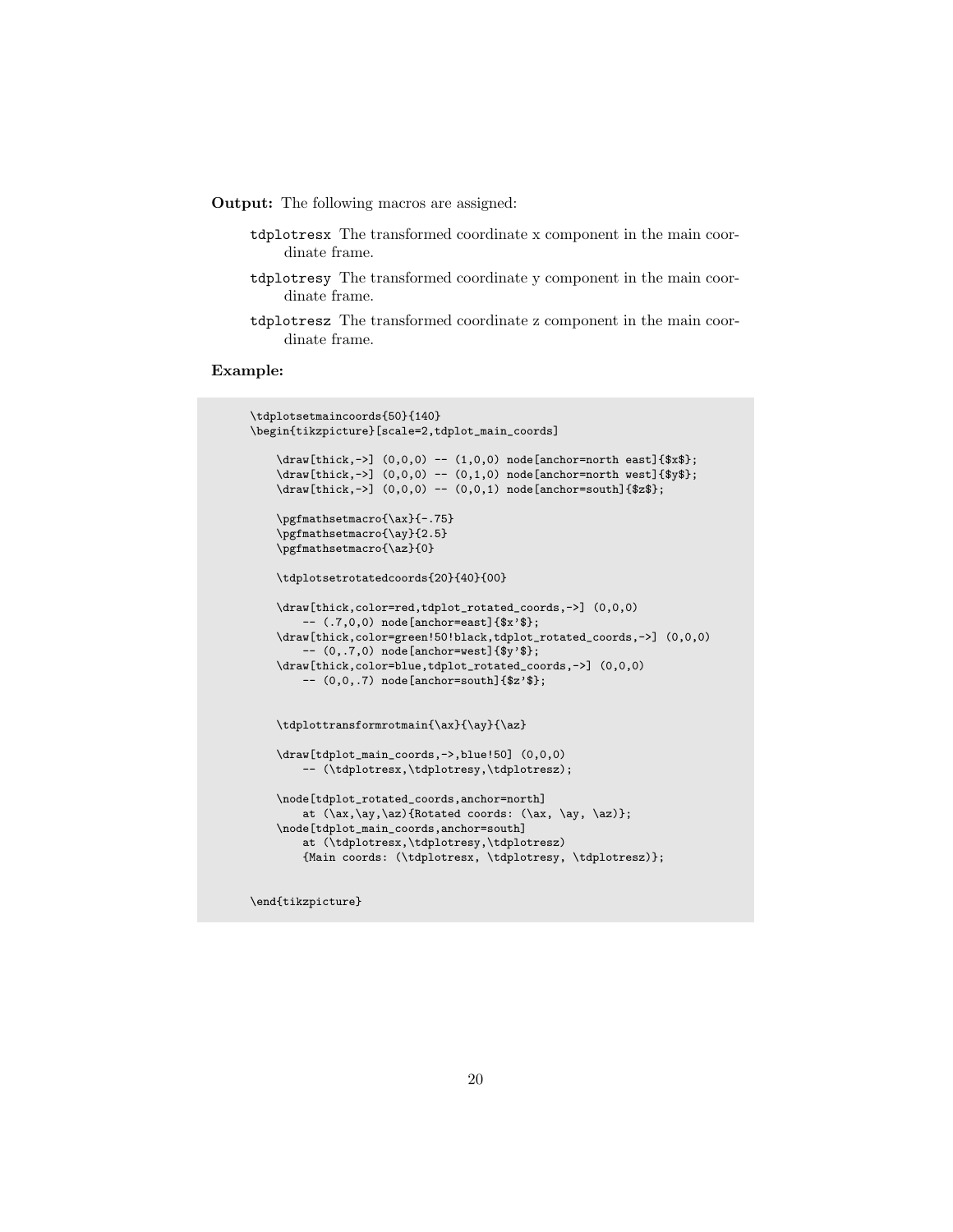

#### <span id="page-24-0"></span>3.4.4 tdplottransformmainscreen

Description: Transforms a coordinate from the main coordinate frame to the screen coordinate frame. This command cannot use a TikZ coordinate. The results are stored in the \tdplotresx and \tdplotresy macros.

Syntax: \tdplottransformmainscreen{x}{y}{z}

#### Parameters:

- x The x-component of the coordinate in the main coordinate frame.
- y The y-component of the coordinate in the main coordinate frame.
- z The z-component of the coordinate in the main coordinate frame.
- Output: The following macros are assigned:
	- tdplotresx The transformed coordinate x component in the screen coordinate frame.
	- tdplotresy The transformed coordinate y component in the screen coordinate frame.

```
\tdplotsetmaincoords{50}{140}
\begin{tikzpicture}[scale=2,tdplot_main_coords]
    \draw[thick,->] (0,0,0) -- (1,0,0) node[anchor=north east]{$x$};
    \draw[thick,->] (0,0,0) -- (0,1,0) node[anchor=north west]{$y$};
    \dagger \draw[thick,->] (0,0,0) -- (0,0,1) node[anchor=south]{$z$};
    \pgfmathsetmacro{\ax}{2}
    \pgfmathsetmacro{\ay}{3}
    \pgfmathsetmacro{\az}{1}
    \tdplottransformmainscreen{\ax}{\ay}{\az}
    \draw[tdplot_screen_coords,->,blue!50] (0,0)
```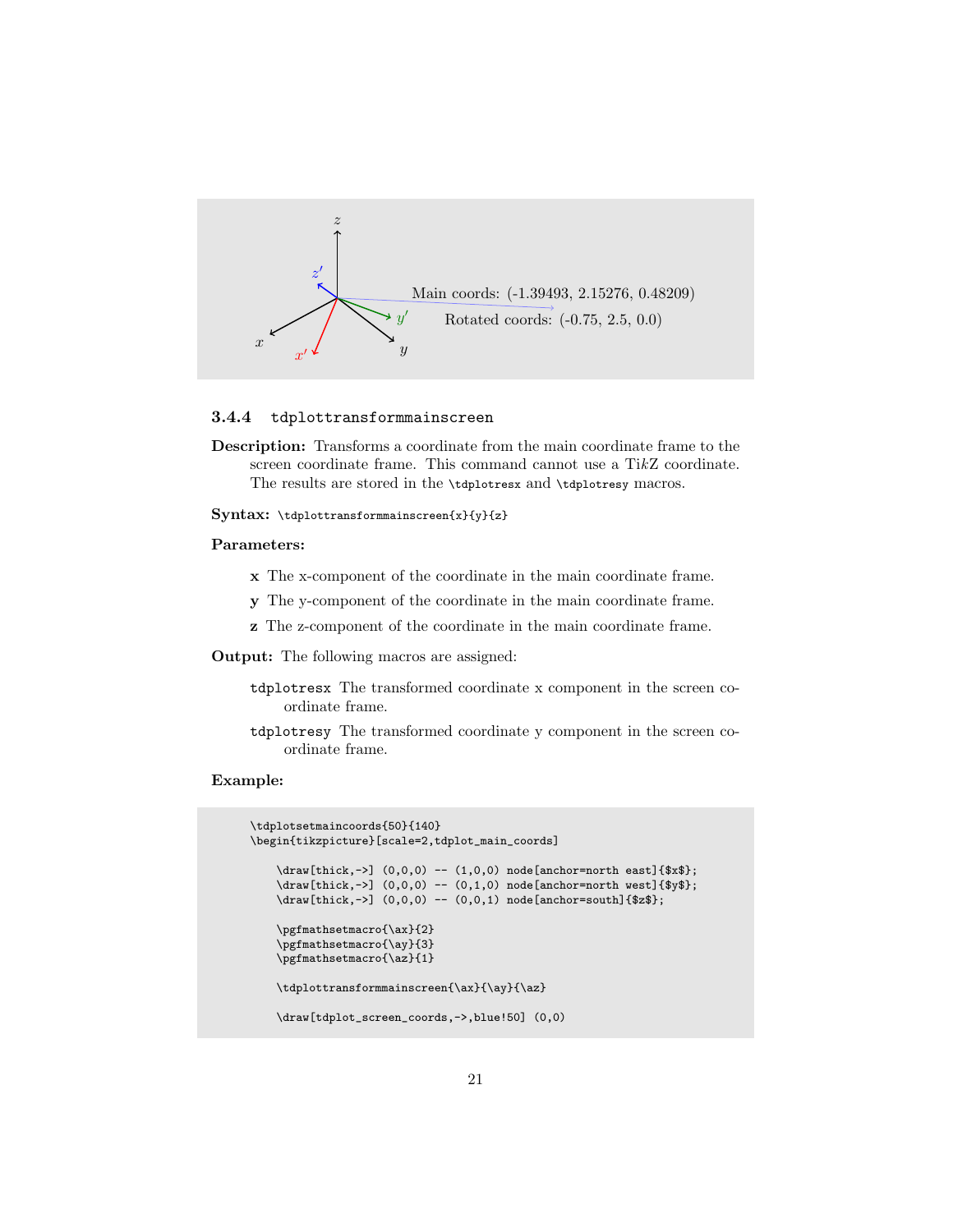

#### <span id="page-25-0"></span>3.4.5 tdplotgetpolarcoords

**Description:** Calculates the  $\theta$  polar coordinate for the specified point. The result is specified in the \tdplotrestheta macro.

Syntax: \tdplotgetpolarcoords{x}{y}{z}

#### Parameters:

- x The x-component of the coordinate.
- y The y-component of the coordinate.
- z The z-component of the coordinate.

**Output:** tdplotrestheta The  $\theta$  polar coordinate.

tdplotresphi The  $\phi$  polar coordinate.

```
\tdplotsetmaincoords{70}{110}
\begin{tikzpicture}[tdplot_main_coords]
    \d{draw[thick, ->]} (0,0,0) -- (3,0,0) node[anchor=north east]{$x$};
```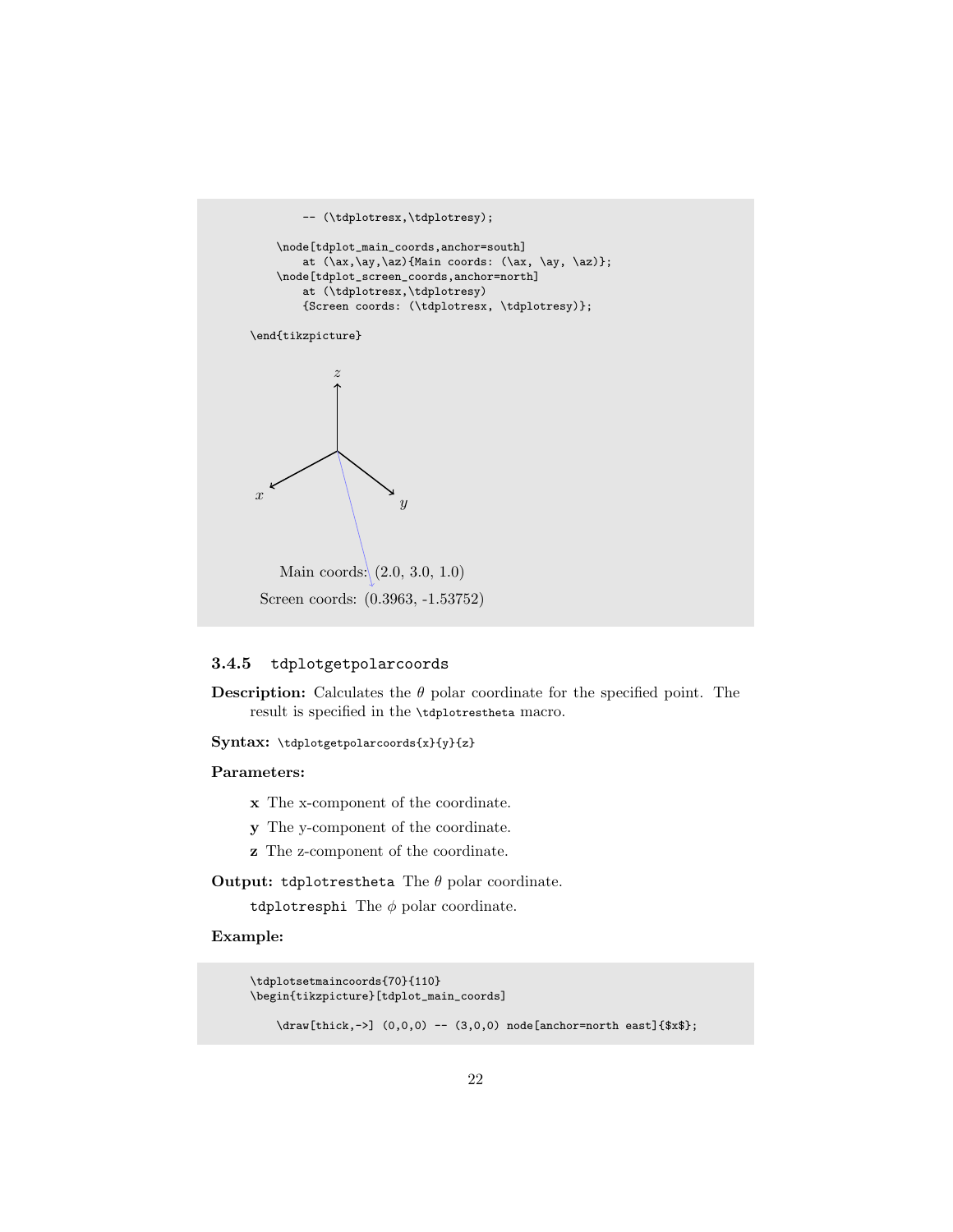```
\draw[thick,->] (0,0,0) -- (0,3,0) node[anchor=north west]{$y$};
    \frac{t}{t}(x, -) (0,0,0) -- (0,0,3) node[anchor=south]{$z$};
    \pgfmathsetmacro{\ax}{1}
    \pgfmathsetmacro{\ay}{1}
    \pgfmathsetmacro{\az}{1}
    \d{raw[->},red] (0,0,0) -- (\ax,\ay,\az);
    \draw[dashed,red] (0,0,0) -- (\ax, \ay, 0) -- (\ax, \ay, \az);
    \tdplotgetpolarcoords{\ax}{\ay}{\az}
    \tdplotsetthetaplanecoords{\tdplotresphi}
    \tdplotdrawarc[tdplot_rotated_coords]{(0,0,0)}{1}{0}%
        \label{thm:main} $$ \tdplotrestheta}{\anchor=west}{\theta = \tdplotrestheta\end{tikzpicture}
\gamma\overline{y}z
      \phi = 45.0\theta = 54.68636
```
#### <span id="page-26-0"></span>3.4.6 tdplotcrossprod

Description: Calculates the cross product of two vectors specified by two coordinates with respect to the origin. The result vector is specified by the coordinates \tdplotresx, \tdplotresy, and \tdplotresz with respect to the origin.

**Syntax:** \tdplotcrossprod $(a_x, a_y, a_z)(b_x, b_y, b_z)$ 

#### Parameters:

- $a_x$  The x-component of the first vector with respect to the origin.
- $a_y$  The y-component of the first vector with respect to the origin.
- $a_z$  The z-component of the first vector with respect to the origin.
- $b_x$  The x-component of the second vector with respect to the origin.
- $b<sub>y</sub>$  The y-component of the second vector with respect to the origin.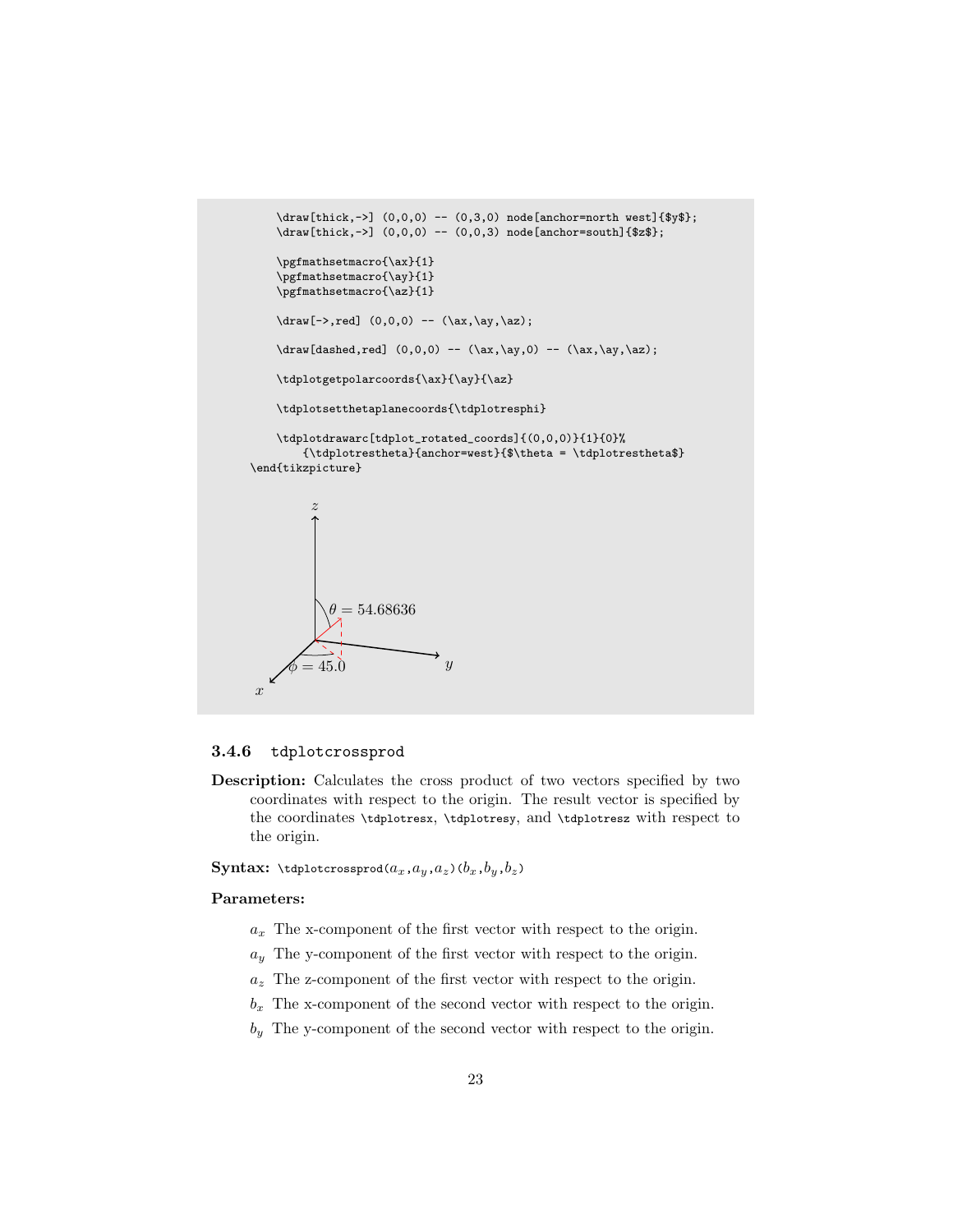- $b_z$  The z-component of the second vector with respect to the origin.
- Output: The following macros are assigned.
	- tdplotresx The x-component of the cross product with respect to the origin.
	- tdplotresy The y-component of the cross product with respect to the origin.
	- tdplotresz The z-component of the cross product with respect to the origin.

```
\tdplotsetmaincoords{50}{110}
\begin{tikzpicture}[tdplot_main_coords]
     \d{draw[thick,-]} (0,0,0) -- (3,0,0) node[anchor=north east]{$x$};
     \draw[thick,->] (0,0,0) -- (0,3,0) node[anchor=north west]{$y$};
     \draw[thick,->] (0,0,0) -- (0,0,3) node[anchor=south]{$z$};
     \pgfmathsetmacro{\ax}{1}
     \pgfmathsetmacro{\ay}{1}
     \pgfmathsetmacro{\az}{.4}
     \pgfmathsetmacro{\bx}{-1}
     \pgfmathsetmacro{\by}{1}
     \pgfmathsetmacro{\bz}{.6}
     \tdplotcrossprod(\ax,\ay,\az)(\bx,\by,\bz)
     \dred] (0,0,0) -- (\ax,\ay,\az) node[anchor=west]{$\vec{A}$};
     \draw[dashed,red] (0,0,0) -- (\ax, \ay, 0) -- (\ax, \ay, \az);
     \draw[->,green!50!black] (0,0,0) --
            (\bx,\by,\bz) node[anchor=south west]{$\vec{B}$};
     \label{dual} $$\d{a}\n \d{dashed,green!50!\,black} (0,0,0) -- (\bx,\by,0) -- (\bx,\by,\by\).\draw[->,blue] (0,0,0) -- (\tdplotresx,\tdplotresy,\tdplotresz)
           \label{thm:main} \begin{array}{ll} \texttt{abs}(\mathbb{B}^{\ast}) \texttt{abs}(\mathbb{B}^{\ast}) \texttt{abs}(\mathbb{B}^{\ast}) \texttt{abs}(\mathbb{B}^{\ast}) \texttt{abs}(\mathbb{B}^{\ast}) \texttt{abs}(\mathbb{B}^{\ast}) \texttt{abs}(\mathbb{B}^{\ast}) \texttt{abs}(\mathbb{B}^{\ast}) \texttt{abs}(\mathbb{B}^{\ast}) \texttt{abs}(\mathbb{B}^{\ast}) \texttt{abs}(\mathbb{B}^{\ast}) \texttt{abs}(\mathbb{B}^{\ast}) \texttt{abs}(\mathbb{B}^\draw[dashed,blue] (0,0,0) -- (\tdplotresx,\tdplotresy,0)
           -- (\tdplotresx,\tdplotresy,\tdplotresz);
\end{tikzpicture}
```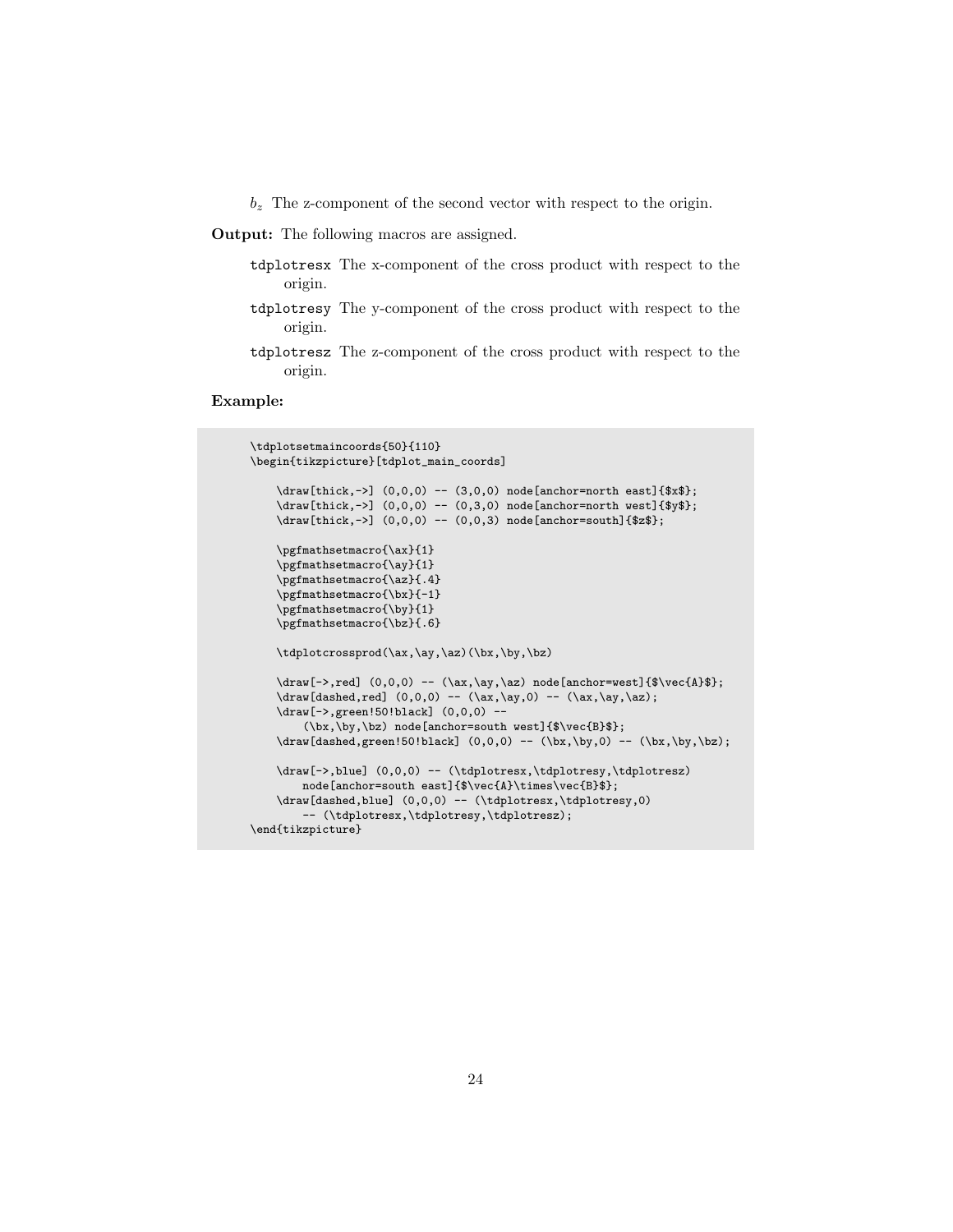

#### <span id="page-28-0"></span>3.4.7 tdplotdefinepoints

Description: Assigns the values of three coordinates, to be used in the \tdplotdrawpolytopearc

Syntax: \tdplotdefinepoints( $v_x, v_y, v_z$ )( $a_x, a_y, a_z$ )( $b_x, b_y, b_z$ )

#### Parameters:

- $v_x$  The x-component of the vertex.
- $v_y$  The y-component of the vertex.
- $v_z$  The z-component of the vertex.
- $a_x$  The x-component of the first point.
- $a_y$  The y-component of the first point.
- $a_z$  The z-component of the first point.
- $b_x$  The x-component of the second point.
- $b_y$  The y-component of the second point.
- $b_z$  The z-component of the second point.

Output: The following macros are assigned:

tdplotvertexx The x-component of the vertex. tdplotvertexy The y-component of the vertex. tdplotvertexz The z-component of the vertex. tdplotax The x-component of the first point. tdplotay The y-component of the first point. tdplotaz The z-component of the first point. tdplotbx The x-component of the second point. tdplotby The y-component of the second point. tdplotbz The z-component of the second point.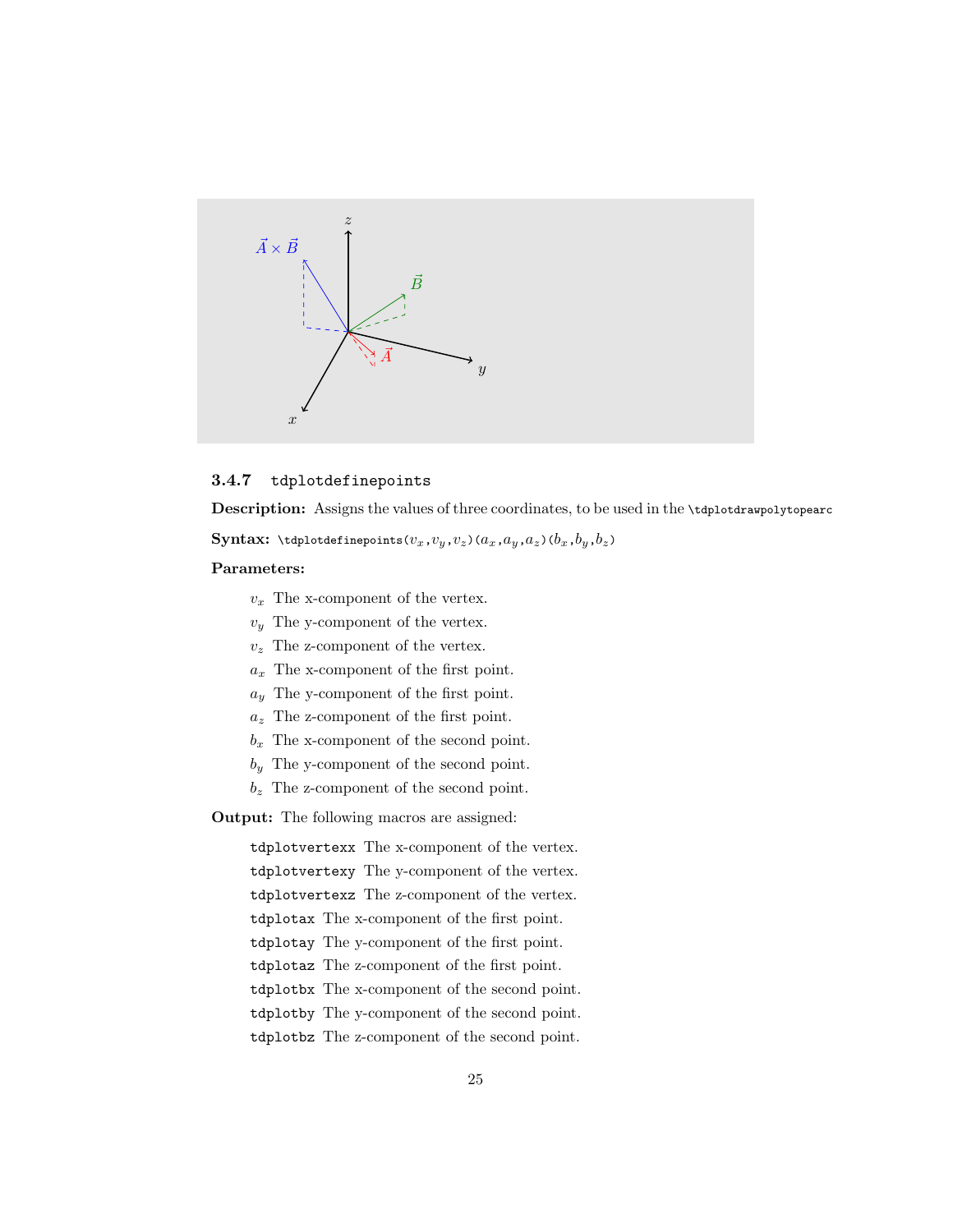#### <span id="page-29-0"></span>3.5 Drawing Commands

Along with all the conventional TikZ drawing commands, the following tikz-3dplot commands can be used.

#### <span id="page-29-1"></span>3.5.1 tdplotdrawarc

- **Description:** Draws an arc in the xy (or optionally  $x'y'$ ) plane starting from the specified polar angle  $\phi$ , of specified radius and angular length, at specified center point, and labels the arc with specified node text and options. By default, draws in the main coordinate frame, but can draw in the rotated coordinate frame by specifying tdplot\_rotated\_coords in the option field.
- Syntax: \tdplotdrawarc[coordinate system, draw styles]{center}{r} {angle start}{angle end}{label options}{label}

#### Parameters:

- (Optional) coordinate system,draw styles Optional argument containing the name of the coordinate system to use (default is main coordinate system), and any optional draw styles.
- center Center point through which to draw the arc. If using the rotated coordinate system, this must be a literal value.
- r The arc radius of curvature.
- angle start the initial angle (in degrees) through which to draw. 0 points along the  $x$  (or  $x'$ ) axis.
- angle end the final angle (in degrees) through which to draw.
- label options any style options for a Ti $kZ\$ <sub>node</sub> object. If none, make sure to leave a blank delimiter {} in its place.
- label any text for the TikZ \node which appears at the center of the arc. If none, make sure to leave a blank delimiter {} in its place.

```
\tdplotsetmaincoords{60}{110}
%
\pgfmathsetmacro{\rvec}{.8}
\pgfmathsetmacro{\thetavec}{30}
\pgfmathsetmacro{\phivec}{60}
%
\begin{tikzpicture}[scale=5,tdplot_main_coords]
    \text{coordinate} (0) \text{ at } (0,0,0);\draw[thick,->] (0,0,0) -- (1,0,0) node[anchor=north east]{$x$};
    \dagger \draw[thick,->] (0,0,0) -- (0,1,0) node[anchor=north west]{$y$};
```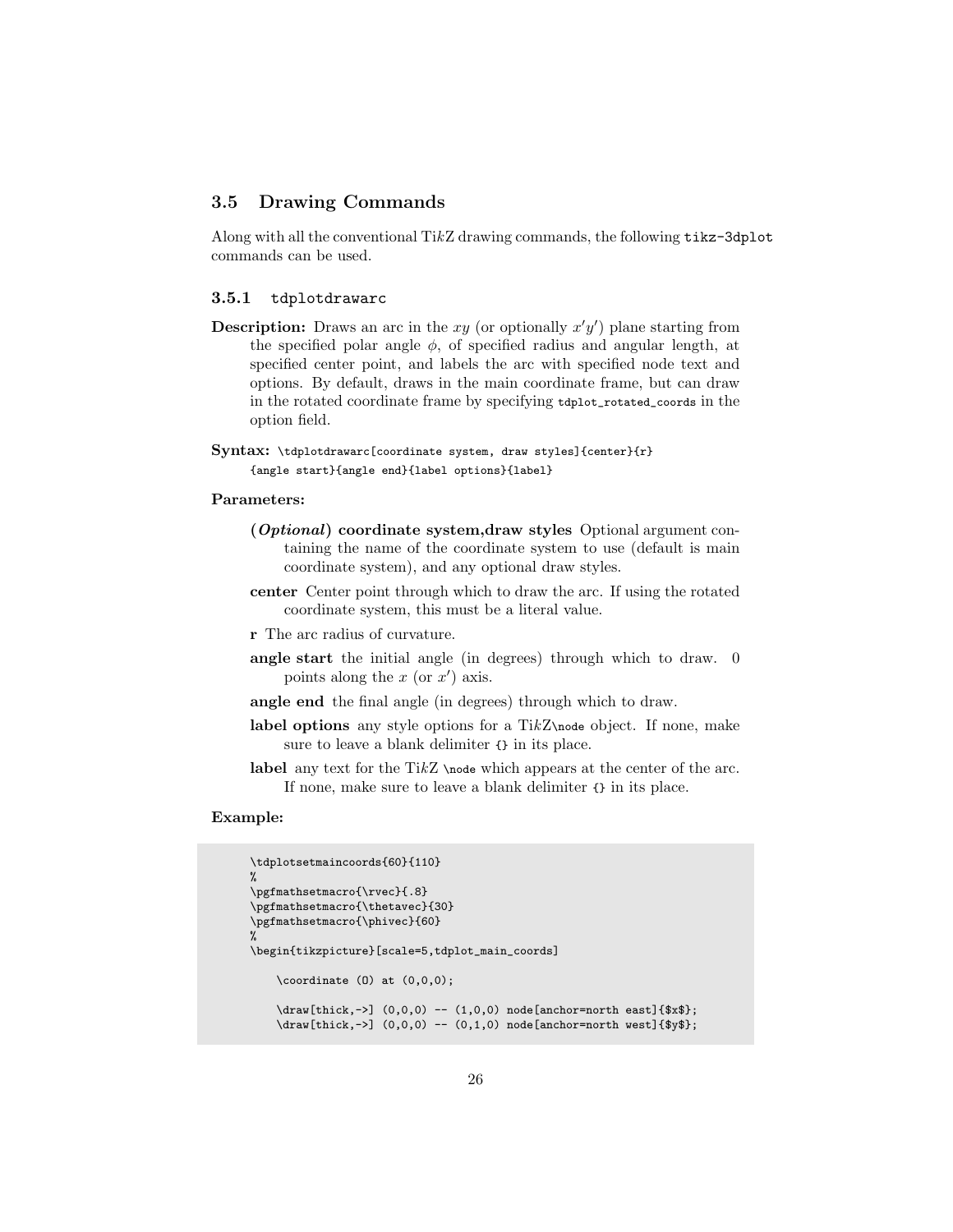```
\d{raw[thick,-]} (0,0,0) -- (0,0,1) node[anchor=south]{\tdplotsetcoord{P}{\rvec}{\thetavec}{\phivec}
\draw[-stealth,color=red] (O) -- (P);
\draw[dashed, color=red] (0) -- (Pxy);
\draw[dashed, color=red] (P) -- (Pxy);
\tdplotdrawarc{(0)}{0.2}{0}{\phivec}{anchor=north}{$\phi$}
\tdplotsetthetaplanecoords{\phivec}
\tdplotdrawarc[tdplot_rotated_coords]{(0,0,0)}{0.5}{0}%
   {\thetavec}{anchor=south west}{$\theta$}
\draw[dashed,tdplot_rotated_coords] (\rvec,0,0) arc (0:90:\rvec);
\draw[dashed] (\rvec,0,0) arc (0:90:\rvec);
\tdplotsetrotatedcoords{\phivec}{\thetavec}{0}
\tdplotsetrotatedcoordsorigin{(P)}
\draw[thick,tdplot_rotated_coords,->] (0,0,0)
   -- (.5,0,0) node[anchor=north west]{$x'$};
\draw[thick,tdplot_rotated_coords,->] (0,0,0)
    -- (0,.5,0) node[anchor=west]{$y'$};
\draw[thick,tdplot_rotated_coords,->] (0,0,0)-- (0,0,.5) node[anchor=south]{$z'$};
\draw[-stealth,color=blue,tdplot_rotated_coords] (0,0,0) -- (.2,.2,.2);
\draw[dashed,color=blue,tdplot_rotated_coords] (0,0,0) -- (.2,.2,0);\draw[dashed,color=blue,tdplot_rotated_coords] (.2,.2,0) -- (.2,.2,.2);
\tdplotdrawarc[tdplot_rotated_coords,color=blue]{(0,0,0)}{0.2}{0}%
    {45}{anchor=north west,color=black}{$\phi'$}
\tdplotsetrotatedthetaplanecoords{45}
\tdplotdrawarc[tdplot_rotated_coords,color=blue]{(0,0,0)}{0.2}{0}%
    {55}{anchor=south west,color=black}{$\theta'$}
```
\end{tikzpicture}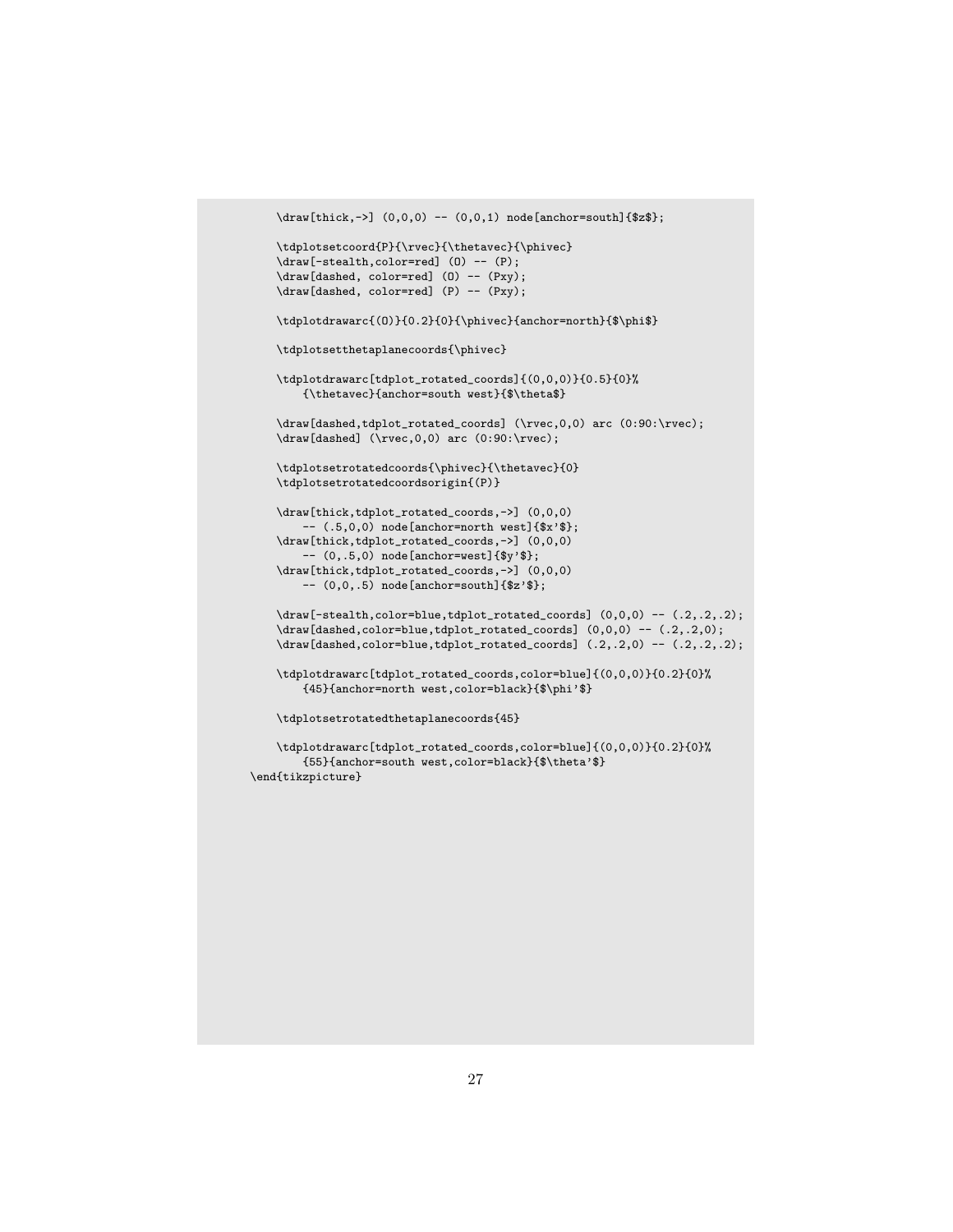

#### <span id="page-31-0"></span>3.5.2 tdplotdrawpolytopearc

- Description: Draws an arc using three user-specified points and a radius. A vertex determines the center of curvature, while two points define the angular extent and the plane of the arc. The three points must be specified in the corresponding macros before this command is issued.
- Prerequisites: The three points must be specified by using the \tdplotdefinepoints command.

Syntax: \tdplotdrawpolytopearc[draw style]{r}{label options}{label}

#### Parameters:

- (Optional) draw styles Optional argument containing draw styles for rendering the arc.
- r The arc radius of curvature.
- label options any style options for a TikZ\node object. If none, make sure to leave a blank delimiter {} in its place.
- label any text for the TikZ \node which appears at the center of the arc. If none, make sure to leave a blank delimiter {} in its place.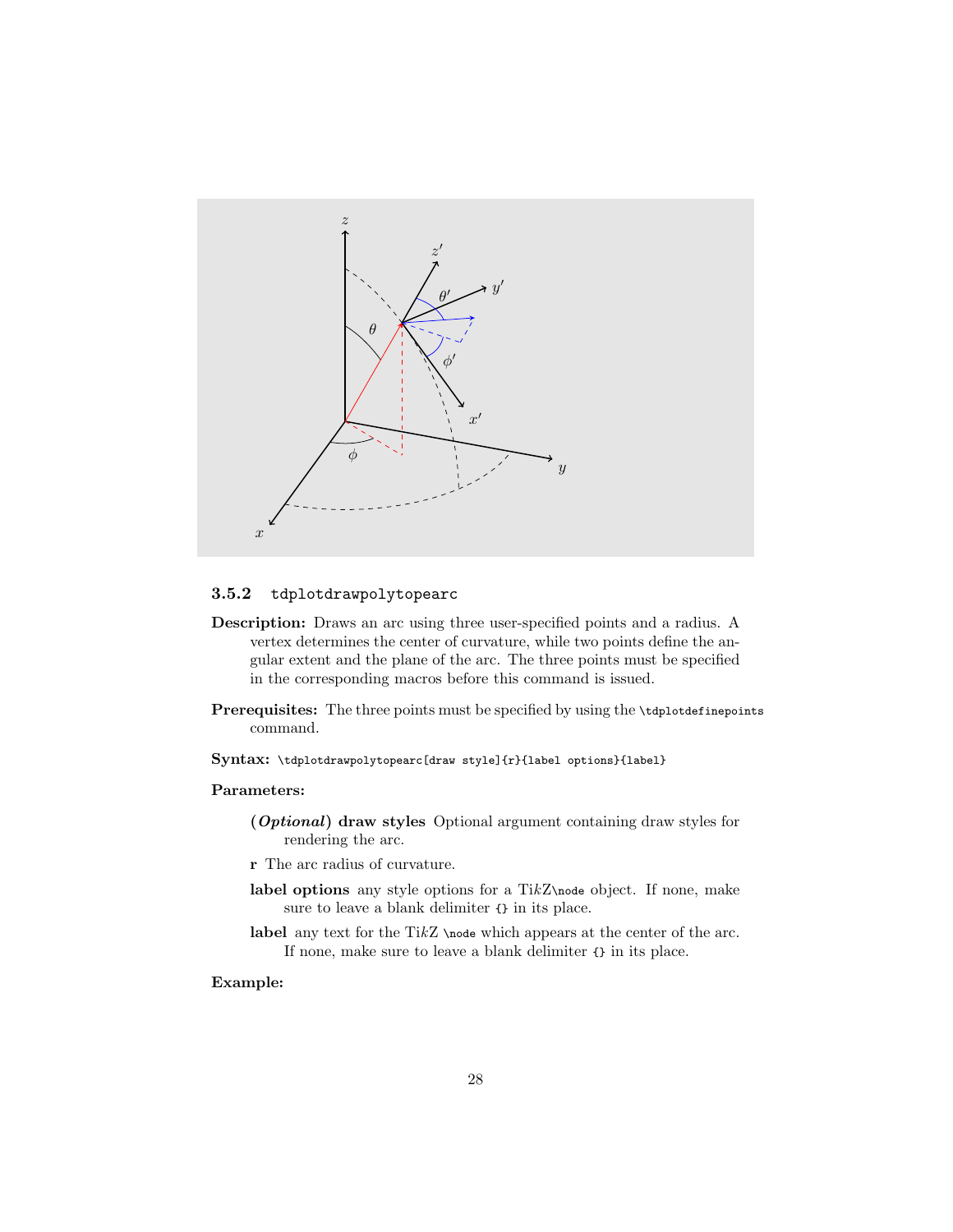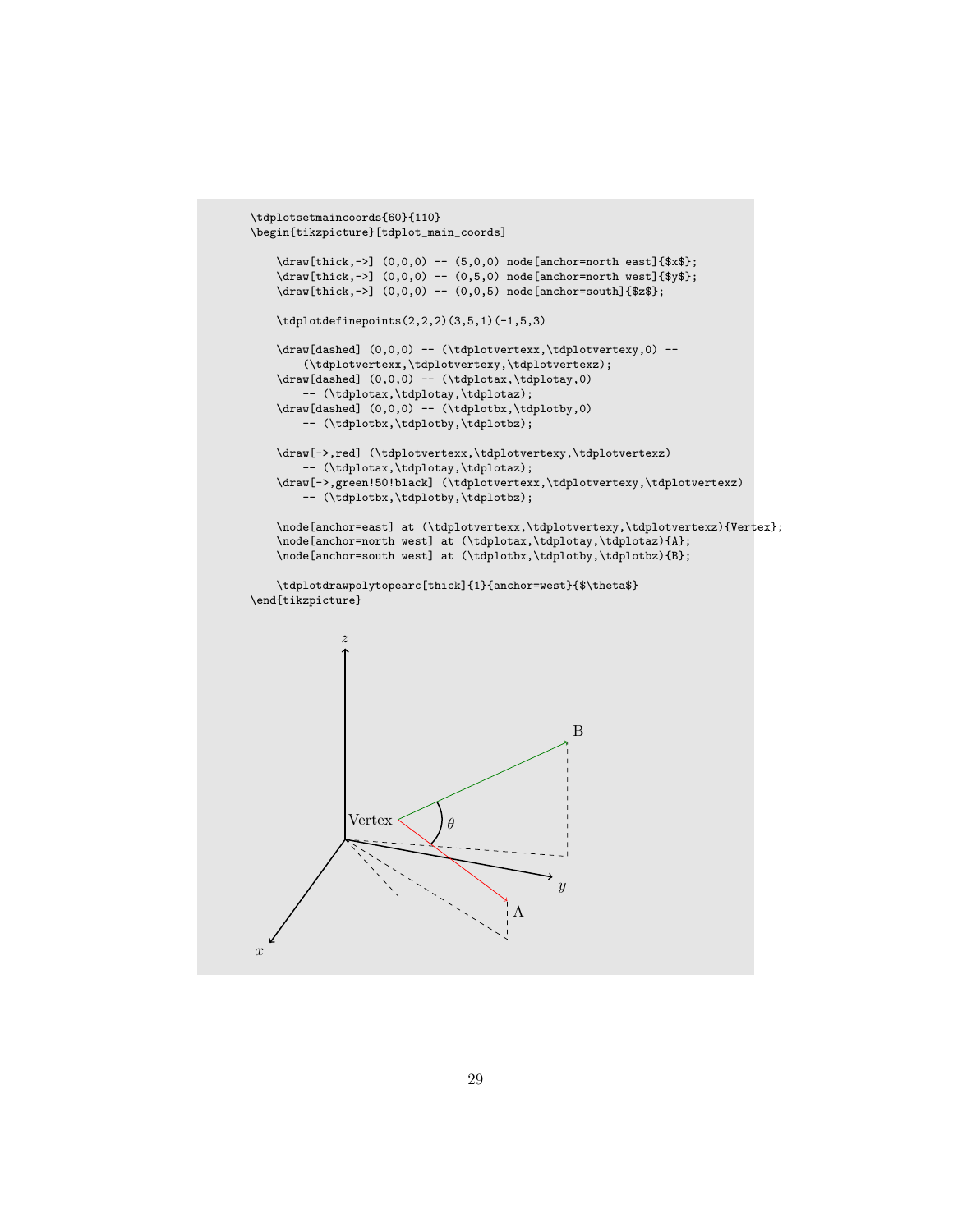#### <span id="page-33-0"></span>3.6 The tdplotsphericalsurfaceplot Command

The \tdplotsphericalsurfaceplot command is quite complicated, and it seemed appropriate to occupy its own section. This command was initially developed to provide a method of rendering complex polar functions,  $z = z(\theta, \phi)$ , where the magnitude of the function is expressed by the radius, and the phase of the function is expressed by the hue, as

$$
r = |z(\theta, \phi)|
$$
  
 
$$
hue = \text{Arg}[z(\theta, \phi)]
$$
 (3.1)

The command has been generalized so that the hue can be specified in terms of the three polar coordinates, as

$$
r = f(\theta, \phi)
$$
  
have =  $g(r, \theta, \phi)$  (3.2)

#### <span id="page-33-1"></span>3.6.1 How tdplotsphericalsurfaceplot Works

To achieve the illusion of a 3d surface with proper persistence of vision, the tikz-3dplot package divides the drawing task into smaller sections. This division ensures the surface on the far side of the viewing perspective is properly occluded from view.

For a given perspective assigned by the main coordinate frame, a "view orientation" can be defined, giving the angles  $(\theta_{view}, \phi_{view})$  that describe the orientation of the view. These angles determine how to dubdivide the surface rendering process. The following divisions are made:

- Divide the surface into "front" and "back", where the back is drawn before the front.
- Subdivide into "left" and "right".
- Subdivide further into "top" and "bottom".

The entire back half is drawn before the front half. For each half, the entire left or right side is drawn. For each side, all  $\theta$  angles are drawn in wedges for each  $\phi$  angle. When the back half is rendered, the  $\theta$  angle is swept from  $\theta_{view}$ toward the poles. When the front half is rendered, the  $\theta$  angle is swept from the poles toward  $\theta_{view}$ .

During this process, the x, y, and z axes are drawn at the appropriate time, ensuring the axes are occluded properly by the shape. The draw instructions for these axes are specified as user-defined parameters for this command.

#### <span id="page-33-2"></span>3.6.2 Using tdplotsphericalsurfaceplot

Description: Draws a user-specified spherical polar function, with user-specified fill hues. Angular range to be displayed is specified with the \tdplotsetpolarplotrange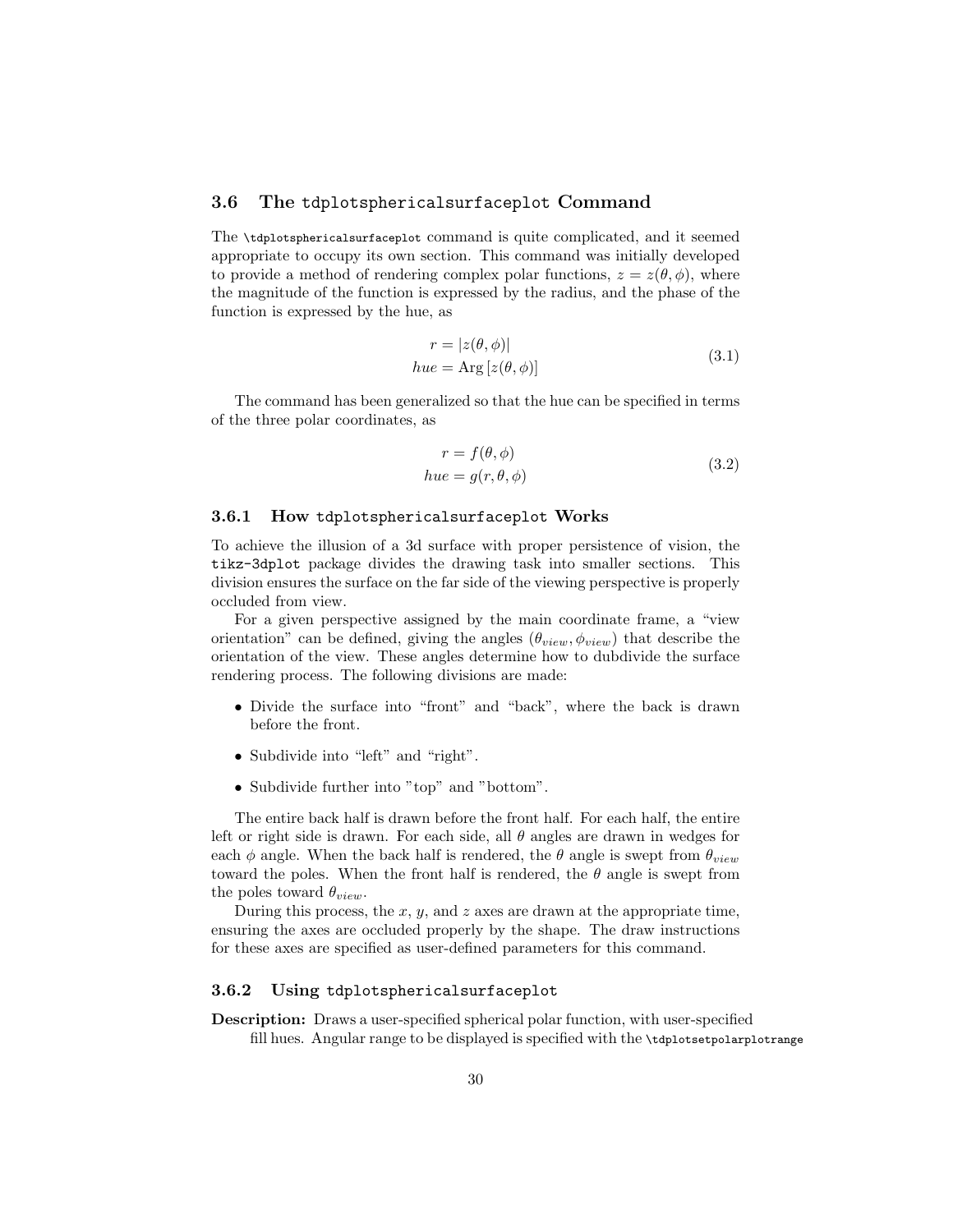command. The line thickness can be specified by issuing the \pgfsetlinewidth PGF macro.

Syntax: \tdplotsphericalsurfaceplot[fill color style]{theta steps}{phi steps}{function} {line color}{fill color}{x axis}{y axis}{z axis}

#### Parameters:

- (Optional) fill color style Specifies whether fill color is a function of (\tdplotr, \tdplottheta, \tdplotphi), or a direct TikZ color. Set to parametricfill to enable functional coloring.
- theta steps The number of steps used to render the surface along the  $\theta$ direction. For best results, this number should not be smaller than 12, and should be a factor of 360.
- **phi steps** The number of steps used to render the surface along the  $\phi$ direction. For best results, this number should not be smaller than 12, and should be a factor of 360.
- function A mathematical expression, containing the variables \tdplottheta and \tdplotphi, used to define the radius of the surface for given angles. Note that the absolute value of the function is plotted.
- line color TikZ color expression for surface lines.
- fill color When the option *parametricfill* is used then this can be some mathematical expression containing \tdplottheta and \tdplotphi. If not, then this can be any TikZ expression for color. Note that if the function specified by function is negative, a shift of 180 is applied to the color. To avoid this, make sure function is always positive.
- $x$  axis Any draw commands used to render the  $x$  axis.
- y axis Any draw commands used to render the y axis.
- z axis Any draw commands used to render the z axis.

```
\tdplotsetmaincoords{70}{135}
\begin{tikzpicture}[scale=2,line join=bevel,tdplot_main_coords, fill opacity=.5]
\pgfsetlinewidth{.2pt}
\tdplotsphericalsurfaceplot[parametricfill]{72}{36}%
{sin(\tdplottheta)*cos(\tdplottheta)}{black}{\tdplotphi}%
   {\langle}\draw[color=black,thick,->] (0,0,0) -- (1,0,0) node[anchor=north east]{$x$};}%
    {\draw[color=black,thick,->] (0,0,0) -- (0,1,0) node[anchor=north west]{$y$};}%
    {\draw[color=black,thick,->] (0,0,0) -- (0,0,1) node[anchor=south]{$z$};}%
   \node[tdplot_screen_coords,fill opacity=1] at (0,-1) {Parametric Fill in $\phi$};
\end{tikzpicture}
\begin{tikzpicture}[scale=2,tdplot_main_coords,line join=bevel,fill opacity=.8]
\pgfsetlinewidth{.1pt}
\tdplotsphericalsurfaceplot[parametricfill]{72}{36}%
{0.5*abs(cos(\tdplottheta))}{black}{2*abs(\tdplotr)}%
```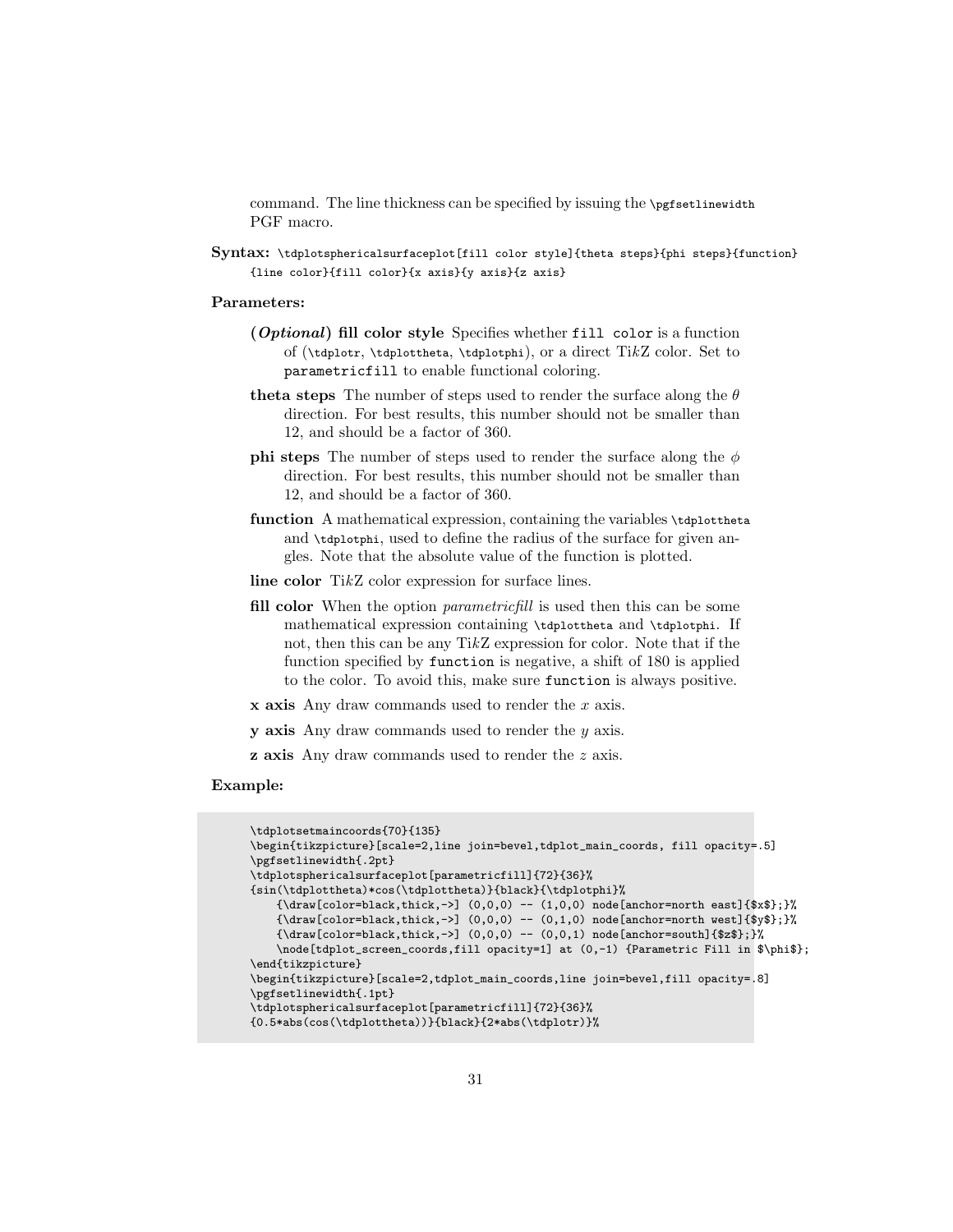

#### <span id="page-35-0"></span>3.6.3 The tdplotsetpolarplotrange Command

Description: Defines the range of angles to be displayed when using \tdplotsphericalsurfaceplot

Syntax: \tdplotsetpolarplotrange{lowertheta}{uppertheta}{lowerphi}{upperphi}

#### Parameters:

lowertheta The lower limit for \tdplottheta, in degrees. uppertheta The upper limit for \tdplottheta, in degrees. lowerphi The lower limit for \tdplotphi, in degrees. upperphi The upper limit for \tdplotphi, in degrees.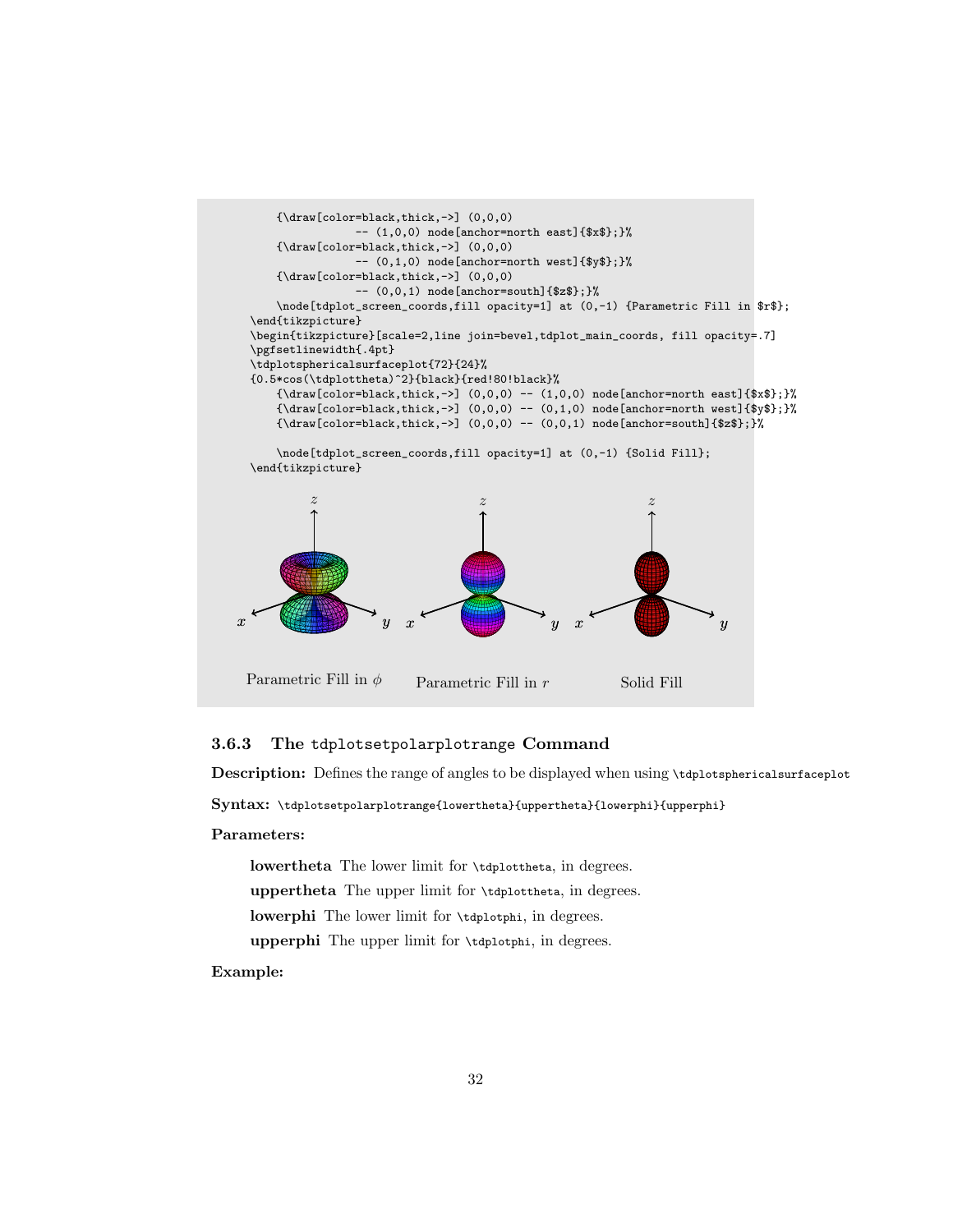```
\tdplotsetmaincoords{60}{110}
 \begin{tikzpicture}[scale=2,line join=bevel,tdplot_main_coords,%
     fill opacity=.5]
 \tdplotsetpolarplotrange{90}{180}{180}{360}
 \tdplotsphericalsurfaceplot[parametricfill]{72}{36}%
 {.5}{black}{\tdplotphi + 3*\tdplottheta}%
     {\varaw[color=black,thick,->]} (0,0,0)-- (1,0,0) node[anchor=north east]{$x$};}%
     {\dagger} (0,0,0)
             -- (0,1,0) node[anchor=north west]{$y$};}%
     {\draw[color=black,thick,->] (0,0,0)
              -- (0,0,1) node[anchor=south]{$z$};}%
 \end{tikzpicture}
          z
x \qquad y
```
#### <span id="page-36-0"></span>3.6.4 The tdplotresetpolarplotrange Command

Description: Resets the range of angles to the default full range when using \tdplotsphericalsurfaceplot

Syntax: \tdplotresetpolarplotrange

#### <span id="page-36-1"></span>3.6.5 The tdplotshowargcolorguide Command

Description: Draws a "color guide" table which associates the hue of a parametric polar plot with an angle. Guide is drawn at user-specified screen coordinates with user-specified size. This guide is intended to illustrate the complex phase representation of the surface for a given  $\theta$  and  $\phi$  coordinate.

#### Syntax: \tdplotshowargcolorguide{x position}{y position}{x size}{y size}

#### Parameters:

- x position The x screen coordinate to place the lower-left corner of the guide.
- y position The y screen coordinate to place the lower-left corner of the guide.
- x size The width of the color guide.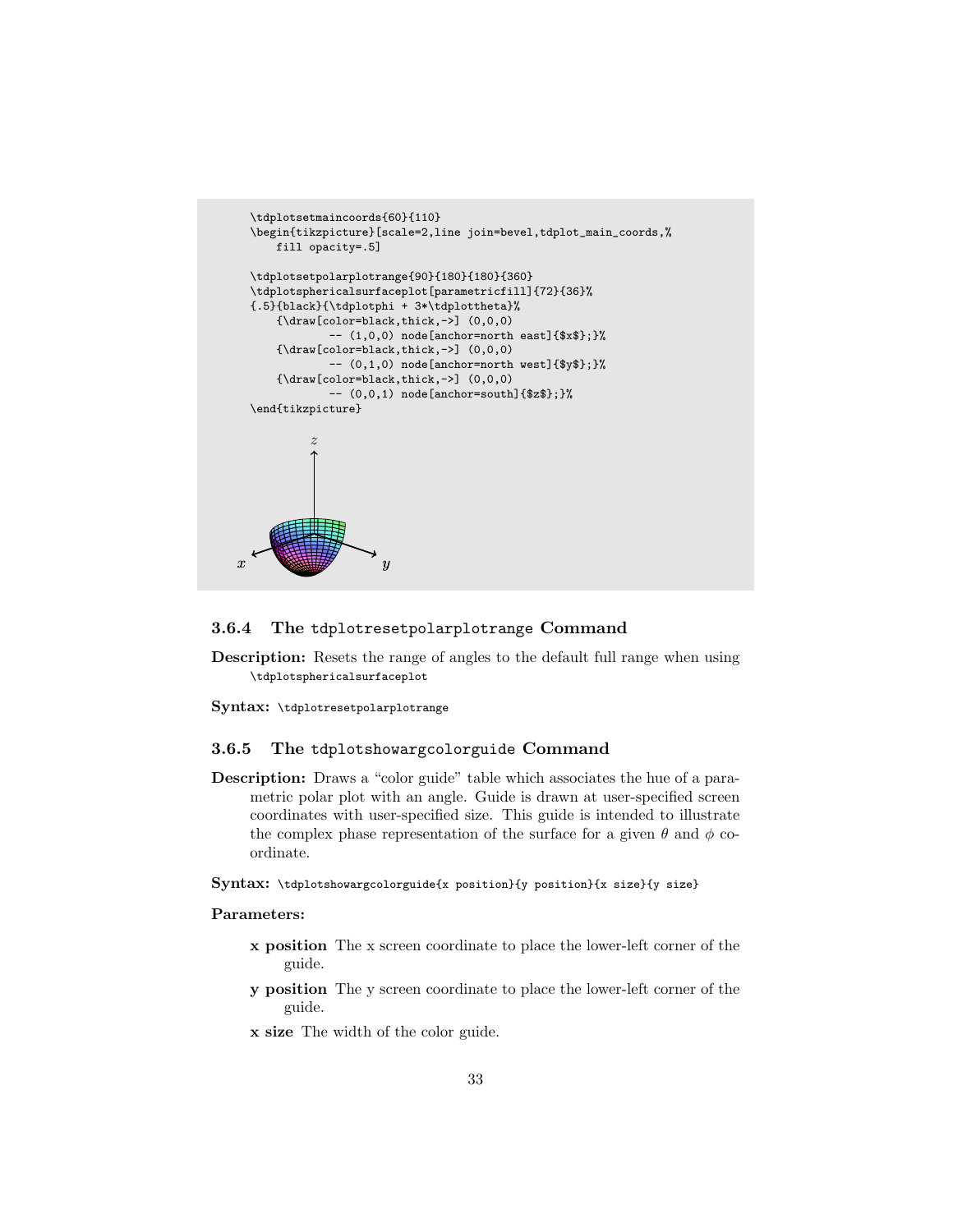y size The height of the color guide.

#### Example:



#### <span id="page-37-0"></span>3.7 Miscellaneous Math Commands

The following commands are used to streamline the tikz-3dplot calculations in the background. There is generally no need to use these directly, but may be useful on their own for any desired calculations.

#### <span id="page-37-1"></span>3.7.1 tdplotsinandcos

Description: Determines the sine and cosine of the specified angle, and stores in specified macros.

#### Syntax: \tdplotsinandcos{sintheta}{costeta}{theta}

#### Parameters:

sintheta A macro (eg. \sintheta) to store the sine of theta.

costheta A macro (eg. \costheta) to store the cosine of theta.

theta An angle (in degrees) to calculate. Can be a macro or literal value.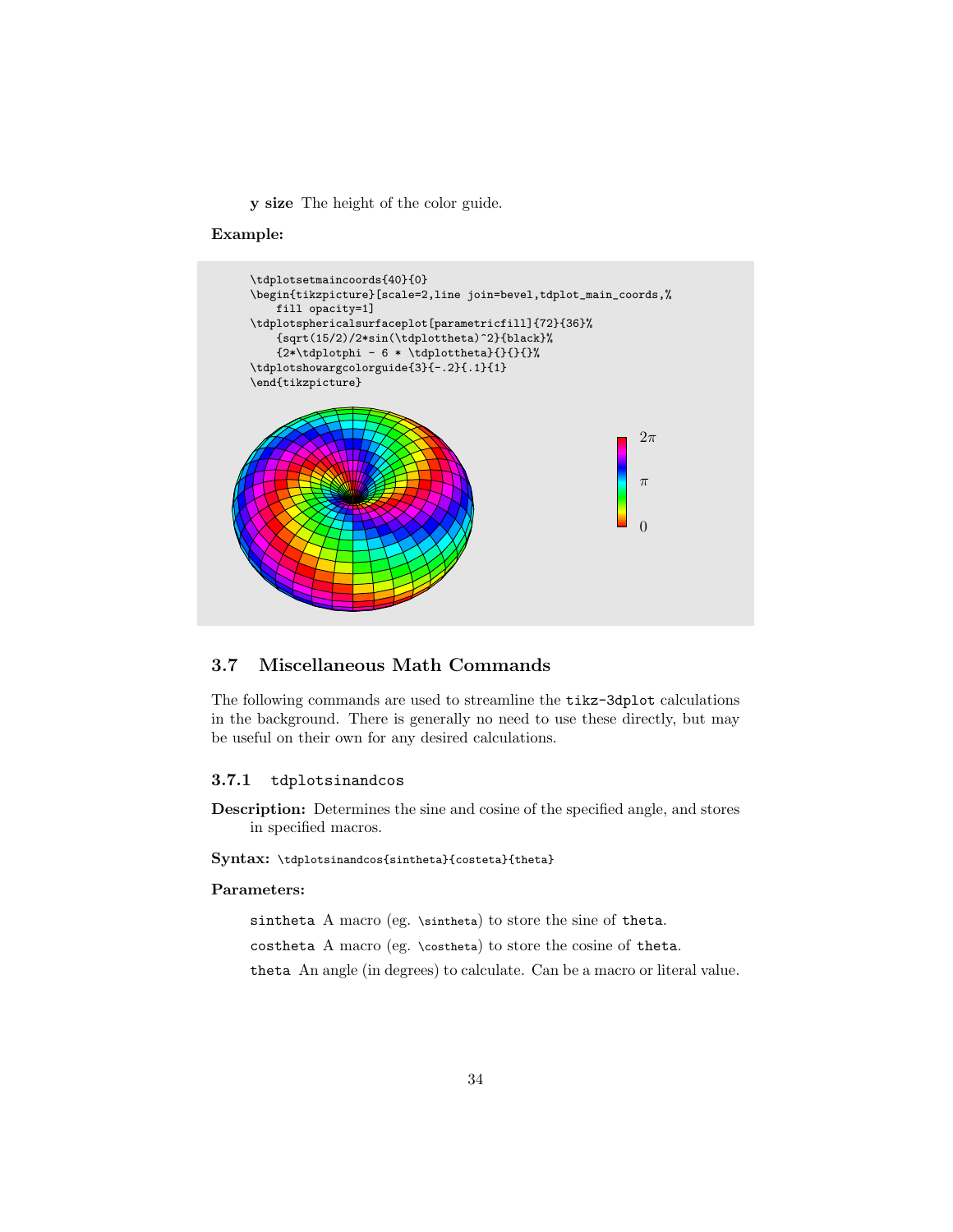#### <span id="page-38-0"></span>3.7.2 tdplotmult

Description: Determines the product of two specified values, and stores the result in the specified macro.

Syntax: \tdplotmult{result}{multiplicand}{multiplicator}

#### Parameters:

- result A macro (eg. \result) to store the product of multiplicand \* multiplicator.
- multiplicand The multiplicand of the product. Can be a macro or literal value.
- multiplicator The multiplicator of the product. Can be a macro or literal value.

#### <span id="page-38-1"></span>3.7.3 tdplotdiv

Description: Determines the quotient of two specified values, and stores the result in the specified macro.

Syntax: \tdplotdiv{result}{dividend}{divisor}

#### Parameters:

result A macro (eg. \result) to store the quotient of dividend / divisor.

dividend The dividend of the quotient. Can be a macro or literal value.

divisor The divisor of the quotient. Can be a macro or literal value.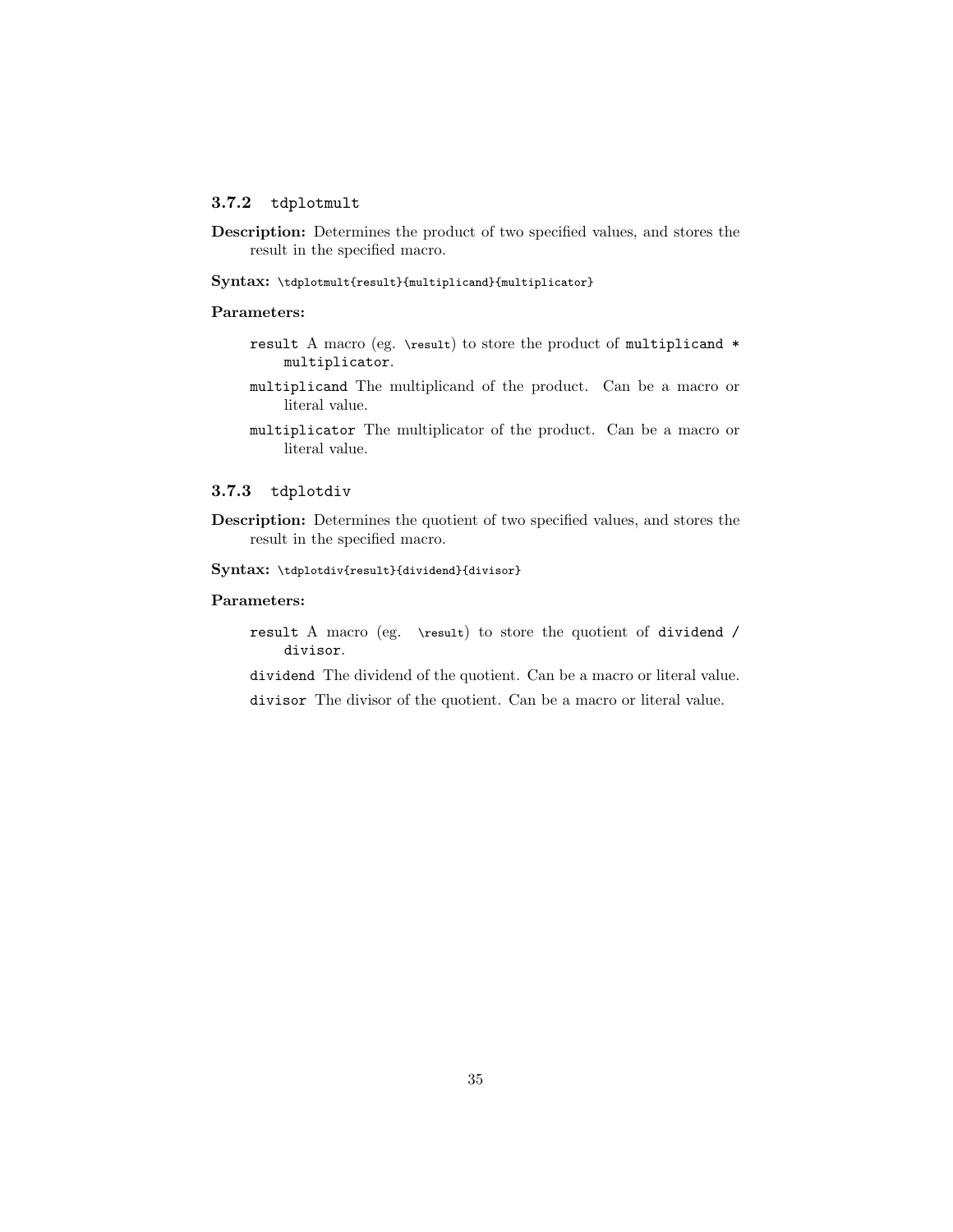### <span id="page-39-0"></span>Chapter 4

### Known Issues

There are various issues that have been found while developing the tikz-3dplot package. Some of these are currently open problems which will hopefully be resolved. Feedback and suggestions are welcome.

#### <span id="page-39-1"></span>4.1 Predefined Points Don't Work in Rotated Frame

When a coordinate is defined using the TikZ command \coordinate, it will be transformed by the transformation specified at the beginning of the tikzpicture environment. These coordinates will not work for transformations applied at the actual \draw command.

This problem seems to be inherant with TikZ itself. By way of example, the following code is taken right from the PGF manual Version 2.00, section 21.2 on page 218:

```
Case A:
%this one works fine using literal coordinates
\begin{tikzpicture}[smooth]
    \draw plot coordinates{(1,0)(2,0.5)(3,0)(3,1)};
    \draw[x={(0cm,1cm)},y={(1cm,0cm)},color=red]
        plot coordinates{(1,0)(2,0.5)(3,0)(3,1)};
\end{tikzpicture}
Two distinct paths shown. All is good.
Case B:
%this one does not work using predefined coordinates
\begin{tikzpicture}[smooth]
    \coordinate (A) at (1,0);
    \coordinate (B) at (2,0.5);
    \coordinate (C) at (3,0);
    \coordinate (D) at (3,1);
    \label{eq:convolution} $$ \d\text{plot coordinates}(A)(B)(C)(D)};\draw[x={(0cm,1cm)},y={(1cm,0cm)},color=red] plot coordinates{(A)(B)(C)(D)};
```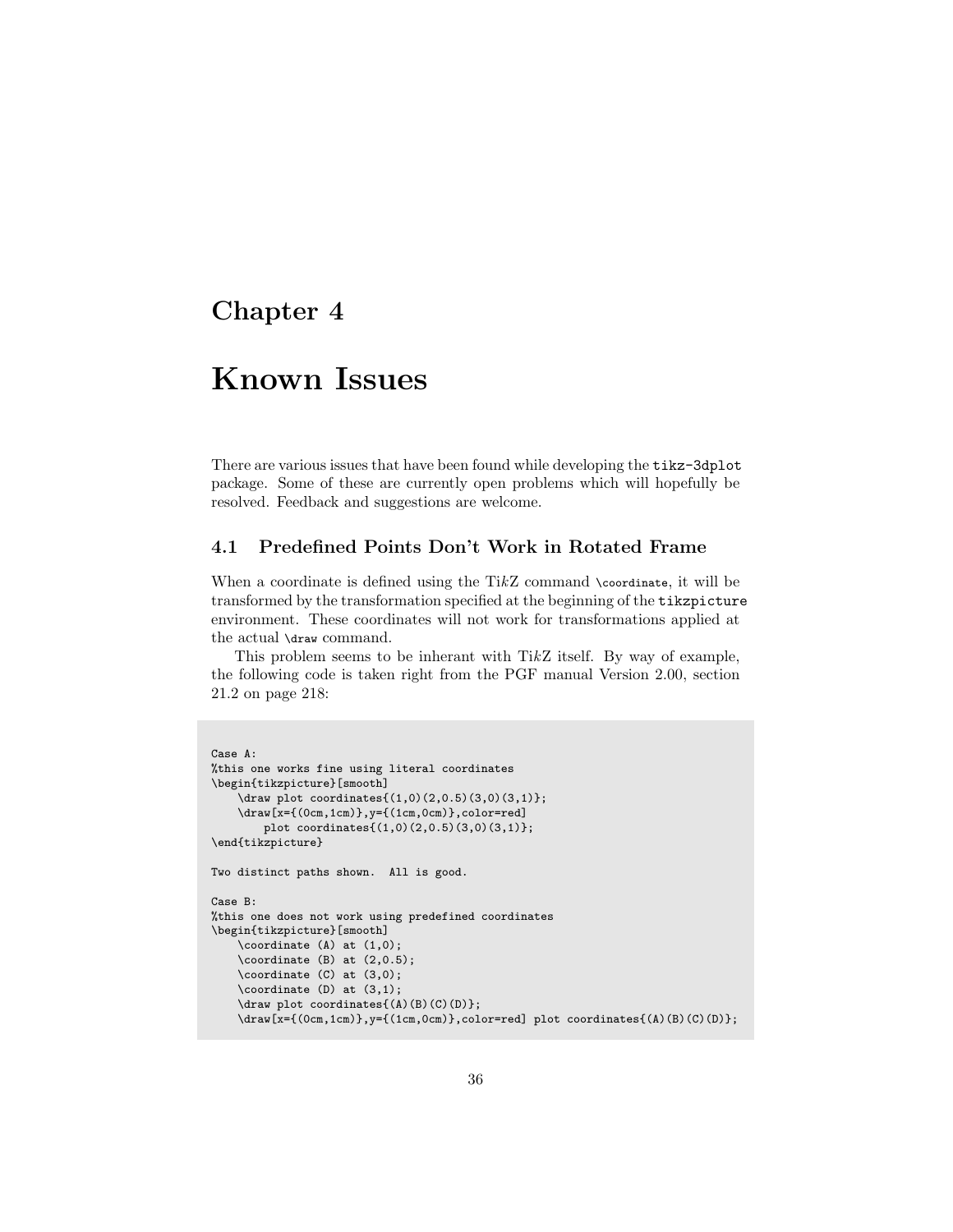

#### <span id="page-40-0"></span>4.2 node Command and shift=(P) Issues

When placing a node in a shifted coordinate frame, the \node command will not position properly. As a workaround, the \draw command must be used to position the node. By way of example.

```
Case A:
\tdplotsetmaincoords{60}{110}
\begin{tikzpicture}[scale=3,tdplot_main_coords]
    \draw[thick,->] (0,0,0) -- (1,0,0) node[anchor=north]{$x$};
    \label{thm:conv} $$\draw[thick,->] (0,0,0) -- (0,1,0) node[anchor=west]_{\$y$};\draw[thick,->] (0,0,0) -- (0,0,1) node[anchor=south]{$z$};
    \text{coordinate} (P) at (3,3,3);
    \tdplotsetrotatedcoords{0}{0}{0}
    \tdplotsetrotatedcoordsorigin{(P)}
    \draw[thick,tdplot_rotated_coords,->] (0,0,0)
        -- (.5,0,0) node[anchor=north]{$x'$};
    \draw[thick,tdplot_rotated_coords,->] (0,0,0)
        -(- (0,.5,0) node[anchor=south west]{$y'$};
    \draw[thick,tdplot_rotated_coords,->] (0,0,0)
        -- (0,0,.5) node[anchor=south east]{$z'$};
    \node[tdplot_rotated_coords] at (30:.5){$\theta_{bad}$};
    \draw[tdplot_rotated_coords] (0,0,0) + (30:.5) node{$\theta_{good}$};
\end{tikzpicture}
```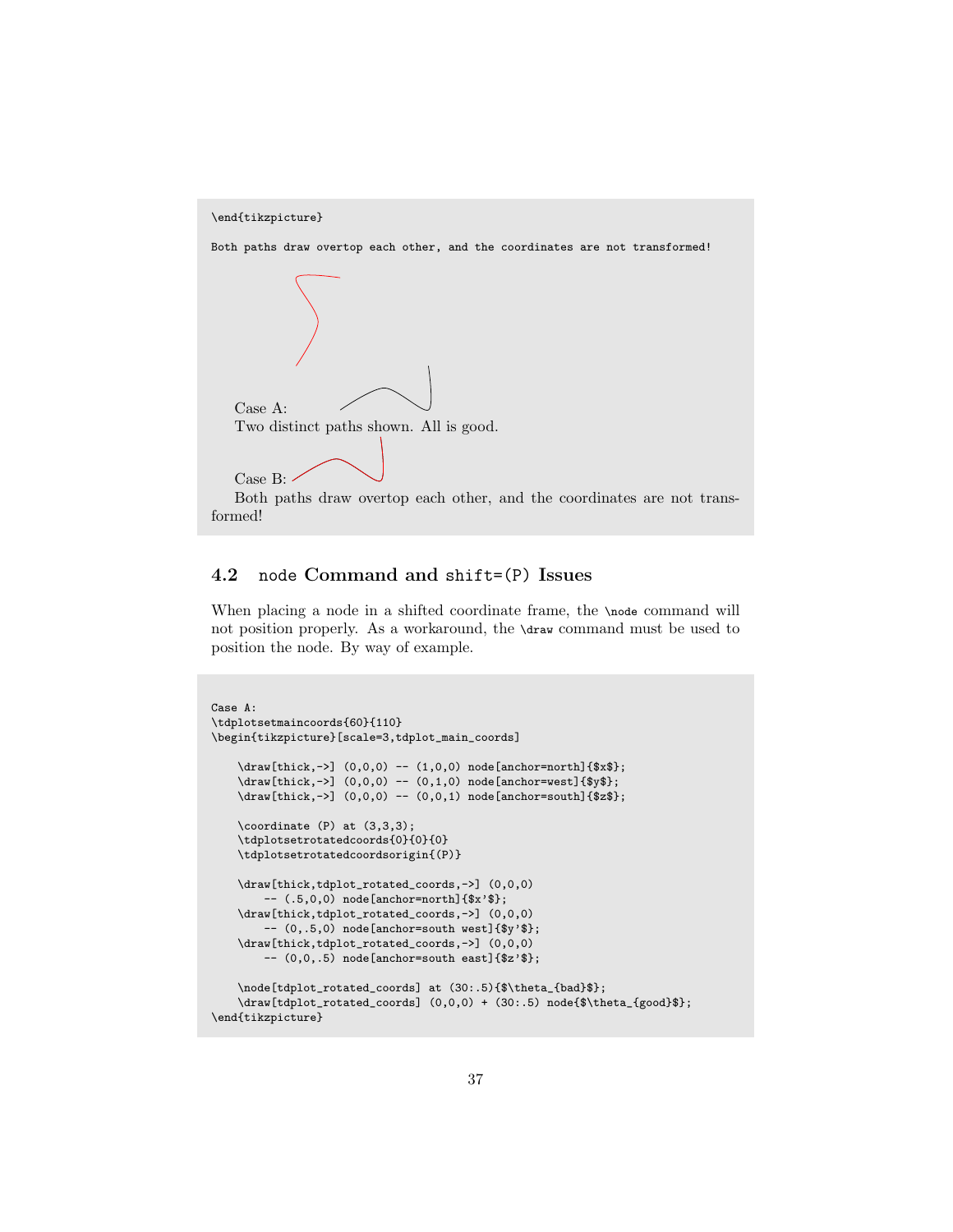```
Here, the rotated coordinate frame is shifted by amount (P) within the main%
coordinate frame. The node labelled $\theta_{bad}$ does not accept any%
positioning coordinates.
Case B:
\tdplotsetmaincoords{60}{110}
\begin{tikzpicture}[scale=3,tdplot_main_coords]
    \draw[thick,->] (0,0,0) -- (1,0,0) node[anchor=north]{$x$};
    \draw[thick,->] (0,0,0) -- (0,1,0) node[anchor=west]{$y$};
    \draw[thick,->] (0,0,0) -- (0,0,1) node[anchor=south]{$z$};
% \coordinate (P) at (3,3,3);
    \tdplotsetrotatedcoords{0}{0}{0}
% \tdplotsetrotatedcoordsorigin{(P)}
    \draw[thick,tdplot_rotated_coords,->] (0,0,0)
        -- (.5,0,0) node[anchor=north]{$x'$};
    \draw[thick,tdplot_rotated_coords,->] (0,0,0)
        -- (0,.5,0) node[anchor=south west]{$y'$};
    \draw[thick,tdplot_rotated_coords,->] (0,0,0)
        -- (0,0,.5) node[anchor=south east]{$z'$};
    \node[tdplot_rotated_coords] at (30:.5){ \theta_{bad}$};
    \draw[tdplot_rotated_coords] (0,0,0) + (30:.5) node{$\theta_{good}$};
\end{tikzpicture}
Here, the shift is removed from the rotated coordinate frame. The %
previously failing \verb|\node| command works properly.
                                       \rightarrow yz
                                                      \boldsymbol{x}\overline{a}y^{\prime}z'\theta\theta_{good}
```
Case A:  $x$ 

Here, the rotated coordinate frame is shifted by amount (P) within the main coordinate frame. The node labelled  $\theta_{bad}$  does not accept any positioning coordinates.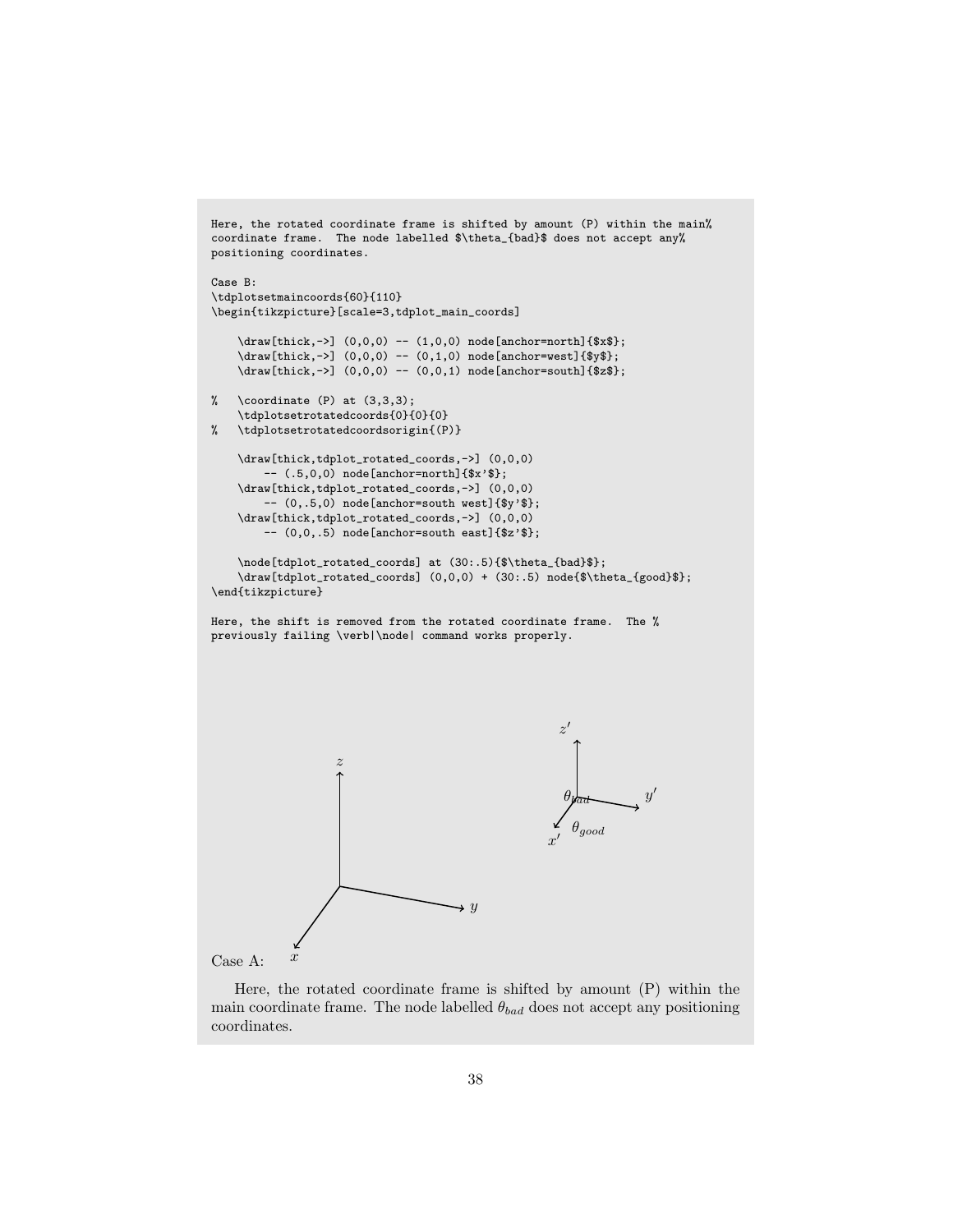

Here, the shift is removed from the rotated coordinate frame. The previously failing \node command works properly.

### <span id="page-42-0"></span>4.3 PGF xyz spherical Coordinate System

I have recently heard about the xyz spherical coordinate system offered by PGF. Unfortunately, when I try to use it, I get compile errors. I haven't spent much time looking into it though, so I'm probably just doing something silly.

\draw[-stealth,color=orange] (0,0,0) -- (xyz spherical cs:radius=.5,longitude=60,latitude=120); %this gives the following compile error using MikTeX 2.8: % Undefined control sequence. <argument> \tikz@cs@radius.